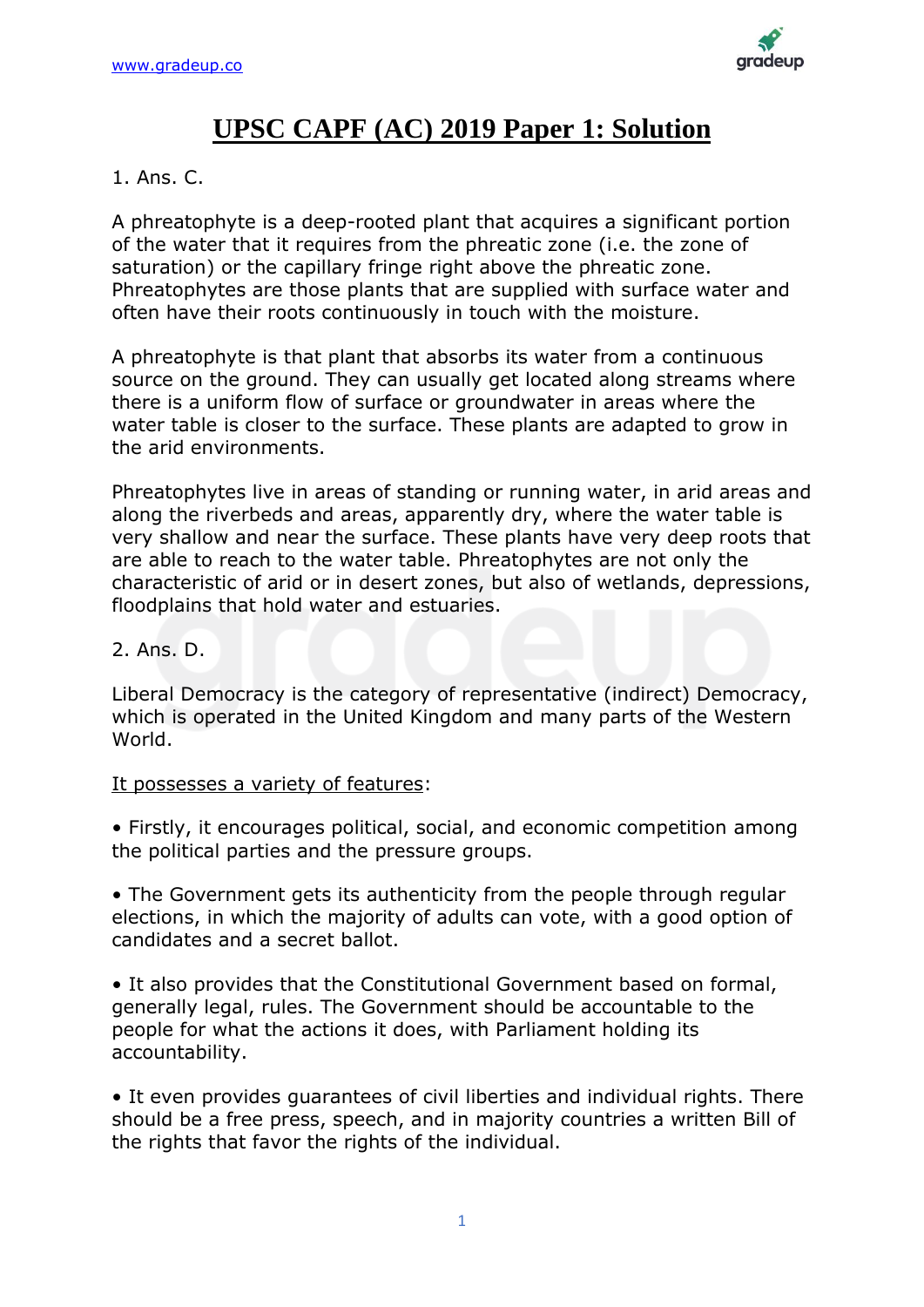

• It supervises the political authority with potentially unlimited power. A central objective of liberal Democracy as a system is that it tries to controls the power of the main branches of the Government over the individuals.

Liberal Democracy was get developed from the ideas of ideological thinkers such as Adam Smith, who thought that individuals should have reasonable freedom, especially in trade and business. Meanwhile, John Locke believed that people must be able to replace governments from power if the running Government Is abusing it.

3. Ans. C.

Significance of the DPSP-

The Directive Principles place a role model before the legislator of India, which shows that light while they formulate the policies and laws. These are basically a code of conduct for the legislature and for the administrators of the country. They show the path to the leaders of the country, which takes the country to attains the ideal of the Constitution, which get embodied in the Preamble.

• The Fundamental rights are directly guaranteed by the Constitution, but on the other hand, the directive principles are only a few guidelines, and they also require legislation for their implementation. For instance, Panchayati Rat Act was passed to implement the directive of the article 40.

Comparison of Fundamental Rights and DPSPs-

• While most Fundamental Rights have some negative connotation, i.e., they prohibit the State from doing something, while the DPSPs direct the State for doing something.

• While Fundamental Rights are enforceable in court, DPSPs are not enforceable in court.

• While the aim of the FRs is to establish political Democracy, on the other hand, the objective of DPSPs is to establish a social and economic order.

• While FRs have a legal sanction, DPSPs have moral sanction rather.

• While Fundamental Rights are individualistic, on the other hand, DPSPs are collectivistic i.e. they promote the welfare of entire community.

4. Ans. B.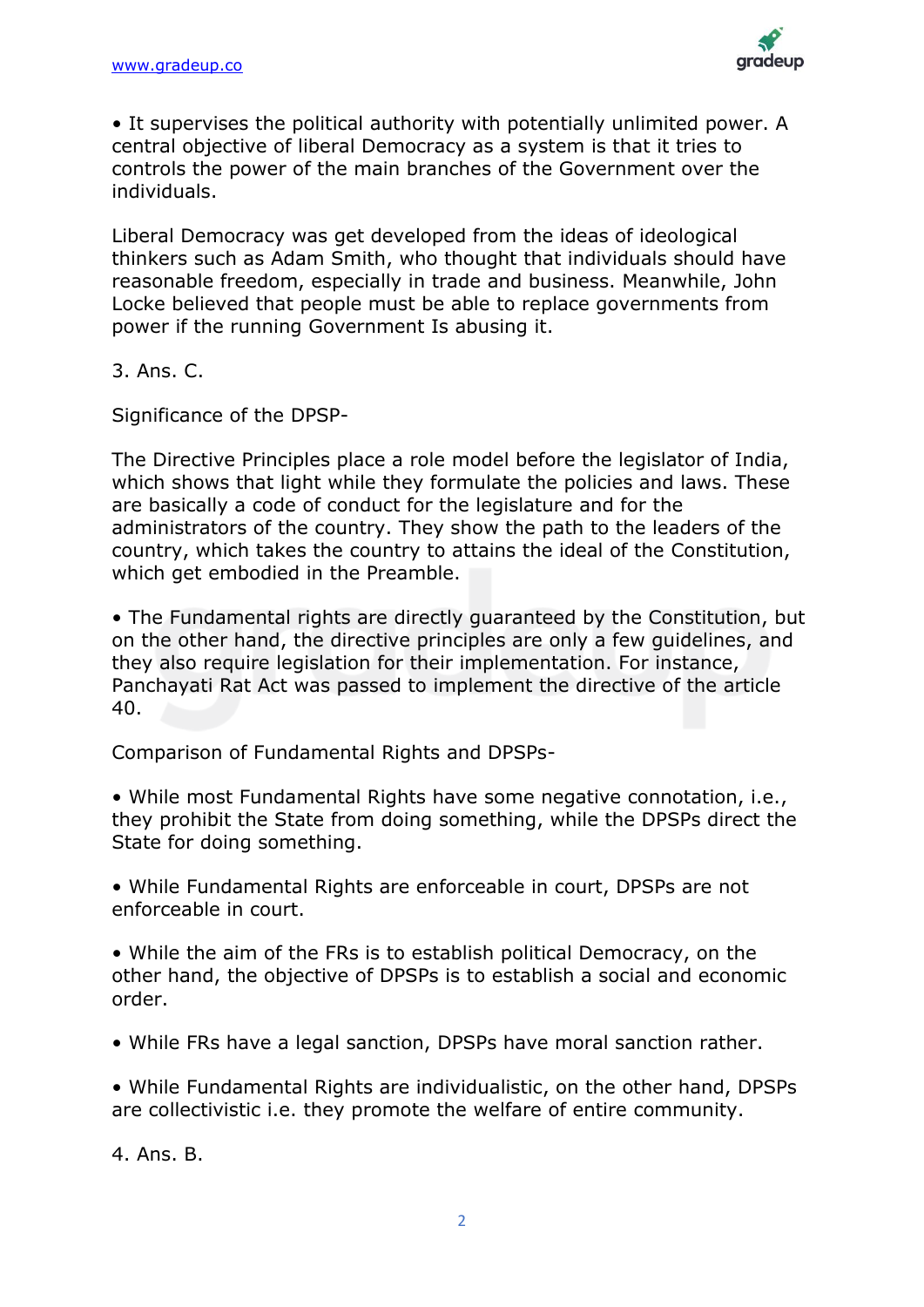

It does not refer to the dominant class character; in fact, it is based on the Specialization of labor.

At the end of the 19<sup>th</sup> century, it was a German sociologist and the author of 'The Protestant Ethic' and also of the 'Spirit of Capitalism (1905),' Max Weber, who was the first one to use and describe the term bureaucracy. This is also called as the *bureaucratic theory of management*, *bureaucratic management theor*y, or also recognized as the Max Weber theory.

He believed bureaucracy was the most significant way to set up an organization, administration, and also the organizations. Max Weber believed that bureaucracy was a better concept than traditional structures. In a bureaucratic organization, each person is treated equally, and the division of labor is clearly outlined for each employee.

He even instituted the belief that an organization must have a fixed hierarchical structure and clear rules and regulations, and also the lines of authority which governs it.

Max Weber bureaucracy ideally has these following characteristics:

- Specialization of labor
- A formal set of rules & regulations
- Well defined hierarchy within the organization
- Impersonality in the application of the rules

### 5. Ans. D.

Lord Mountbatten came to India with a desire to the partition of India and the quick transfer of responsibility, starting in the form of Dominion Status, to the Indian Governments for the portions of a divided India. On June 3rd, 1947, Lord Mountbatten put forward his plan, which indicates the steps for the answering of India's political problem.

#### Provisions of the Mountbatten Plan were:

• British India was to be partitioned into two dominions – India & Pakistan.

• The constitution framed by the Constituent Assembly would not be applied to the Muslim majority areas (as these would become Pakistan in the future). The question of an independent constituent assembly for the Muslim majority areas would be decided by these provinces.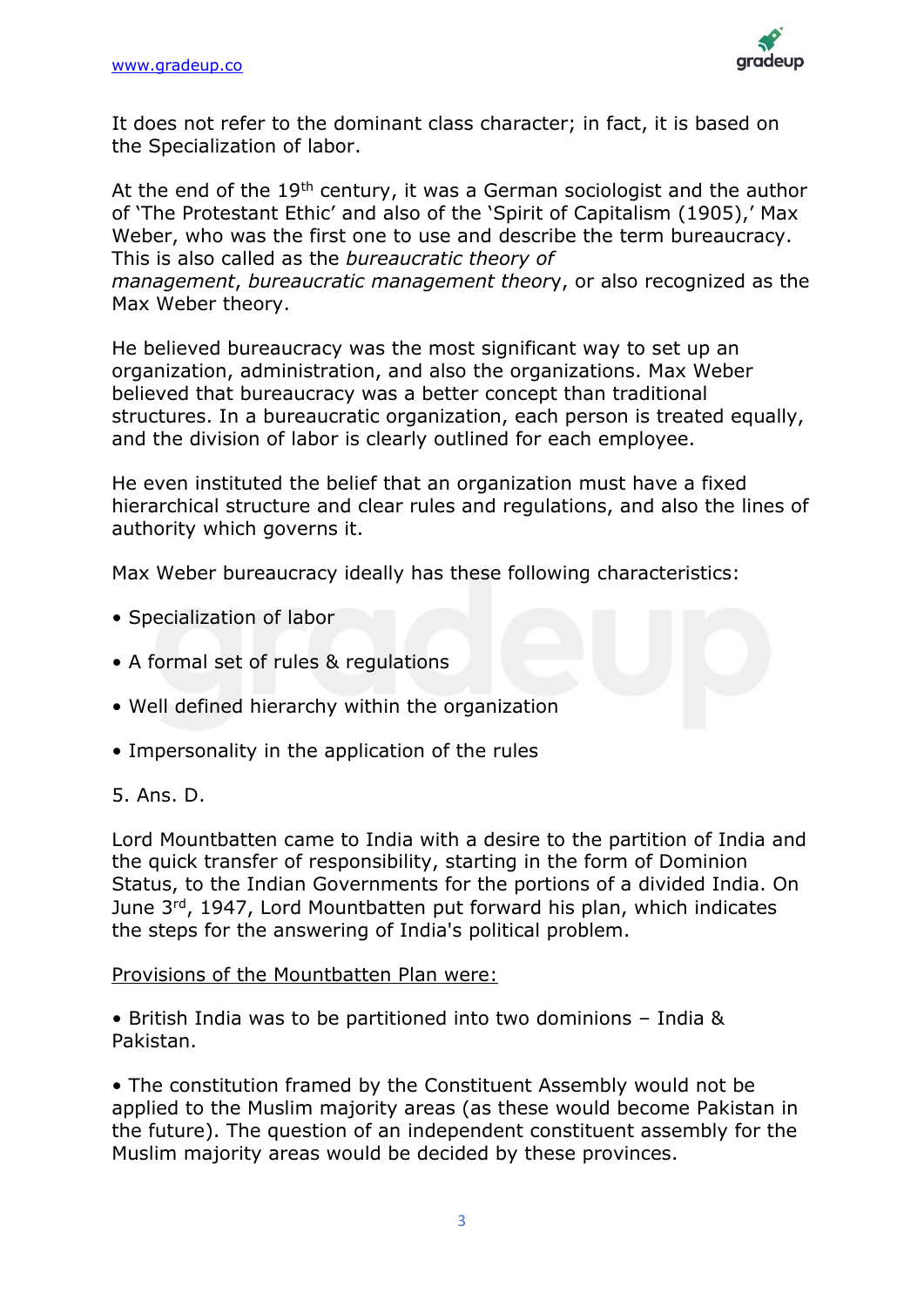

• As per this plan, the legislative assemblies of the Bengal and Punjab met and voted for the partition. Accordingly, it was made decided to partition these 2 provinces along religious lines.

• The legislative assembly of Sind would than decide whether to join the Indian constituent assembly or not. As a result, It decided to go with Pakistan.

• A referendum was to be conducted on NWFP (North-Western Frontier Province) to decide which dominion was to join. As a result, NWFP decided to join Pakistan while Khan Abdul Gaffar Khan rejected and boycotted the referendum.

• The date decided for the transfer of power was to be 15 August 1947.

• To fix the international boundaries among the two countries, the Boundary Commission was get established chaired by Sir Cyril Radcliffe. The commission duty was to demarcate Bengal and Punjab into the 2 new countries.

• The British monarch would no longer use the title 'Emperor of India'.

On the midnight of  $14<sup>th</sup>$  and  $15<sup>th</sup>$  August 1947, the dominions of Pakistan & India respectively came into existence. Lord Mountbatten was get appointed as the first Governor-General of independent India, and M.A. Jinnah became the Governor-General of independent Pakistan.

### 6. Ans. D.

The phenomenon of DPSP is not an indigenous one. Our Constitution makers borrowed this idea from the Irish Constitution (Article 45); it has its genesis in the Spanish Constitution. Part IV of the Constitution of India deals with the Directive Principles of the State Policies.

To better understand the meaning of the directive principle of state policy, we need to first understand the meaning of each word i.e. Directive + principle + state + policy , which indicates that these are the principles that direct the state when it makes policies for its own people. These DPSPs also acts as a guideline for the state and are required to be taken into consideration when coming up with any new law, but a citizen can't compel the state to follow the DPSPs.

List of DPSPs under the Indian Constitution: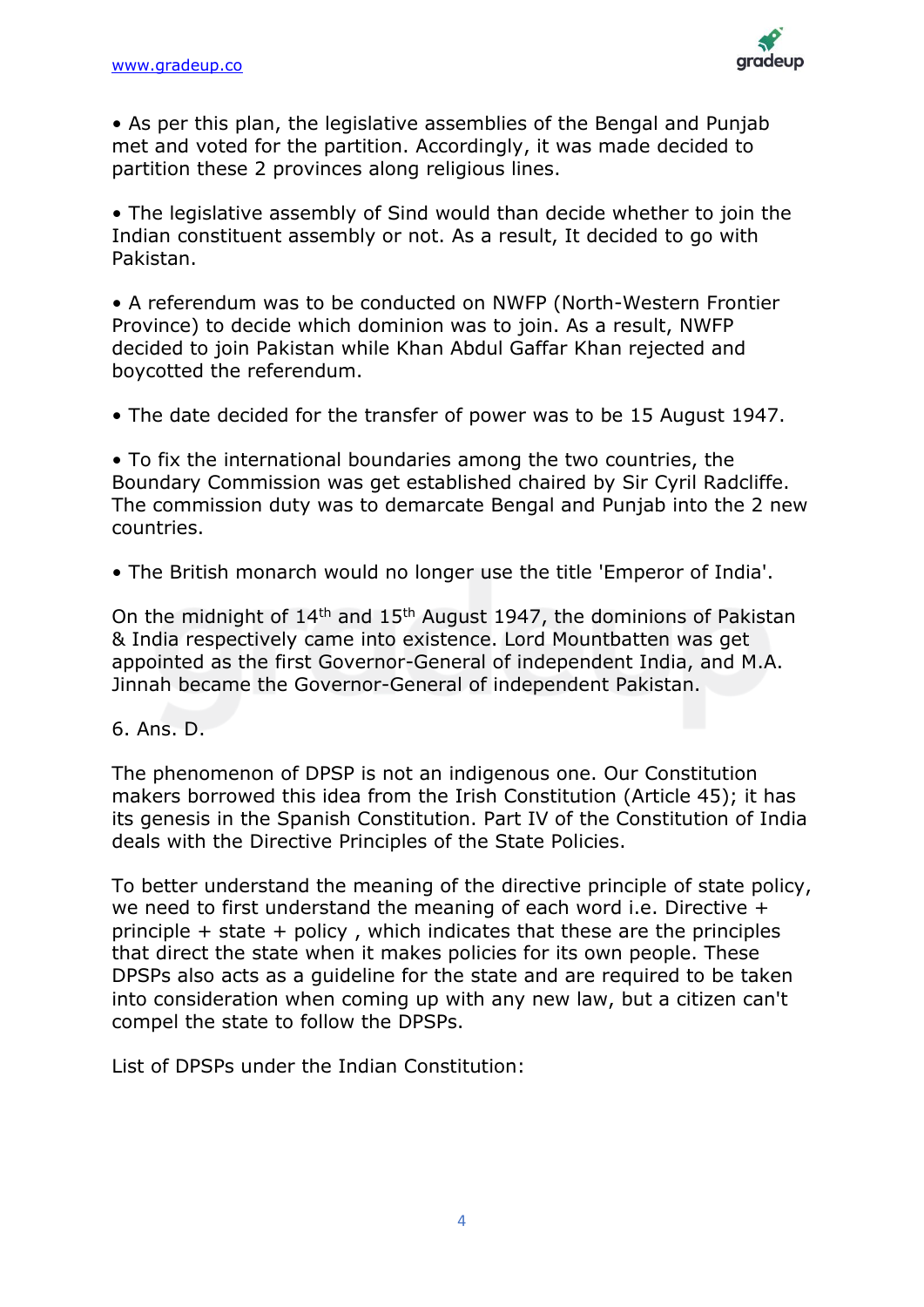

| <b>Article Number</b> | Article's description                                     |  |  |  |
|-----------------------|-----------------------------------------------------------|--|--|--|
| Article 36            | Defines State as same as that of Article 12 unless the    |  |  |  |
|                       | context otherwise defines.                                |  |  |  |
| Article 37            | Application of the Principles contained in this part.     |  |  |  |
| Article 38            | It authorizes the state to protect a social order for the |  |  |  |
|                       | promotion of the welfare of people.                       |  |  |  |
| Article 39            | Certain principles of policies to be followed by the      |  |  |  |
|                       | state.                                                    |  |  |  |
| Article 39A           | Equal justice and free legal aid.                         |  |  |  |
| Article 40            | Organizations of the village panchayats.                  |  |  |  |
| Article 41            | Right to work, to education and to that of public         |  |  |  |
|                       | assistance in certain cases.                              |  |  |  |
| Article 42            | Provision for just and humane conditions of work and      |  |  |  |
|                       | alos for maternity leaves.                                |  |  |  |
| Article 43            | Living wage etc. for the workers.                         |  |  |  |
| Article 43-A          | Participation of the workers in management of             |  |  |  |
|                       | industries.                                               |  |  |  |
| Article 43-B          | Promotion of the cooperative societies.                   |  |  |  |
| Article 44            | Uniform civil code for all the citizens.                  |  |  |  |
| Article 45            | Provision for the early childhood care and education      |  |  |  |
|                       | to children below the age of 6 years.                     |  |  |  |
| Article 46            | Promotion of education and economic interests of SC,      |  |  |  |
|                       | ST, and for the other weaker sections.                    |  |  |  |
| Article 47            | Duty of the state to increase the level of nutrition and  |  |  |  |
|                       | the standard of living and to improve the public health.  |  |  |  |
| Article 48            | Organization of the agriculture and animal husbandry.     |  |  |  |
| Article 48-A          | Protection and improvement of the environment and         |  |  |  |
|                       | safeguarding the forests and wildlife.                    |  |  |  |
| Article 49            | Protection of the monuments and places and objects        |  |  |  |
|                       | of national importance.                                   |  |  |  |
| Article 50            | Separation of judiciary from that of the executive.       |  |  |  |
| Article 51            | Promotion for the international peace and security.       |  |  |  |

### 7. Ans. C.

Starting point is O, and the directions & distances traveled are marked in the below diagram.

∴ A's distance from the starting point O is OT which is 5 m

So, the answer is 5m



8. Ans. B.

Given that the first day of a normal year was Sunday Odd days of the mentioned year =  $1$  (Since it is an ordinary year)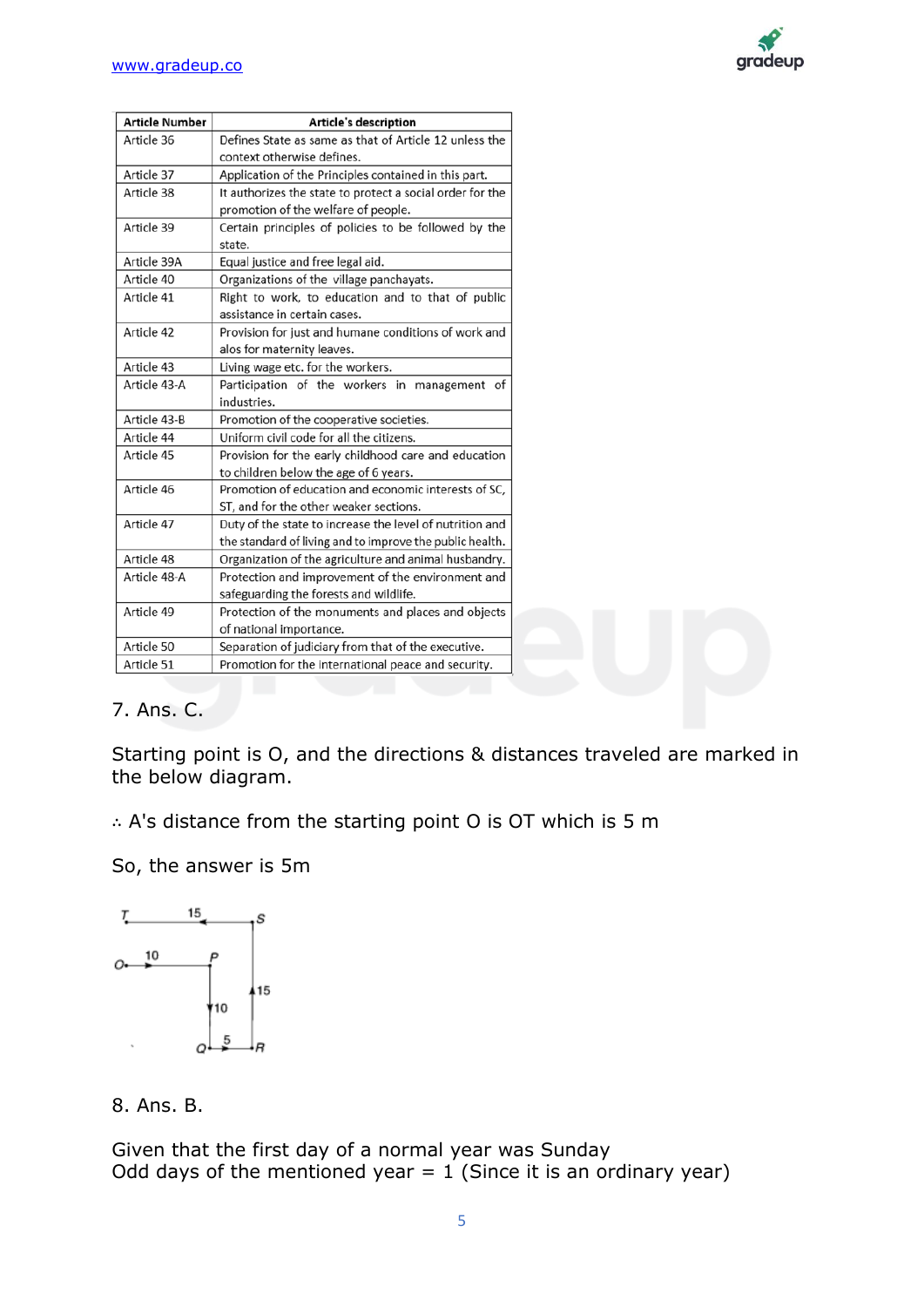

Hence First day of the next year =  $(Sunday + 1 Odd day) = Monday$ Therefore, the last day of the mentioned year  $=$  Sunday

9. Ans. C.

$$
x2 + y2 = 1,
$$
  

$$
u2 + v2 = 1
$$
  

$$
xu + yv = 0
$$

Let

$$
x = \frac{-1}{\sqrt{2}}, y = \frac{1}{\sqrt{2}}
$$
  

$$
u = \frac{1}{\sqrt{2}}, v = \frac{1}{\sqrt{2}}
$$

## These all value satisfied the above equations

Now for the

$$
x^{2} + u^{2} = 1
$$
\n
$$
\left(\frac{-1}{\sqrt{2}}\right)^{2} + \left(\frac{1}{\sqrt{2}}\right)^{2} = 1
$$
\n
$$
\frac{1}{2} + \frac{1}{2} = 1
$$
\n1st equation

\n
$$
1 = 1
$$

Now for the 2<sup>nd</sup> equation

$$
y^{2} + v^{2} = 1
$$

$$
\left(\frac{1}{\sqrt{2}}\right)^{2} + \left(\frac{1}{\sqrt{2}}\right)^{2} = 1
$$

$$
\frac{1}{2} + \frac{1}{2} = 1
$$

$$
1 = 1
$$

Now for the 3rd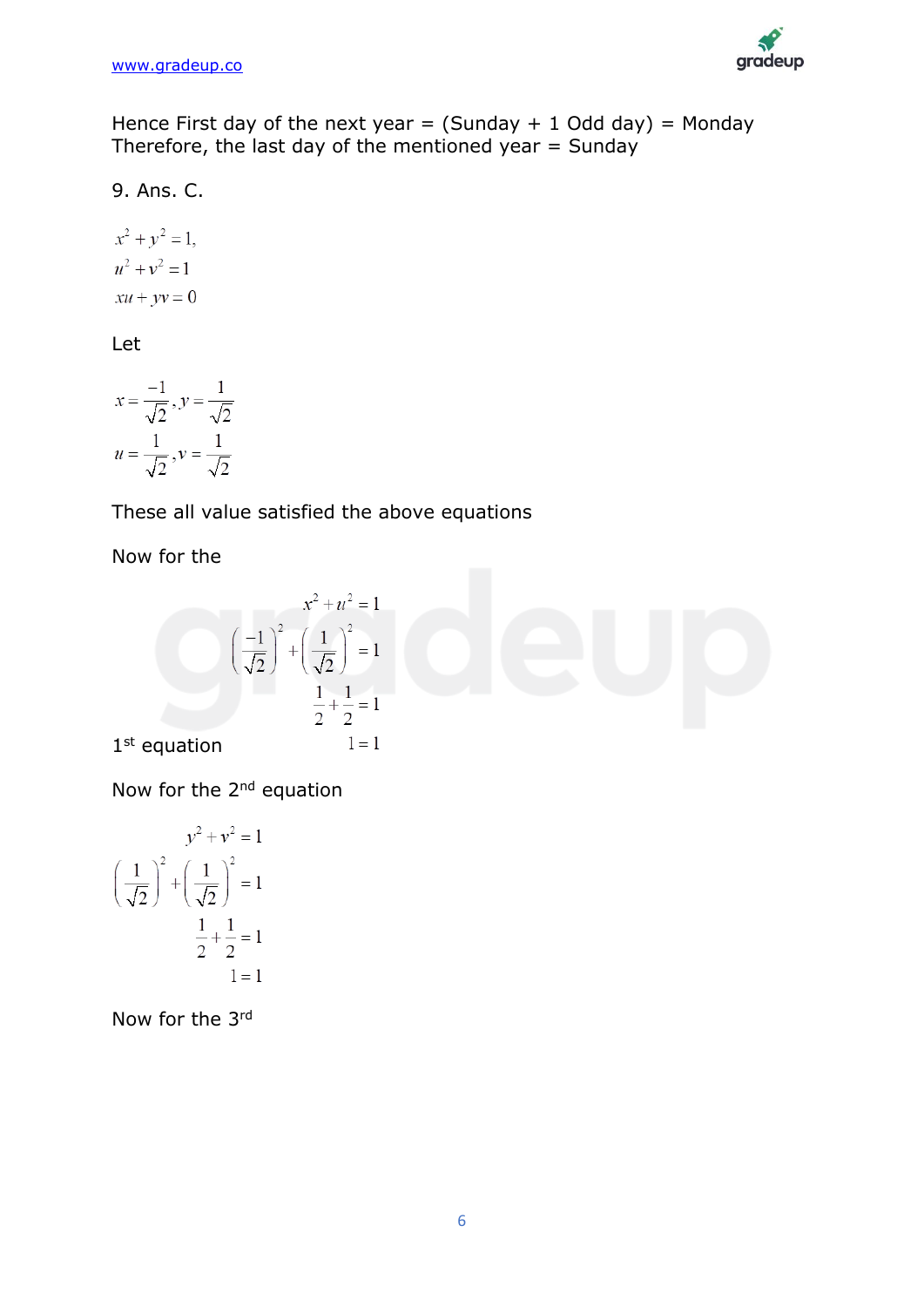

$$
xu + yv = 0
$$

$$
\left(\frac{-1}{\sqrt{2}}\right)\left(\frac{1}{\sqrt{2}}\right) + \left(\frac{1}{\sqrt{2}}\right)\left(\frac{1}{\sqrt{2}}\right) = 0
$$

$$
\frac{-1}{2} + \frac{1}{2} = 0
$$

$$
0 = 0
$$

Hence all the statement are true.

10. Ans. B.

Let the length of a side of square be a, and the radius of the circle be r.

Since the square and circle have the same perimeter.

Therefore, 2πr=4a  $\Rightarrow$  r= 2a/π

T

hus, Area of the circle/Area of the square =  $\pi r \wedge 2 / a \wedge 2$ 

= 
$$
\pi \cdot (4a^2 / \pi^2) / a^2
$$
  
=  $4/\pi > 1$ 

Hence, the area of the circle is greater than the area of the square.

11. Ans. D.  $3^9 + 3^12 + 3^15 + 3^9 * 3^m = 3^9 * [1+3^3+3^6+3^m]$ 

Where:  $m = n - 9$ 

Since  $3^0$  is a cube of  $3^0$ , let us find the value of  $3^m$  which result in a cube for expression  $[1+3^3+3^6+3^9]$ 

Therefore,  $1 + 27 + 729 + 3^{n} = 757 + 3^{n}$  m

i. When  $m=1$ , then  $757+3^1=760$  (which is not a cube)

ii. When  $m=2$ , then  $757+3^2=766$  (which is not a cube)

iii. When  $m=3$ , then  $757+3^2=784$  (which is not a cube)

iv. When  $m=4$ , then  $757+3^4=838$  (which is not a cube)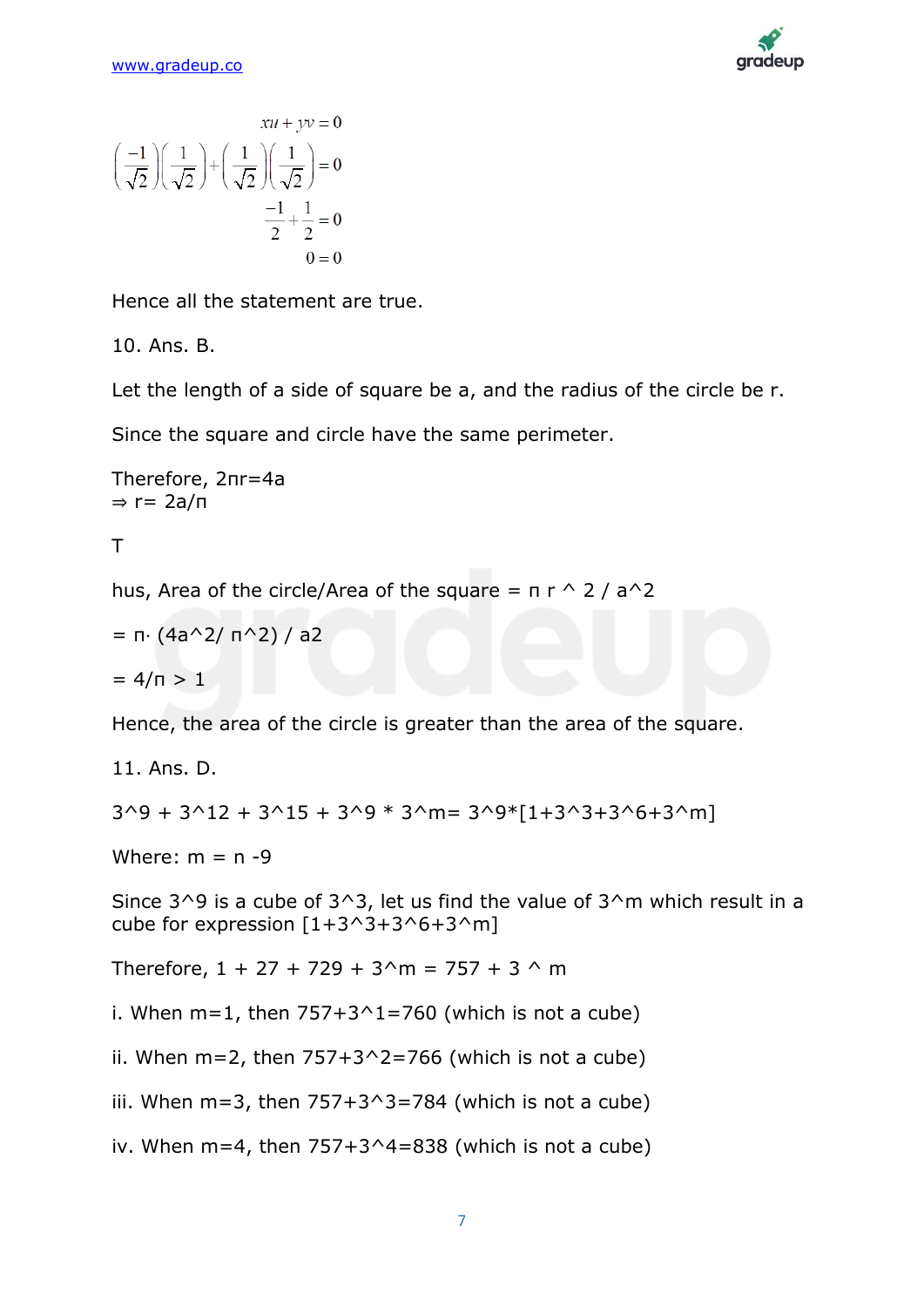

v. When m=5, then  $757+3^5=1000$  (which is a cube, i.e.  $10^3$ )

Hence, m=5

So,  $n = 9 + 5 = 14$ 

Therefore, 14 is the answer.

12. Ans. D.

The geography of the rest of India is such that, during the Cretaceous period, the north-west area of the Peninsula was turned into a great center of vulcanicity of a type which has not a single parallel among the volcanic phenomena of the present world.

13. Ans. A.

Gwadar Port is located on the shores of the Arabian Sea in the city of Gwadar, which is located in the Pakistani province of Balochistan. The port is situated 533 km from Pakistan's largest city, i.e., Karachi, and is approximately 120 kms from the Iranian border. It is situated 380 km (i.e. 240 mi) away from Oman and to the near key oil shipping lanes from the Persian Gulf.

Ports's significance: The port holds great strategic and economic importance for Pakistan. It is the third significant deep seaport of Pakistan after Karachi and that of Qasim ports. It is situated at the cross-junction of the international sea shipping and of oil trade routes. Gwadar may act as an international trade hub for Pakistan.

14. Ans. C.

Suitable graphical conditions required for wheat cultivation are:

1. **Temperature:** The temperature required for wheat during the growing season is about 10-15°C, and at the time of harvesting, it is about 25- 30°C. The weather must be warm and moist during the initial stage of the growth and sunny and dry in the later on stages. The average temperature of the hottest month must not exceed 20°C. A frost-free period of 100 days is usually needed, but some fast-ripening varieties can get mature only within 90 days.

2. **Rainfall:** The quantity of rainfall needed for wheat cultivation varies between 30 cm to 100 cm. The most wheat lands of the temperate regions have an annual rainfall of 38-80 cm. The spring wheat regions of Canadian Prairies only receives approx. Around 46 cm of rainfall, but it comes in the initial summers when the wheat is growing. Wheat is even grown in areas having a lesser amount of rainfall, i.e., around 25 cm. This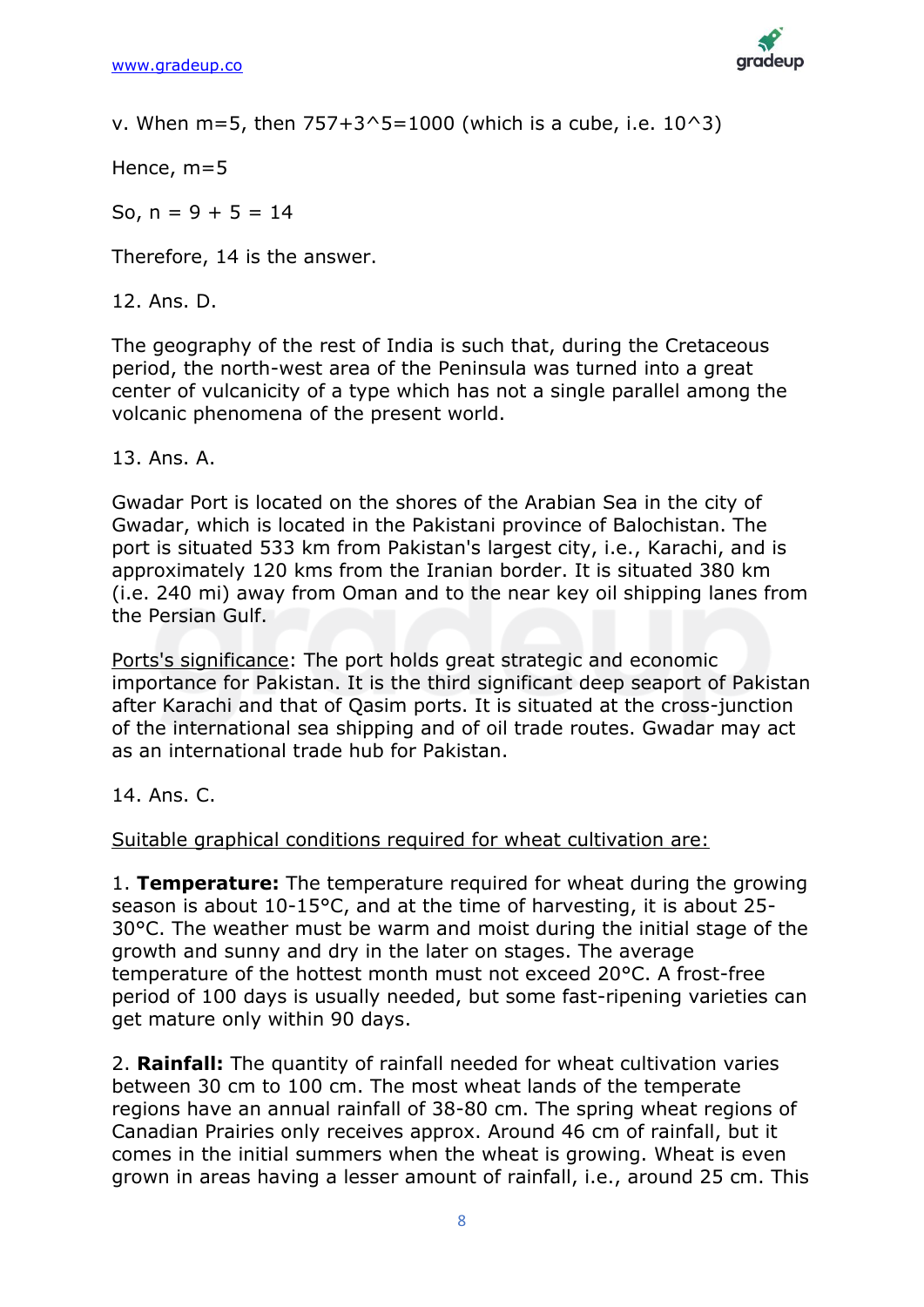

has been done by adopting the dry farming method. Also, where the irrigation facilities are available, wheat gets cultivated in drylands also.

3. **Soils:** The soil most suitable for wheat is either light clay or that of heavy loam. The world's best wheat comes from that of chernozem soils in the 'Black Earth' areas of the Ukrainian Steppes, the dark brown soil of North America, and even the grey-brown podzolic soils of the deciduous forest region.

4. **Topography:** Wheat is grown in the plain as well as in the areas of rolling topography, which provides sufficient drainage and at the same point of time facilities of the use of machinery. The largest commercial wheat lands in the world are the undulating temperate grasslands of Steppes, the Prairies, the Pampas, and the Australian Downs.

5. **Economic Factors:** The economic factors that favor wheat cultivation are:

- Technology
- Transport
- Capital
- Market
- 15. Ans. D.

Refractive index of diamond is very much large and structure of the diamond is such that when light enters inside the diamond, there is a 'total internal reflection' which happens in the diamond, i.e., light gets reflected from one internal surface of the diamond and further reflect from other parts of the surface. This phenomenon gets repeated many times. It is because of this phenomenon the diamond shines.

Diamonds are recognized for their spectacular brilliance, mostly due to the complete internal light reflection. The critical angle for the diamond and air interface is very small, so whenever the light enters a diamond, it will likely be completely reflected internally. In nature, diamonds rarely get display the brilliance they are known for. It is the technical ability of the diamond cutter that brilliantly sparks out diamonds. By suitably cutting of the diamond, many internal reflections can be made to a cutter that made the diamonds so brilliant. By suitably cutting the diamond, multiple internal reflections may happen.

16. Ans. C.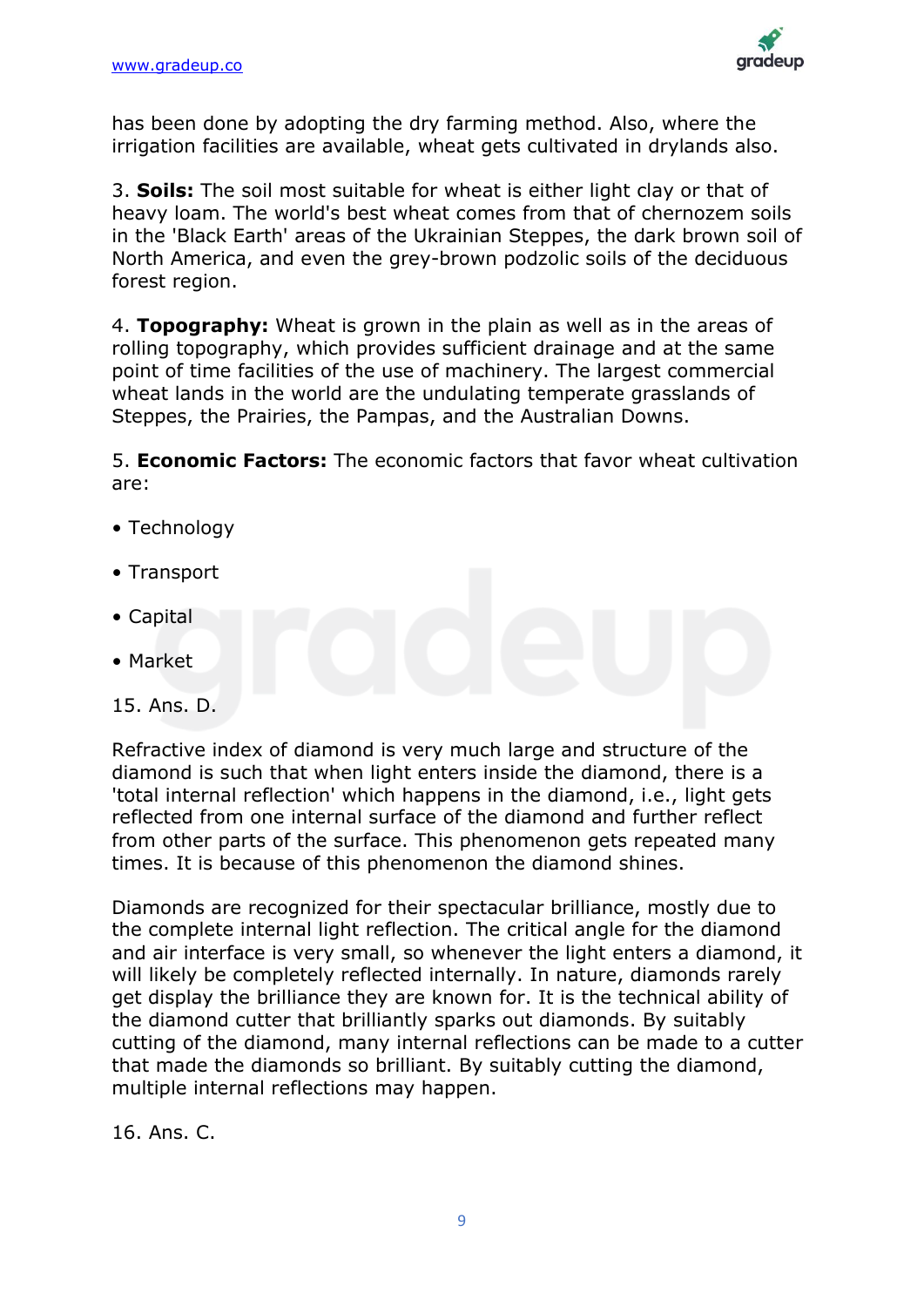

Sound waves are examples of the mechanical waves, while the light waves, Radio waves, and Microwaves are examples of electromagnetic waves. Electromagnetic waves are formed by the vibration of an electric charge. This vibration makes a wave that has both an electric and also a magnetic component. Sound waves are the longitudinal waves that require a medium to travel, and it can't travel through the vacuum. Light generally refers to the visible light, which is electromagnetic radiation that is seen to the human eye and is even responsible for the sense of sight.

Electromagnetic waves are waves that can travel via the vacuum of outer space. Mechanical waves, unlike that of electromagnetic waves, need the presence of a material medium in order to carry their energy from one location to another.

### 17. Ans. C.

The electromagnetic waves (EM waves) are transverse in nature, not longitudinal.

### Applications for the Electromagnetic waves:

- Electromagnetic waves get to accomplish the transmission of energy via a vacuum or using no medium.
- As EM waves transmit energy, it plays an essential role in our day to day lives, including communication technology.
- They are even used to transmit short/long-wavelength radio waves.
- They are also used to transmit TV or wireless signals and energies.
- EM waves are responsible for the transmission of energy in the forms of microwaves, visible light, ultraviolet light, infrared radiation, gamma rays, and also of X-rays.

• Electromagnetic radiation is the basis for working of radar, which in turn is used for directing and remote sensing the understanding of our planet Earth.

• UV rays are germicidal in nature, and they destroy bacteria, viruses, and molds from various surfaces, air/water.

• Ultraviolet rays are even used to detect the forged banknotes. Real banknotes do not turn fluorescent under the Ultraviolet light.

• UV rays have even sanitary and therapeutic properties.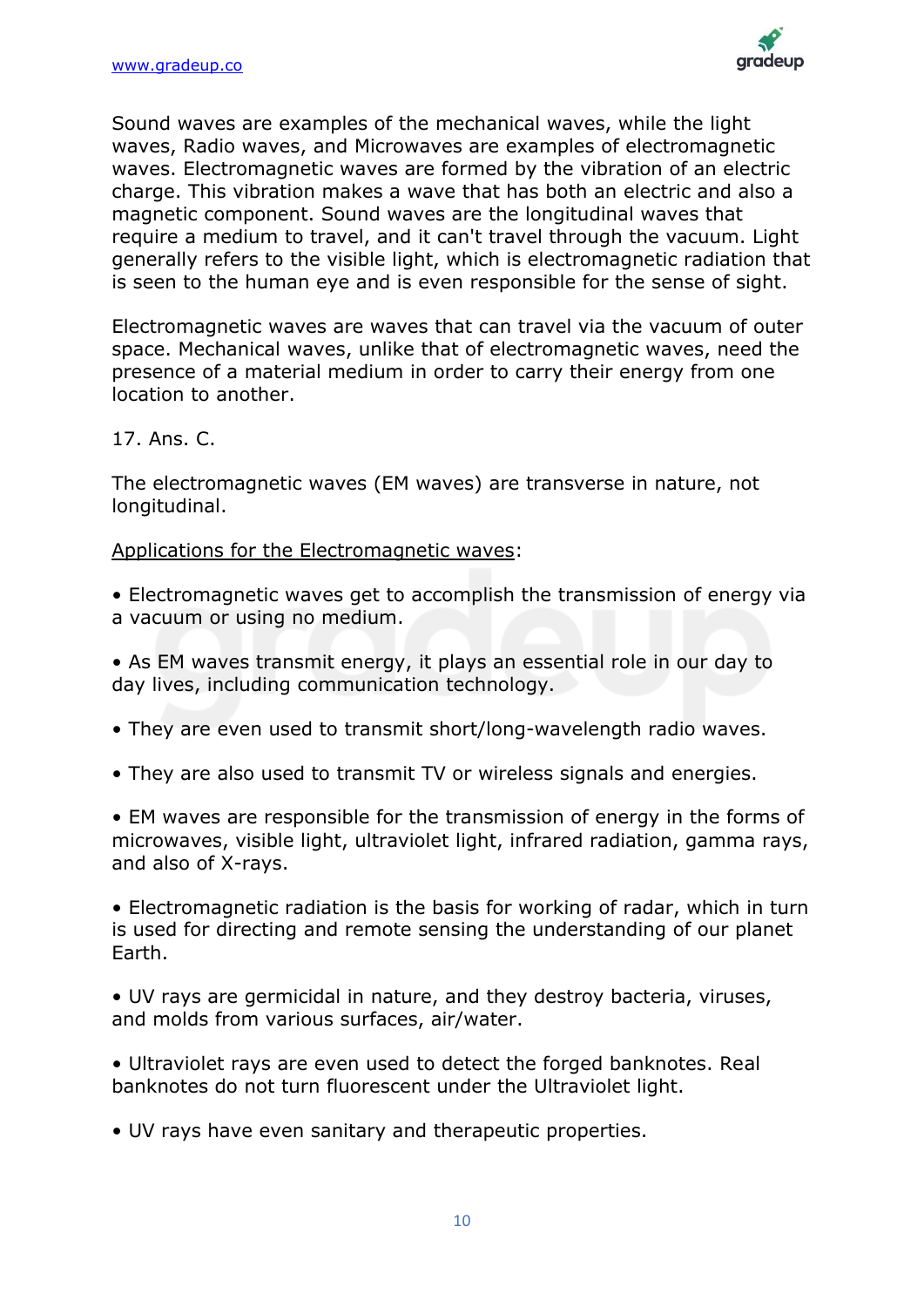

• X-rays detect the bone breaks by passing it through the flesh and capturing the image of it.

• Gamma rays can cause and also helps in the treatment of cancers. High doses of gamma rays kill the normal cells, which can cause cancer while, when taken in the proper amount, can kill mutated cells.

18. Ans. C.

Given information: Velocity of Snowboard = 5m/s Power  $= 3000$  watt Then, *Power = force \* Velocity*  $3000 =$  force  $*$  5 Force  $= 600$  N

19. Ans. C.

Uranium-235 has 92 protons, so the proton number of 235U is 92. It has 92 protons plus 143 neutrons inside its nucleus, so it's total nucleon number is 235.

Uranium-235 (235U) is an isotope of Uranium forming up about 0.72 percent of natural Uranium. Unlike that of predominant isotope Uranium-238, it is much fissile, i.e., it may sustain a fission chain reaction. This is the only fissile isotope that is primordial and is found in relatively sufficient quantities in nature. Uranium-235 possesses a half-life of 703.8 million years. It was first discovered in 1935 by Arthur Jeffrey Dempster. Its fission cross-section for slow thermal neutrons is almost about 584.994 barns. For quick neutrons, it is on the order of 1 barn. Mostly but not all neutron absorptions result in fission; a minority even results in neutron capture making uranium-236.

Uses:

Uranium-235 has several uses, such as that of fuel for nuclear power plants and nuclear weapons such as nuclear bombs. Some artificial satellites, like the SNAP-10A and the RORSATs, were powered by nuclear reactors, which get fueled with U-235 satellites.

20. Ans. B.

When a disturbance is produced inside a medium, it gets transported by oscillating particles of the medium, and the disturbance is a type of energy which is carried by oscillating particles by making passing it to the next particle, in this way a longitudinal wave get propagates; as a result, energy propagates in a longitudinal wave.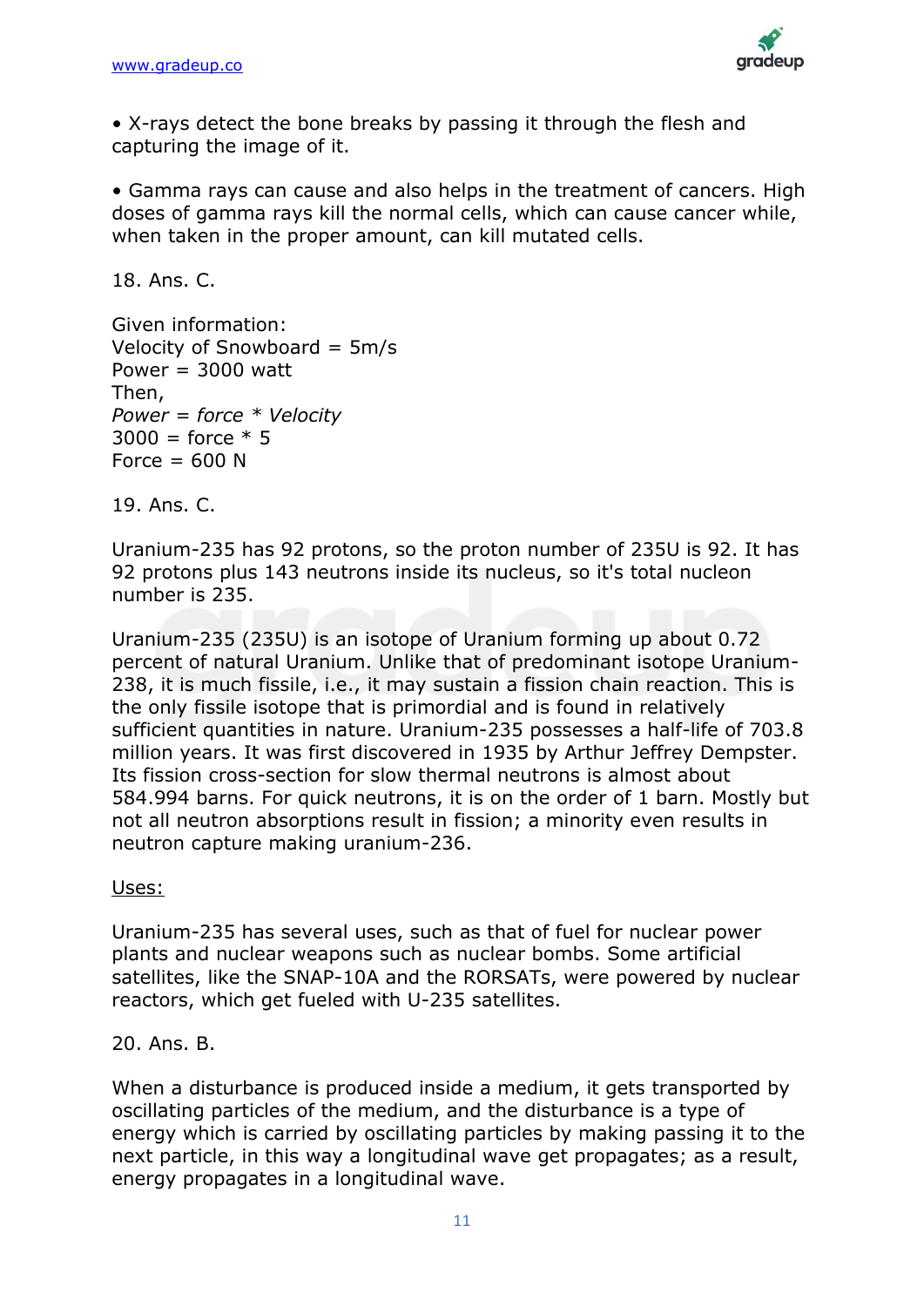

As there is no equivalent movement of the medium particles in the propagation of the wave, they only vibrate about the centers of rarefaction and of compressions; therefore momentum isn't transferred in a longitudinal wave . Thus only the energy is propagating inside the direction of the wave.

### 21. Ans. C.

The Order of Zayed is the United Arab Emirates' highest civil decoration, which was named after Zayed bin Sultan Al Nahyan.

UAE's President Sheikh Khalifa Bin Zayed Al Nahyan in the year 2019 announced that the Indian Prime Minister Narendra Modi would be honored with the Zayed Medal, i.e., the UAE's highest civil honor.

This medal, awarded to kings, presidents, and heads of states, was conferred upon Modi for boosting the relations among the Emirates and India. Previously, Russian President Vladimir Putin, the Chinese President Xi Jinping have also been conferred with this honor.

### 22. Ans. B.

'Kandhamal Haldi,' which is a variety of turmeric indigenous to southern Odisha, has earned the Geographical indication (GI) tag from the Intellectual Property India, an organization that is functioning under the aegis of the Union Ministry of Commerce and Industry.

The recognition coexisted with the State's Foundation Day (known as the Utkal Divas). Odisha, on 1 April 1936, was shaped out as a separate state in the then British India on the basis of linguistic identity. Kandhamal in Odisha's southern hinterland is getting famed for its turmeric, a spice that recognizes for its pride of place in the array of cuisines. The agricultural product even stands out for its healing properties and for arresting aroma.

The GI tag was initially developed with the aim of recognizing the unique identity combining different products and places. For the product to get the GI tag, it must have a unique quality, reputation, or a characteristic which is attributable to its own geographic origin. 'Kandhamal Haldi' has been put under the Class-30 type.

### 23. Ans. A.

Telugu poet K Siva Reddy has been picked for the prestigious Saraswati Samman, 2018. He has been awarded for his tremendous work *Pakkaki Ottigilite* which is a collection of poetry.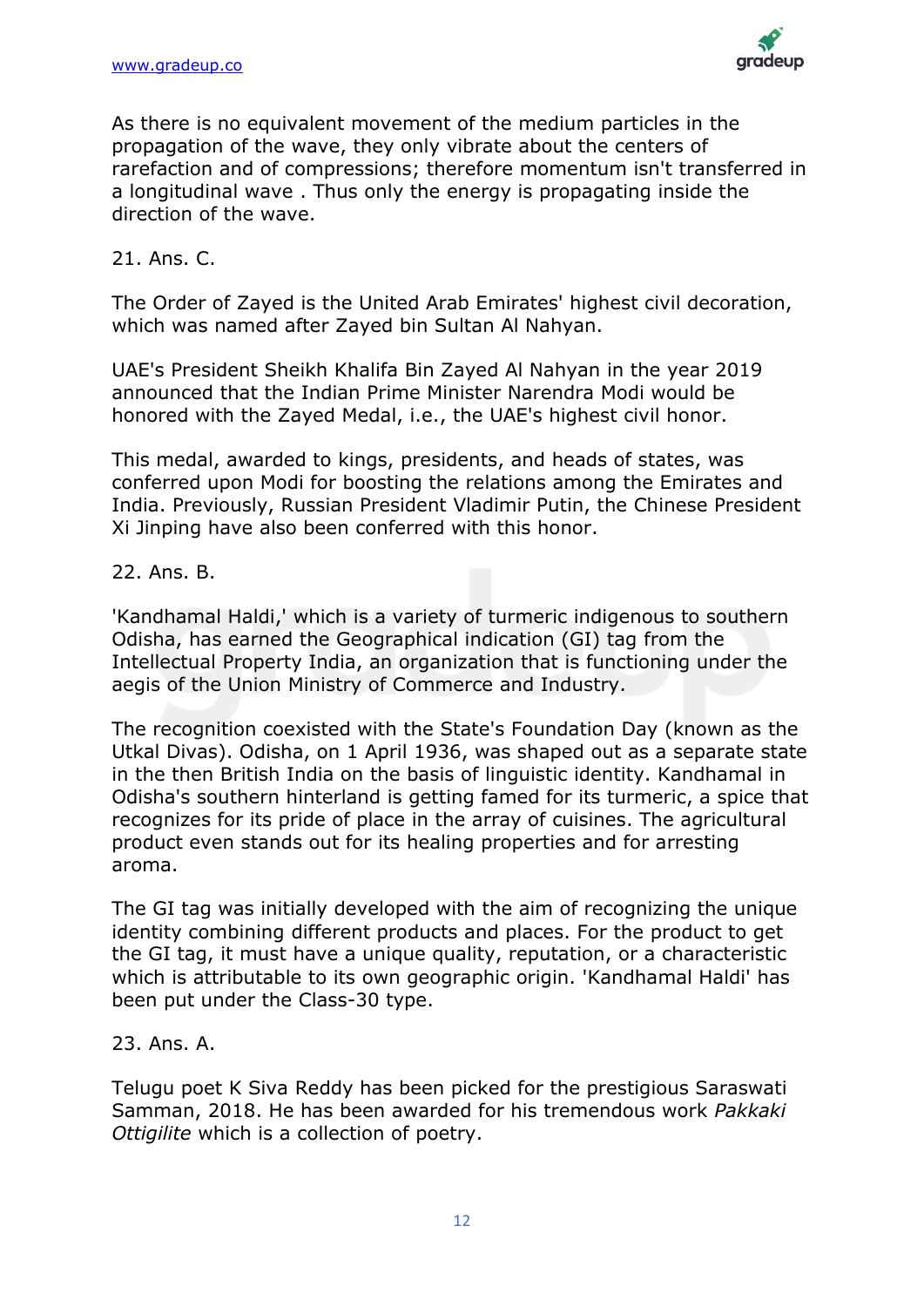

K Siva Reddy was born in 1943 in a farmer family in Andhra Pradesh's Guntur district. He is considered as one of the most renowned modern poets in Telugu. Siva Reddy has even published critical essays on poetry.

*Pakkaki Ottigilite* was published in the year 2016. It is an anthology of 104 poems in blank verse. It includes the responses of the poet over the years to social change, the evolution of his own self, and his dynamic relationship with the world.

### About Saraswati Samman Awards:

Saraswati Samman Award was introduced by the KK Birla Foundation in 1991. This award has been given annually to those individuals for their outstanding literary work written in any official Indian language and gets published during the preceding ten years. It carries a cash purse of Rupees 15 lakh, apart from a citation and a plaque. Some other popular literary awards comprised by the Birla Foundation are Vyas Samman (i.e., for Hindi) and Bihari Puraskar (i.e., for Hindi and Rajasthani writers of Rajasthan).

### 24. Ans. C.

The United Nations Population Fund (UNFPA) has launched its annual flagship report, State of World Population-2019. The report was titled *"Unfinished business - the pursuit of rights and choices"* that describes issues and information about the population worldwide.

This UNFPA report informs us that India's population grew at an average annual rate of 1.2 percent between the year 2010 and 2019 to 1.36 billion. UNFPA report also said that despite global gains in securing sexual and reproductive rights over the last 50 years, plenty of population groups are still left behind. The Activists, advocates, public health specialists, and several others have pushed relentlessly for the transformations that we saw around us today, but much still remains to be done.

In the year 2018, on World Population Day, UNFPA celebrated as the theme *"Family Planning is a Human Righ*t." This year marks the 50th anniversary of the 1968 International Conference on Human Rights, in which family planning was, for the first time ever, globally affirmed to be a human right.

### 25. Ans. B.

The Government of India informed the amended Conduct of Elections Rules, 1961, on 14<sup>th</sup> August 2013, enabling the Commission to make use of VVPAT with EVMs. The Commission used VVPAT with EVMs (electronic voting machine) first time in bye-election from 51-Noksen (ST) Assembly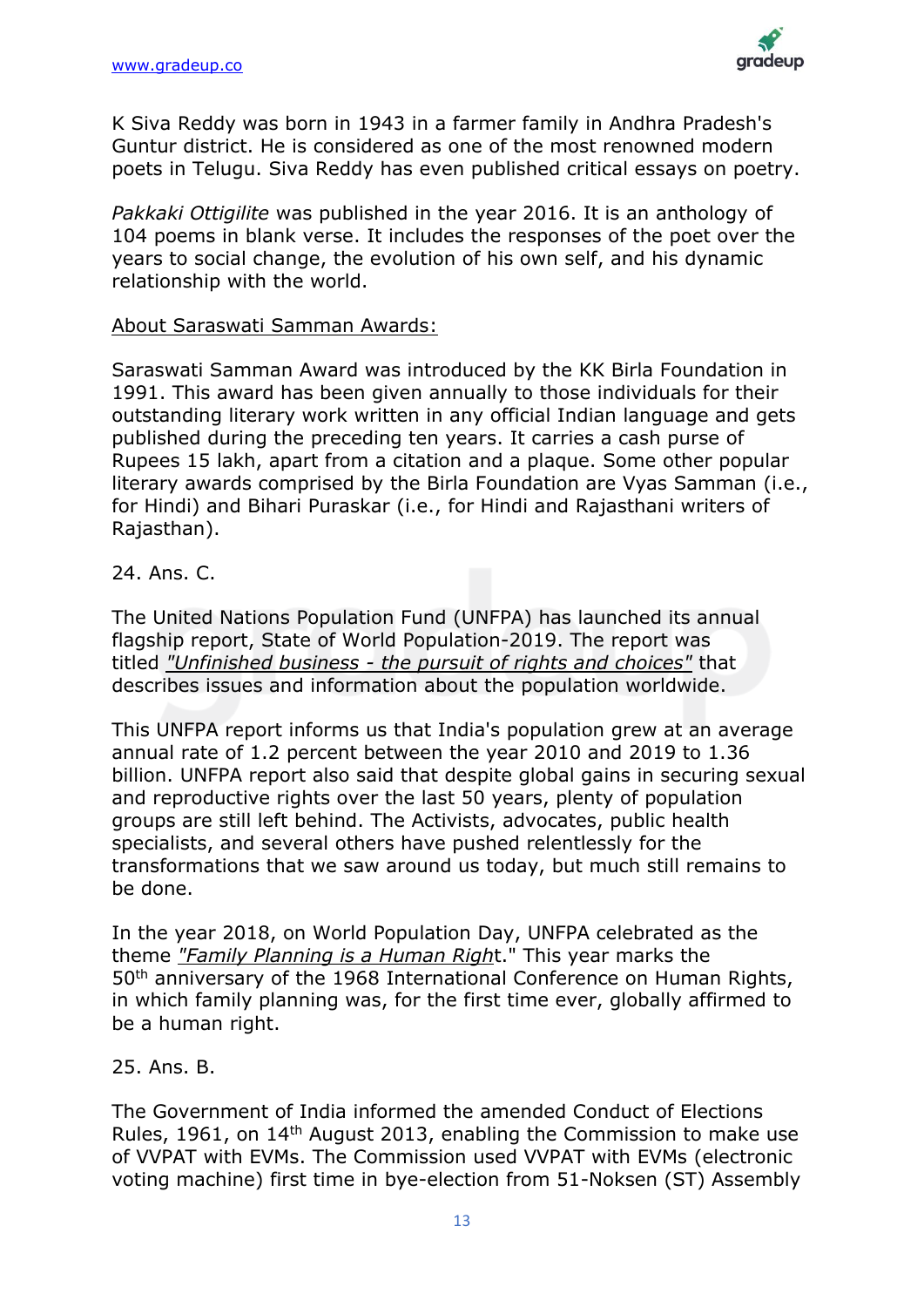

Constituency of Nagaland. After that, VVPATs have been used in selected constituencies in every election to Legislative Assemblies and eight Parliamentary Constituencies in General Election to the House of the People in 2014.

### About VVPAT:

Voter Verifiable Paper Audit Trail is an independent system that is attached to the Electronic Voting Machines, which allows the voters to verify that their votes are cast as they intended. When a vote is cast, a slip is printed on the VVPAT printer containing the serial number, name, and symbol of the candidate and remains exposed through a transparent window for seven seconds. After that, this printed slip automatically gets cut and falls in the sealed drop box of the VVPAT.

VVPAT consists of a Printer and also a VVPAT Status Display Unit (VSDU). However, in M3 VVPAT, there is no VSDU and status of VVPAT display on the Control Unit of M3 EVM. VVPAT runs on a power pack (Battery) of 22.5 volts. Control Unit and VSDU are maintaining with the Presiding Officer or Polling Officer, and Balloting Unit and Printer remain in the voting compartment.

26. Ans. A.

Sonoran is a desert in North America. It covers the area of Arizona in United States, California, and Sonora in Mexico, Baja California and California Sur. It is having an area of 100000 square miles. Also, it is the hottest desert in Mexico. The desert area includes the Colorado Desert, Yuma desert, Colorado River, Tonopah desert, Yuha desert and Lechuguilla desert.

The area also includes national parks, monuments, natural reserves, city parks, museums and botanical gardens etc. some of the examples are : Arizona-Sonora desert museum, sonorant desert national monument, Boyce Thompson state park, Joshua tree national park, Sonoran Arthropod studies institute etc.

### 27. Ans. A.

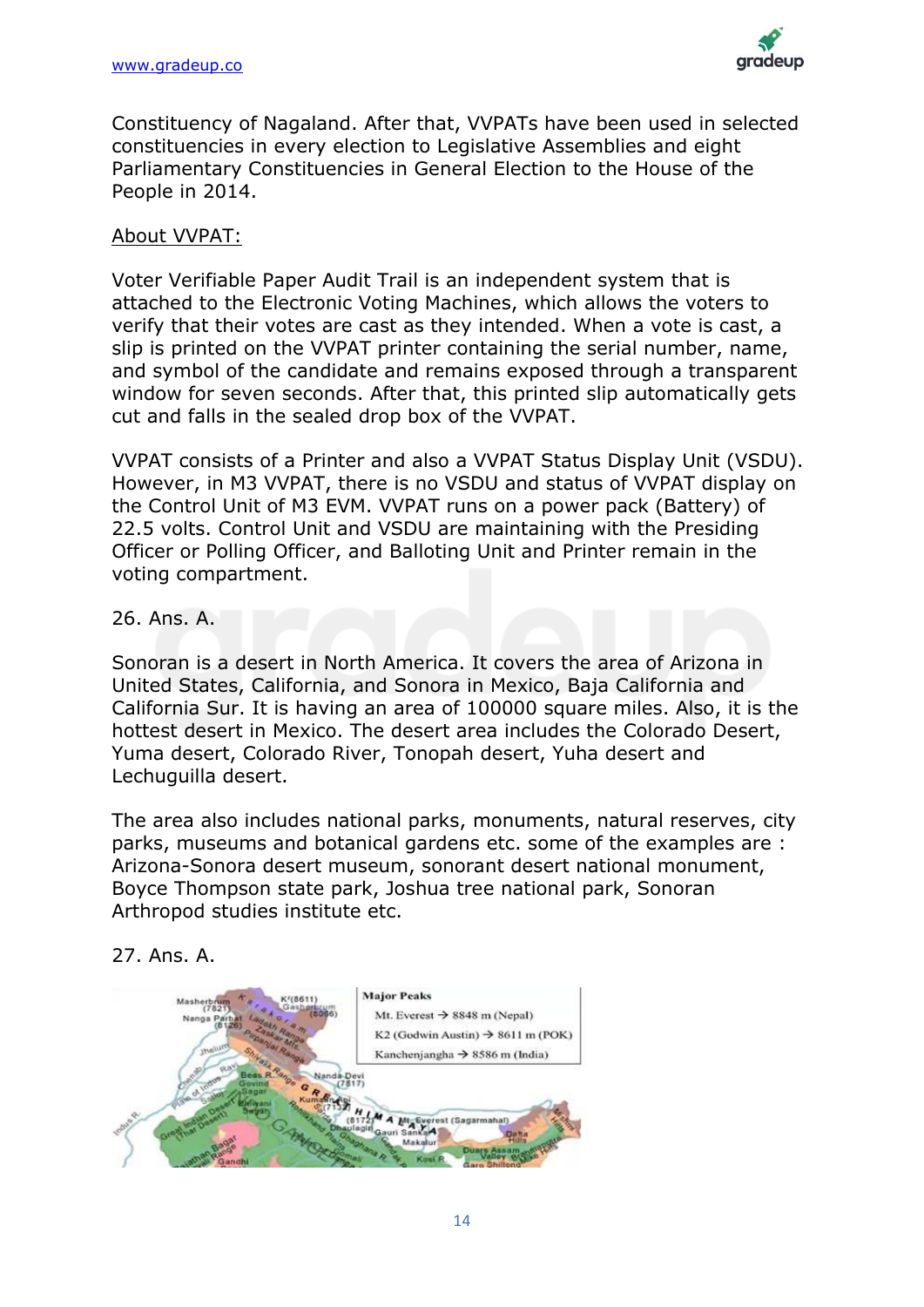

The Karakoram Range is a very big range which divides India with the other part of central Asia. It has the Karakoram pass as a connector between Yarkend market, Leh and Kashgar.

Ladakh range is present south of Karakoram Range. It is a part of the trans-Himalayan range and merges with Kailash range. It is having khardung la and digar la passes.

Zaskar range act as a back of Ladakh. It is present in the south of Indus River. In the east, it continues till Lahaul and Spiti district and north to Kinnaur and west to Uttarakhand. Fatu la Chacha la, Nubrang la are some of the passes present here.

Pir Panjal is present in the south of the main Himalayas and having a height of 5000 meters. Pir Panjal is having passes named Banihal pass, Sythan pass etc.

Shiwalik is present south of Dhuladhar Range. It has a height up to 1500 to 2000 m. it is present in the foothills of Himalayas.

28. Ans. C.

24<sup>0</sup> North Latitude is present north of the equatorial plane. It is almost 60 km north of tropic of cancer. It crosses Africa, Asia, Indian Ocean, Pacific Ocean, North America and the Atlantic Ocean.

It crosses maximum states in India. The state which comes in the line of 24<sup>0</sup> N latitude are - Gujarat, Rajasthan, Madhya Pradesh, Uttar Pradesh, Chhattisgarh, Jharkhand, West Bengal, Tripura, Manipur and Mizoram.

29. Ans. A.

Honshu is the largest island of Japan. It is the most populous one too. The location of the Honshu island is south across of south of Hokkaido island. The island separates Sea of Japan to the North Pacific Ocean.

It is  $7<sup>th</sup>$  largest island of world and  $2<sup>nd</sup>$  most populous in the world. It is having an area of 2,27,960 square km.

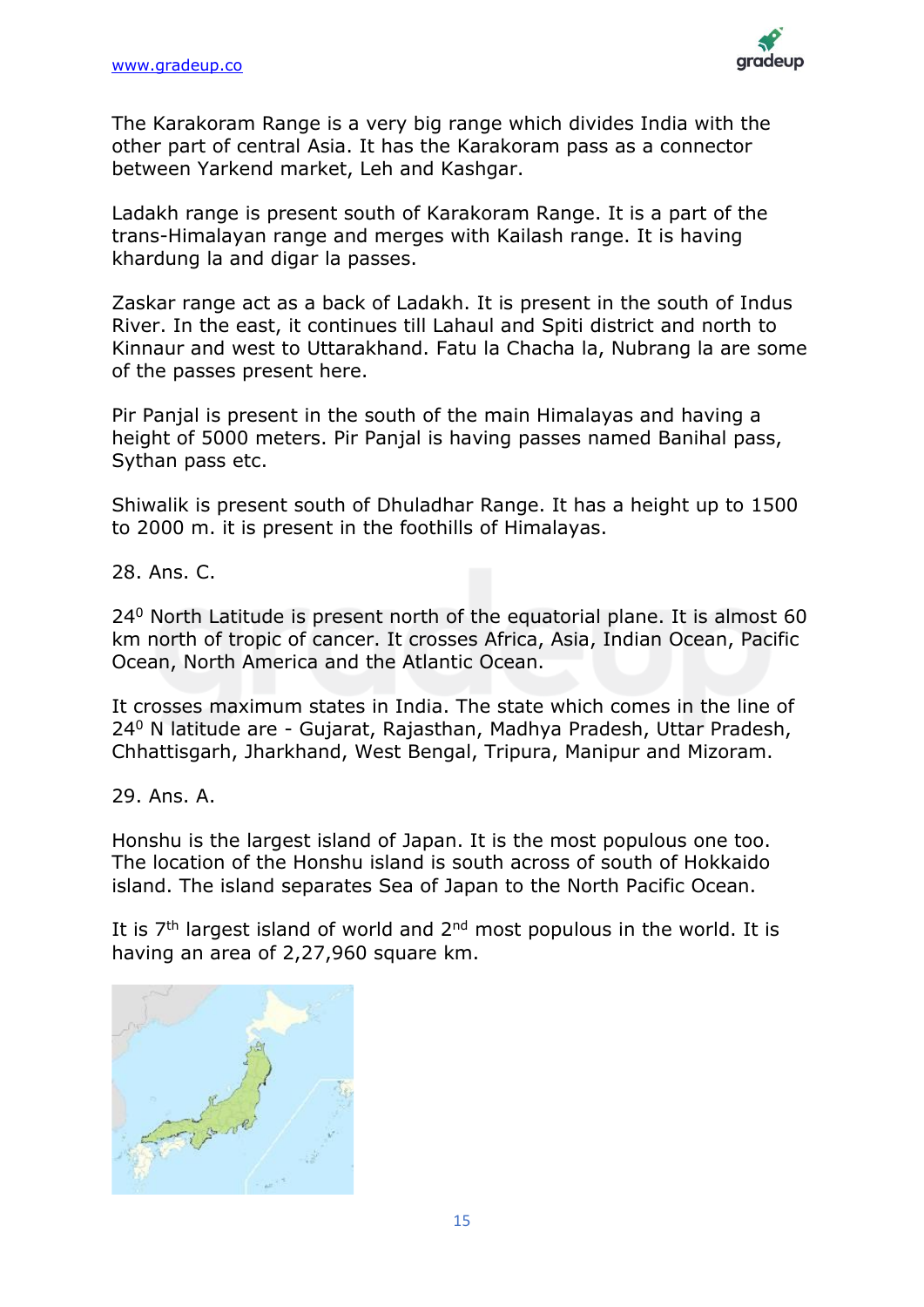

30. Ans. B.

Arunachal Pradesh is having the largest area under dense evergreen forest in the country. The state experiences heavy rainfall every year. The forests are densely covered with the trees like Oak, Pine and fir etc.

The part of Arunachal Pradesh is covered by the Himalayan mountain, several wildlife sanctuaries and national parks. Namdapha Park is situated in the state.

31. Ans. B.

The principle involved is paper chromatography. In these, substances are partitioned or distributed between liquid phases. One phase is water which is stable between the pores of filter papers, and the other one is moving over the paper.

When the *moving phase* starts moving, then the separation of particles will occur. The mixture will separate themselves according to the affinity towards both the phases under the capillary action of pores.



32. Ans. D.

Sound waves *get reflected* as same as light waves. If the sound wave is reflecting back from the surface of solid or liquid is called a reflection of sound waves.

When sound wave changes medium at an angle other than 90<sup>0</sup> then it will bend from the original direction causing it to *be refracted*. The change in the angle of direction is called refraction, causing the part of waves to enter into new medium first and then change the speed.

When the two travelling waves exist in the same medium will interfere with each other. If their amplitudes add, then it is called constructive interference. If they are out of phase or subtracting in nature, called *destructive interference*.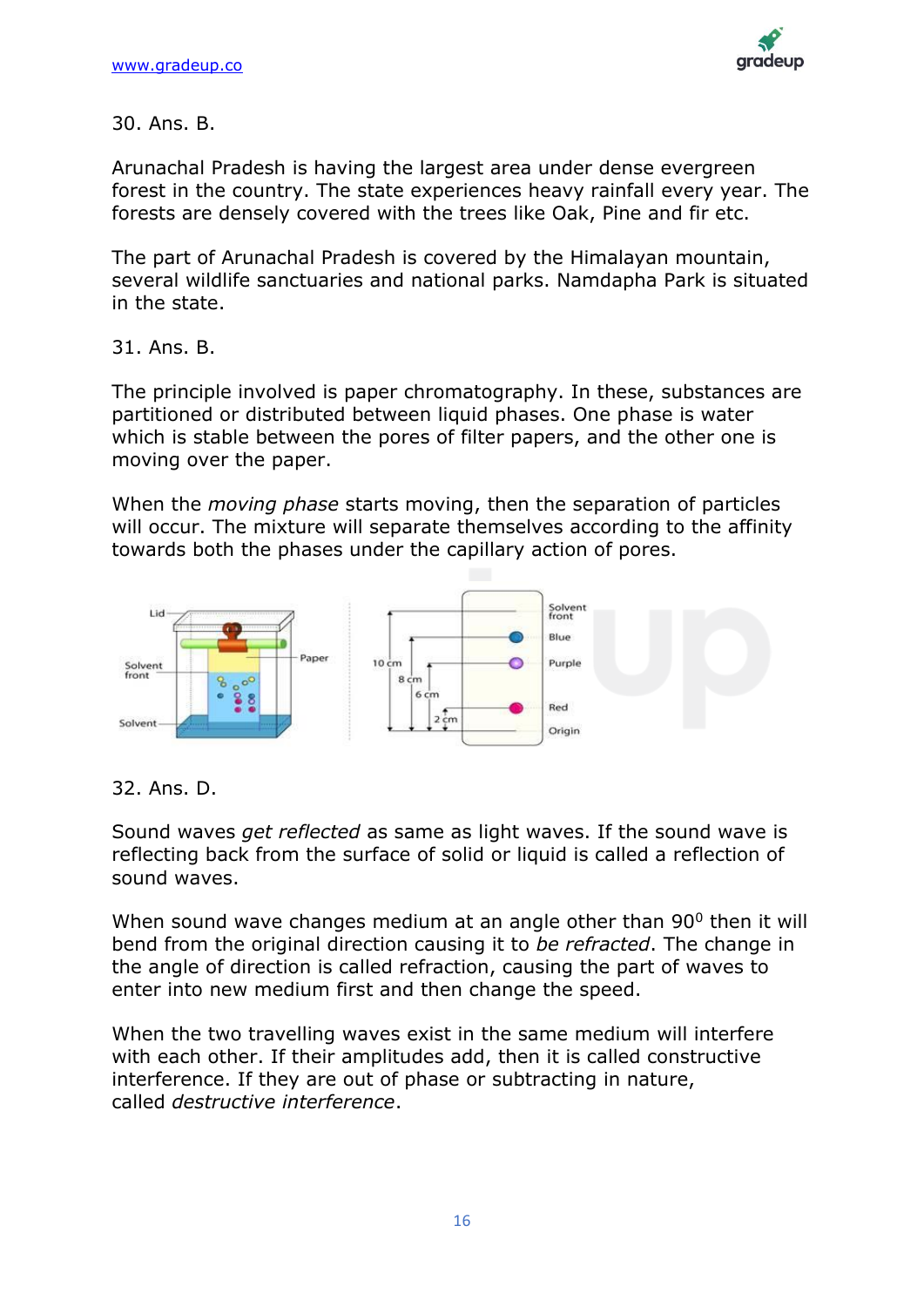

Polarization is the property only with the transverse waves and does not exist with the longitudinal waves. A sound wave is a longitudinal wave, so it does not have this phenomenon.

33. Ans. B.

When the white light falls on the prism, then the wavelength and frequency of deviated colours are different. All the colours deviate at a different angle because of different velocity. Red has a maximum wavelength, so it deviates the least while violet is minimum in wavelength and deviates the most.

34. Ans. D.

Non luminous object is those who do not emit their own light outside. Moon and other planets are non-luminous objects because they do not emit their own light but glow by the reflecting light of the sun.

Candle, sun and electric lamp gives out the own energy, so all of it is the luminous object.

35. Ans. C.

If the equatorial plane not inclined to its orbit then, there is no change of season at the Earth.

Because if the Earth were not tilted than the whole planet will the same equidistant position from the Sun, and hence there would be no change in the season.

36. Ans. B.

Sant Basha is having composed vocabulary common to the North Indian language. It was mostly used by Saints and poets to compose the religious verses.

Sant Bhasha is a language of Ulatbansi mystics.

Kabir was also one Ulatbansi mystic poet. Amir Khusro also borrowed this mystic from the Nan Panthis.

37. Ans. B.

When the viceroy of India Lord Curzon announced the partition of Bengal in 1905, then the Swadeshi movement started in India. It was one of the most successful pre-Gandhian Movement. The main personalities of the movement were - Aurobindo Ghosh, Bal Gangadhar Tilak, Bipin Chandra Pal and Lala Lajpat Rai.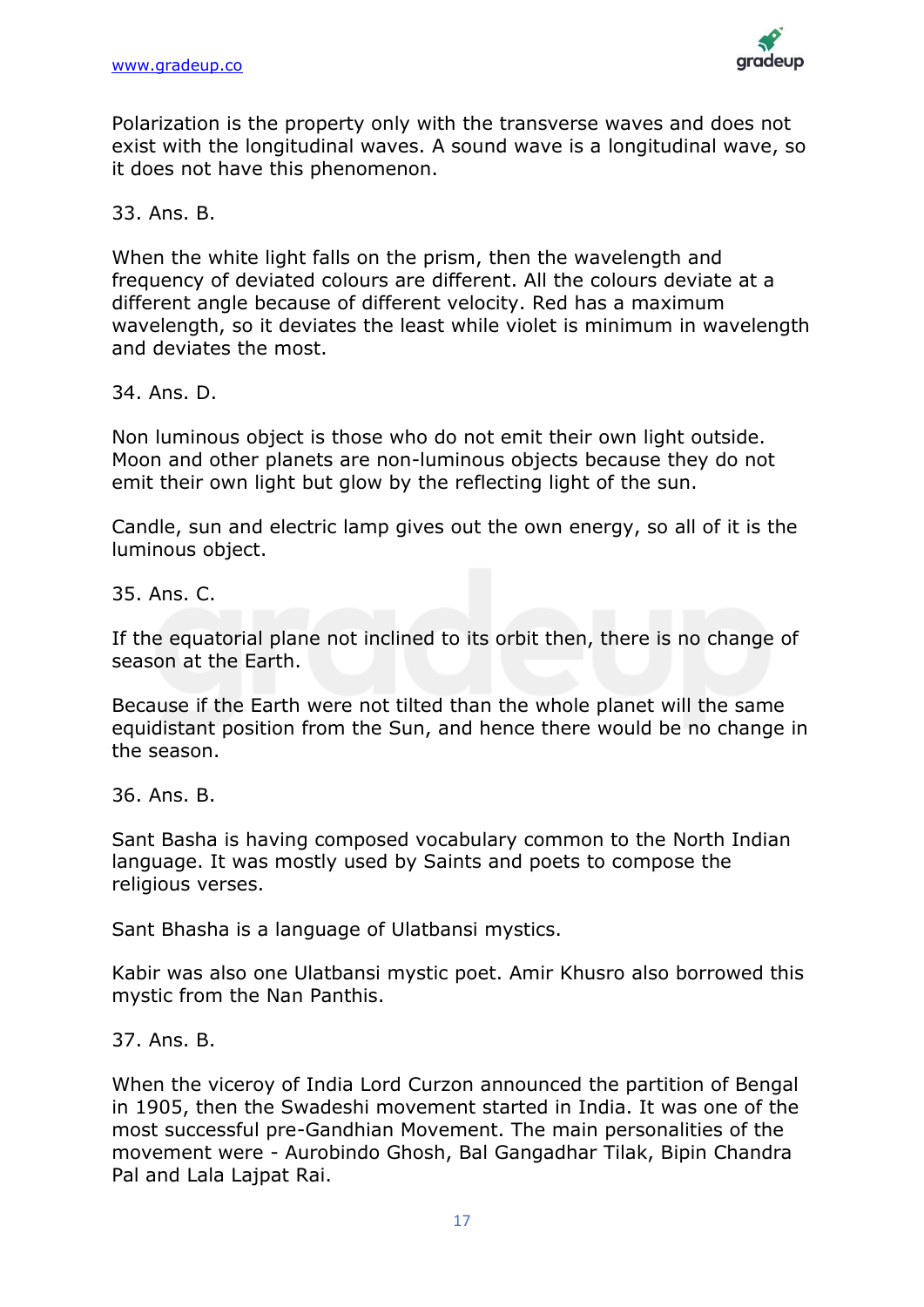

The main features of the movement were:

ÂBoycotting government school, colleges, services and courts.

ÂBoycotting foreign goods and promoting swadeshi goods.

ÂPromotion of national education and establishment of national schools.

ÂMassive demonstration were organized on the day of partition in Kolkata

ÂHartal and large meetings was organized in Kolkata.

38. Ans. D.

Ramkrishna mission is a Hindu religious organization. It spread the spiritual movement worldwide known as Ramkrishna or Vedanta movement. It formed by Swami Vivekananda in May 1897.

The Arya Samaj was founded by the Dayanand Saraswati in April 1875. They believe in one god and reject the worship of idols.

Brahmo Samaj was founded by Raja ram Mohan Roy and Dwarkanath Tagore on August 1828 at Kolkata. It was a social branch of Brahmanism and one of the reformist movements in India.

Paramahansa Mandali is a socio-religious group. It was established by Atmaram Pandurang in 1848 at Bombay. He was helped by Dadoba Pandurang and Bal Krishna Jaykar.

39. Ans. D.

The *Indian Forest Act 1878* divided the forest into:

ÂReserved forest: it is completely controlled by the government

ÂProtected forest: it is partially controlled by the government

ÂVillage forest: controlled by village people

It was amended by the Indian Forest act 1927.

40. Ans. C.

The concept of *"Paradox of Thrift"* was popularized by British economist John Maynard Keynes. The concept describes that individual usually try to save more during the economic recession, and it will lead to a fall in aggregate demands. This will further create a fall in economic growth.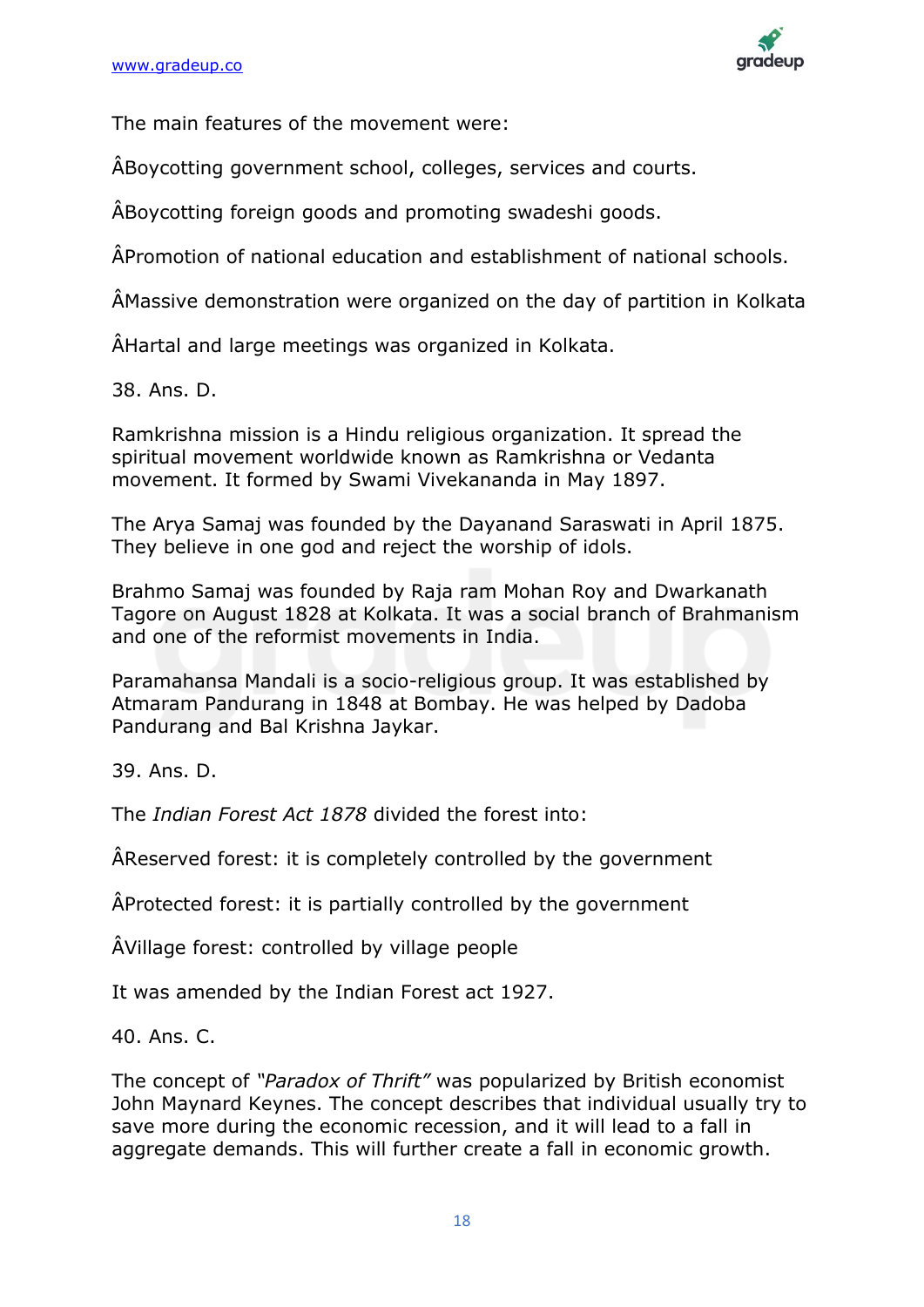

### 41. Ans. A.

*Production possibility frontier graph* indicates all the possibilities of production of two different commodities when resources are fixed. Production of one commodity can be increased by decreasing the production of another commodity.

It also measures the production efficiency of the commodities. The curve is a downward-sloping curve.

42. Ans. B.

A *price ceiling* is a method by which government or any other authority imposed price control on the market. It sets a limit by which how high a price is charged for any product and services. It is usually done for the protection of consumers.

The price printed on Biscuit packets is determined by the market. It depends upon the demand and supply method. So it does not come under the price ceiling.

43. Ans. A.

In the Keynesian perspective of aggregate demand, firms produce output only if they want to sell it. It states that aggregate real consumption expenditure is a function of real national income. This function should have the following properties:

ÂAggregate real consumption expenditure is a function of real income which is stable.

ÂSlope must lie between 0 and 1 which is positive

ÂIf income increases then marginal propensity to consume itself decreases or remains constant.

44. Ans. A.

The *multiplier effect* is referred to as the injection of extra income and then more spending, and it will create more income. The effect refers to an increase in any final income cause by injection of any new spending. To calculate multiplier for Marginal propensity to consume:

Multiplier =  $1 / 1 -$  MPC

 $= 1 / 1 - 0.9$ 

 $= 1 / 0.1$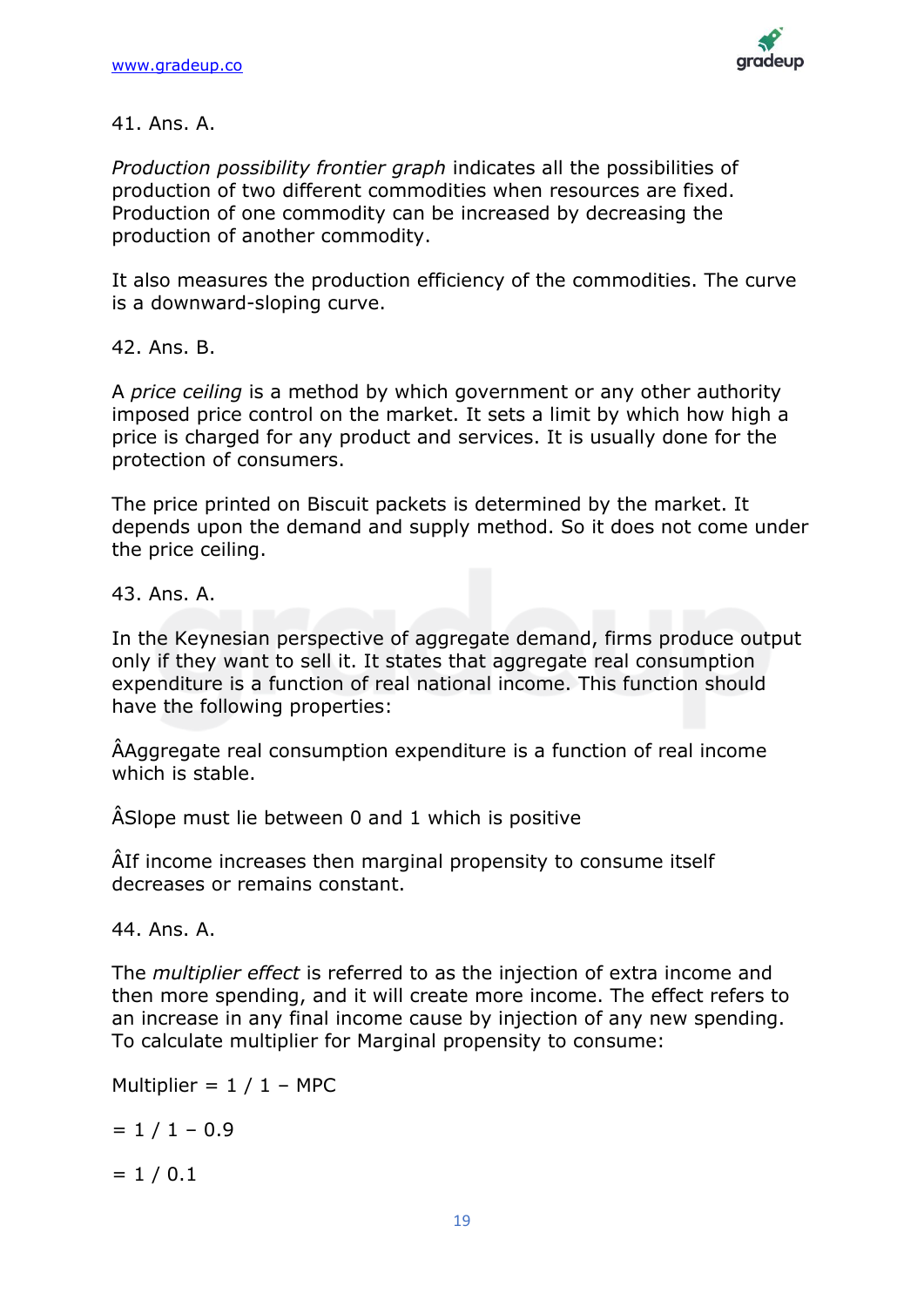

 $= 10$ 

45. Ans. C.

Given that Chemical formula of the sodium salt of given anion  $X$  is Na<sub>2</sub>X.

We know that sodium is a single ionized atom so; it can lose only one electron from its ground state.

So oxidation state of sodium ion in salt is  $+1$ .

Then,  $+1\times2+\nu=0$ 

 $2+y = 0$ 

 $y = -2$ 

Oxidation state of anion is -2.

Now the chemical formula of an *aluminium salt* is,

Oxidation state of aluminium is  $+3$ 

Then  $+3 \times r + (-2) \times q = 0$ 

$$
3r = 2q
$$

 $r/a = 2/3$ 

So, the chemical formula will be  $Al_2X_3$ 

46. Ans. C.

Sodium Hexa metaphosphate  $Na_6P_6O_{18}$  is also known as Calgon is used for the water softening. The reaction is as follows:

*2CaCl<sup>2</sup> (Hard Water) (+) Na6P6O<sup>18</sup> or Na2[Na4(PO3)6] (sodium hexa metaphosphate) → Na2[Ca2(PO3)6] (complex salt) (+) 4NaCl*

47. Ans. B.

Quartz is a crystalline form of silica. Quartz consists of silica and oxygen atoms in a continuous manner of SiO4. It is silicon-oxygen tetrahedral where each oxygen atom is shared by two tetrahedral.

It is the second most abundant mineral on the Earth.

48. Ans. B.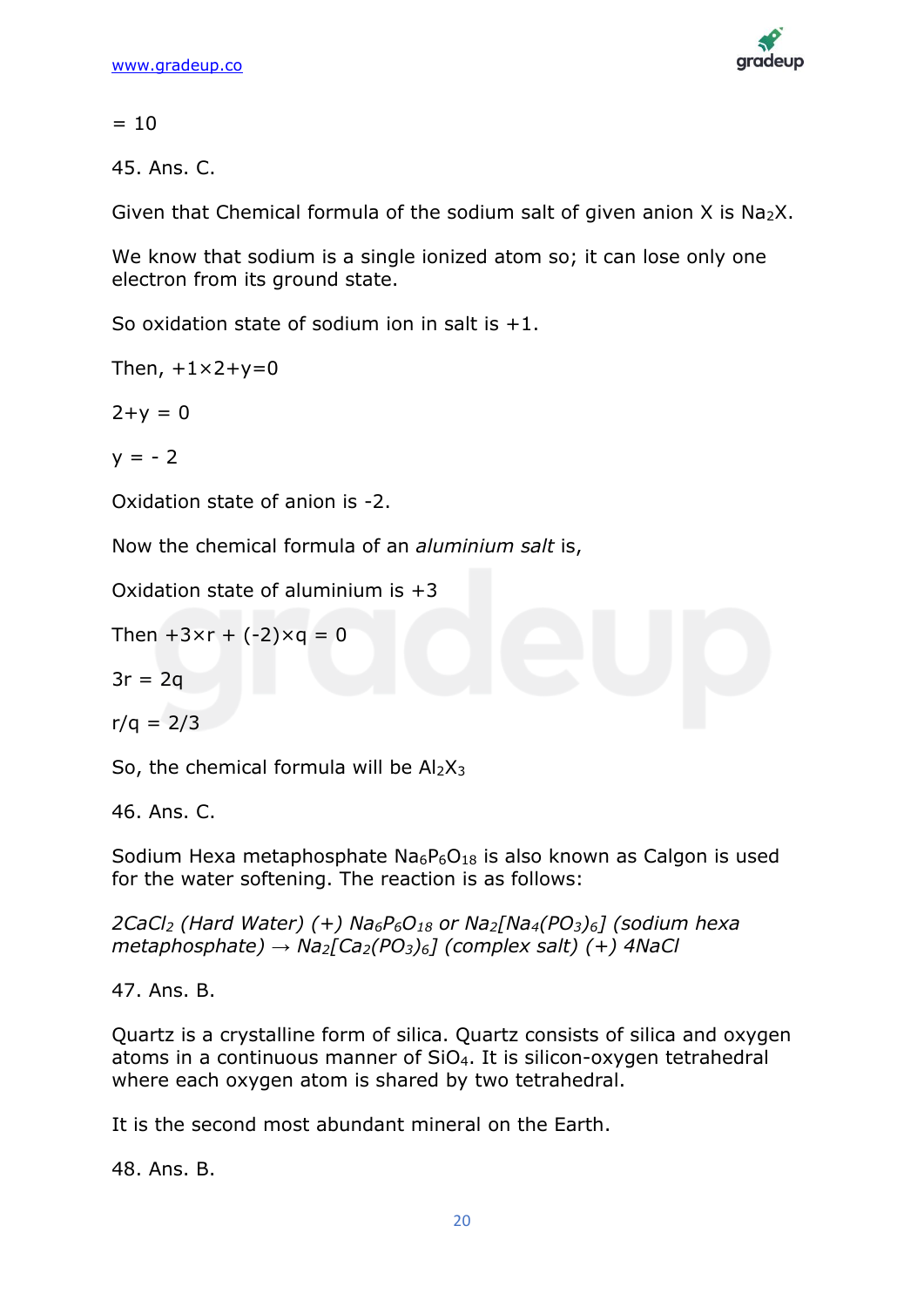

Root epidermal cells have an extension which is called Root Hairs. It increases the surface area of the root and making it to increase the absorption of water and minerals.

It is also directly involved in root nodules formation in legume plants. They are having a large surface area and making efficient absorption by osmosis.

49. Ans. B.

When the stem of a plant bends towards the sunlight, then this is called *positive Phototropism*. When it is opposite to the light source, then it is called *negative Phototropism.* The occurrence of Auxins causes the bending of the plant away or towards the sunlight.

Auxins found in the shoot tip of the plant which is responsible for directional movement by the plant.

50. Ans. C.

Hydra organism belongs to the Coelenterata, which is also called Cnidaria. It usually includes jellyfish, corals, sea anemones etc. Coelenterata mostly consists of marine animals, but sometimes hydras also found in freshwaters like lake, ponds and streams etc.

51. Ans. D.

Total number of questions in the test  $= 150$ 

Given, she scored 40% of the first 90 questions correctly

So the total no. of questions correctly answered =  $40/100 * 90 = 36$ 

Now, Let the no. of questions of 60 to be correctly answered be x

So, 
$$
36 + x / 150 \times 100 = 60
$$

 $=$  > 36 + x = 60  $*$  150 / 100

$$
=> 36 + x = 90
$$

 $=$   $\times$   $\times$   $=$  (90 – 36)

Therefore,  $x = 54$ 

Therefore, percentage of questions out of 60 she needs to do correct is

 $= (54/60 * 100)\%$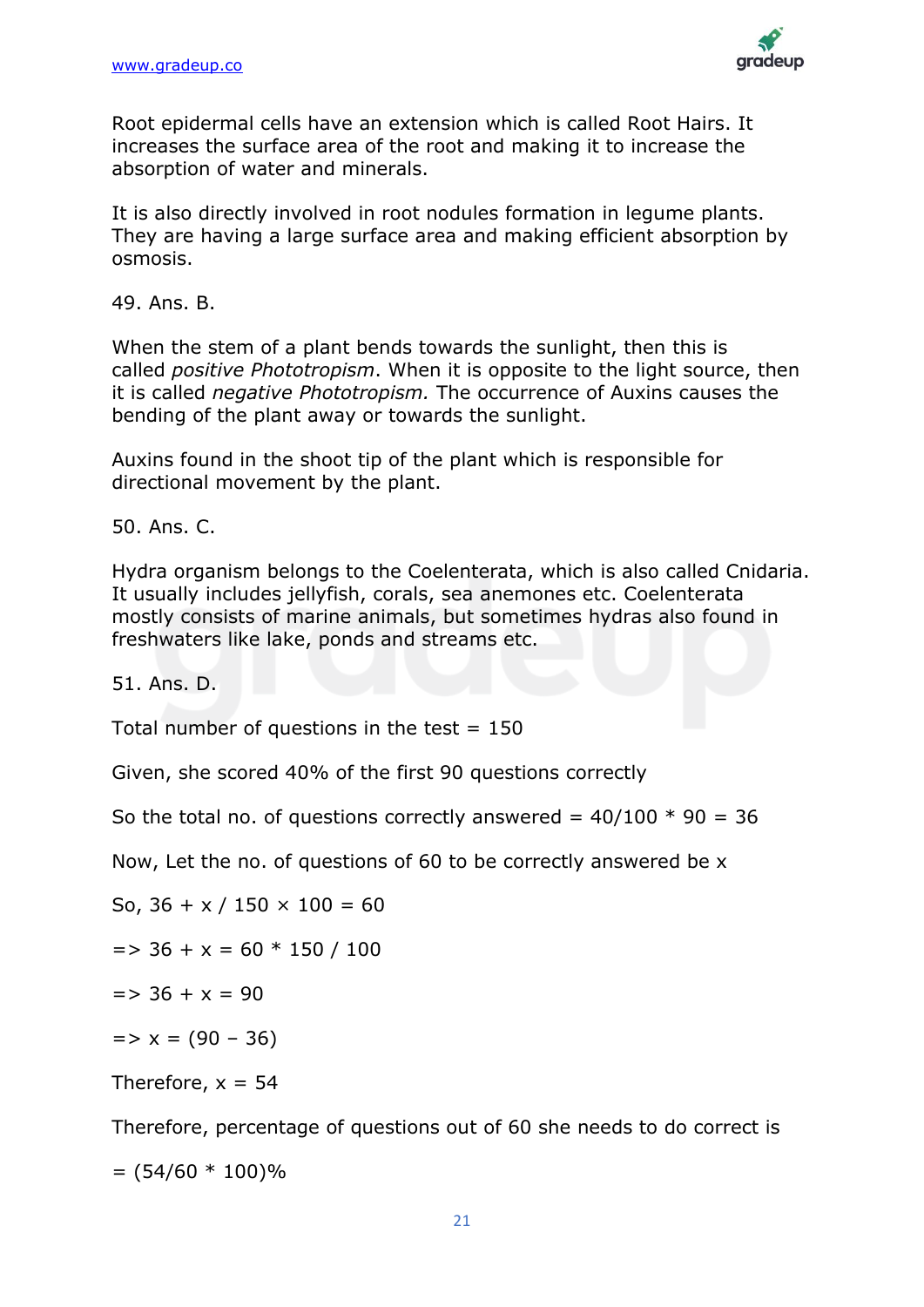

### $= 90\%$

Therefore, she needs to solve 90% of the questions correctly.

### 52. Ans. A.

Innovation in Science Pursuit for Inspired Research (i.e. INSPIRE) is an innovative programme which is sponsored and get managed by the Department of Science & Technology for the attraction of talent to the Science. The basic aim of INSPIRE is to communicate with the youth of the country the encouragements of creative pursuit of science, also attract talent to the study of science at an early age itself and thus build the required critical human resource pool for expanding and strengthening the Science & Technology system and the Research & Development base. A prominent feature of the programme is that it doesn't believe in conducting the competitive exams for identification of talent among them at any level. It faith in and relies on the efficacy of the existing educational structure for the identification of talent.

### **INSPIRE has three components:**

- Scheme for Early Attraction of Talent (SEATS)
- Scholarship for Higher Education (SHE)
- Assured Opportunity for Research Careers (AORC)

### 53. Ans. C.

Palaeoclimatology: It is the study of past climates from the traces which were left behind in the geologic record. It is supposed that the uniformitarian principle has obtained, but this might not be the situation, and the geologic data are invariably insufficient for palaeoclimatological purposes. Dating methods and the palaeogeographic reconstructions are suspect, and repeatedly fossil faunas and floras can't be related easily in terms of the time. Majority of the glacial strata can be dated only within the wide limits, and several climatic criteria leave no mark in the rocks.

Palaeoclimatic indicator: One of the main sources from which evidence regarding past climates can be obtained. Such indicators comprise glacial, ice sheets and ice cores, periglacial, Lacustrine deposits, Sedimentary deposits and pluvial deposits, which gives morphological information related to the climate and cave deposits, dunes, and also the dune fields, which give lithologic information. Plants (including pollen), molluscs, beetles, foraminifera and ostracods are among the organisms that have been used to derive the biotic information.

54. Ans. A.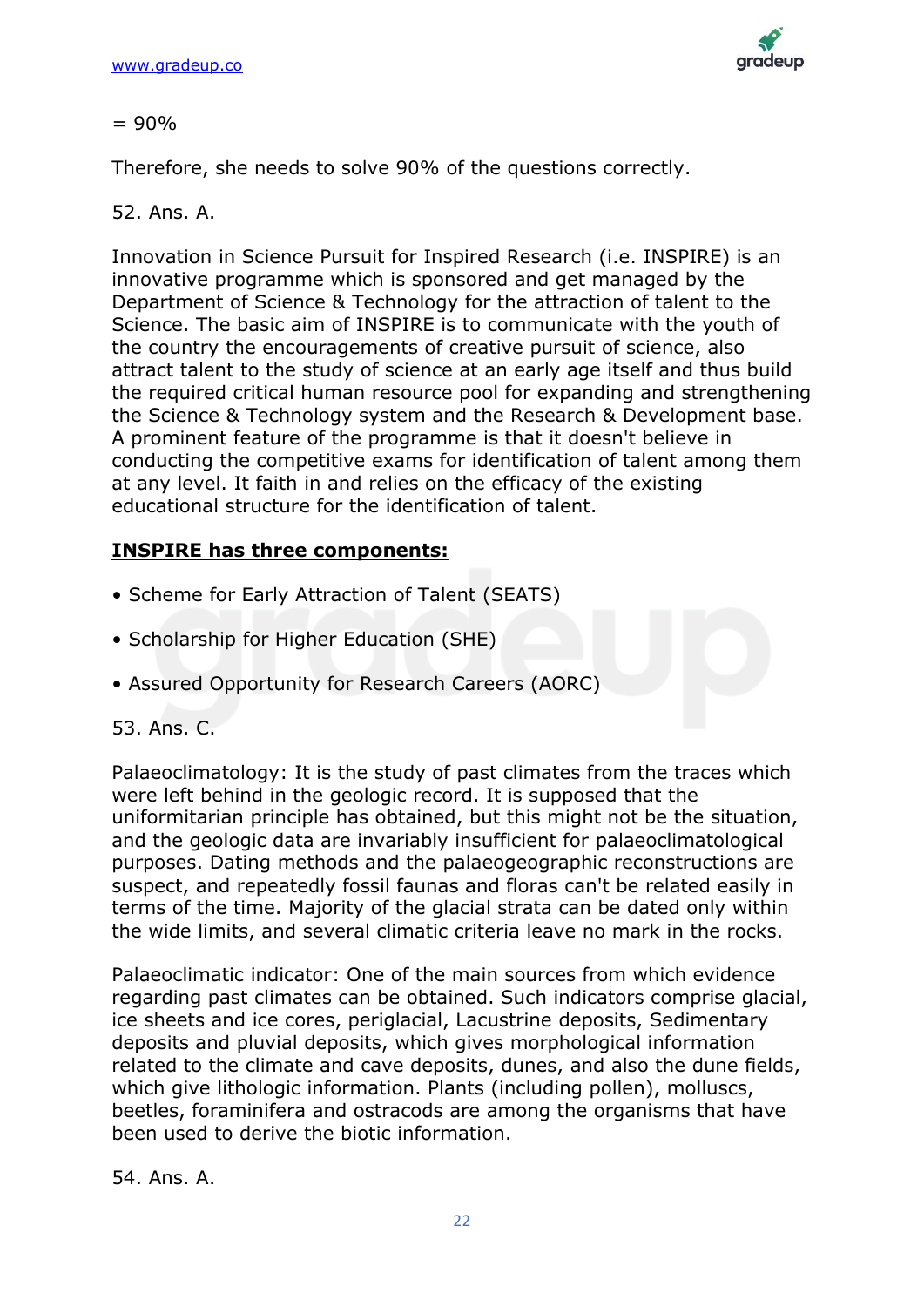

The gently sloping accumulation of coarse alluvial deposits by the braided stream is known as a sand bar.

• A sandbar is a portion of sand, gravel or fine sediment that sits above the water. It may be get connected to the shoreline, or it may be offshore. It is usually narrow and straight. A sandbar is also called as a shoal or a sandbank. A large sandbar is also called a barrier island.

• Sandbars begin forming underwater. As the waves break, this attracts material from the shoreline, migrating even further into the ocean. During the time of heavy storms, large waves can build sandbars far from the shore, until they rise above the water's surface.

### **Sandbar Landforms Have 3 Main Characteristics:**

- Made of sand, silt or gravel
- Formed by the wave action and currents
- Generally forms the straight line

### **Famous Sandbars (or Barrier Islands):**

- Miami Beach, Florida, USA
- Bolivar Island, Texas, USA

### 55. Ans. A.

Doldrums, also known as equatorial calms, equatorial regions of light ocean currents and winds inside the intertropical convergence zone (ITCZ), a belt of converging winds and the rising air encircling the earth near the Equator.

• The Doldrums are the regions of the Atlantic and the Pacific oceans that have little if any wind.

Since sunlight beams down directly on the area nearby the equator.

• This heating makes the air to warm and to rise straight up rather than below horizontally.

• The result is very little or no wind, sometimes for weeks on the ends.

• The Doldrums are situated a little north of the equator, but the effects can be felt from even five degrees north of the equator to five degrees south of it.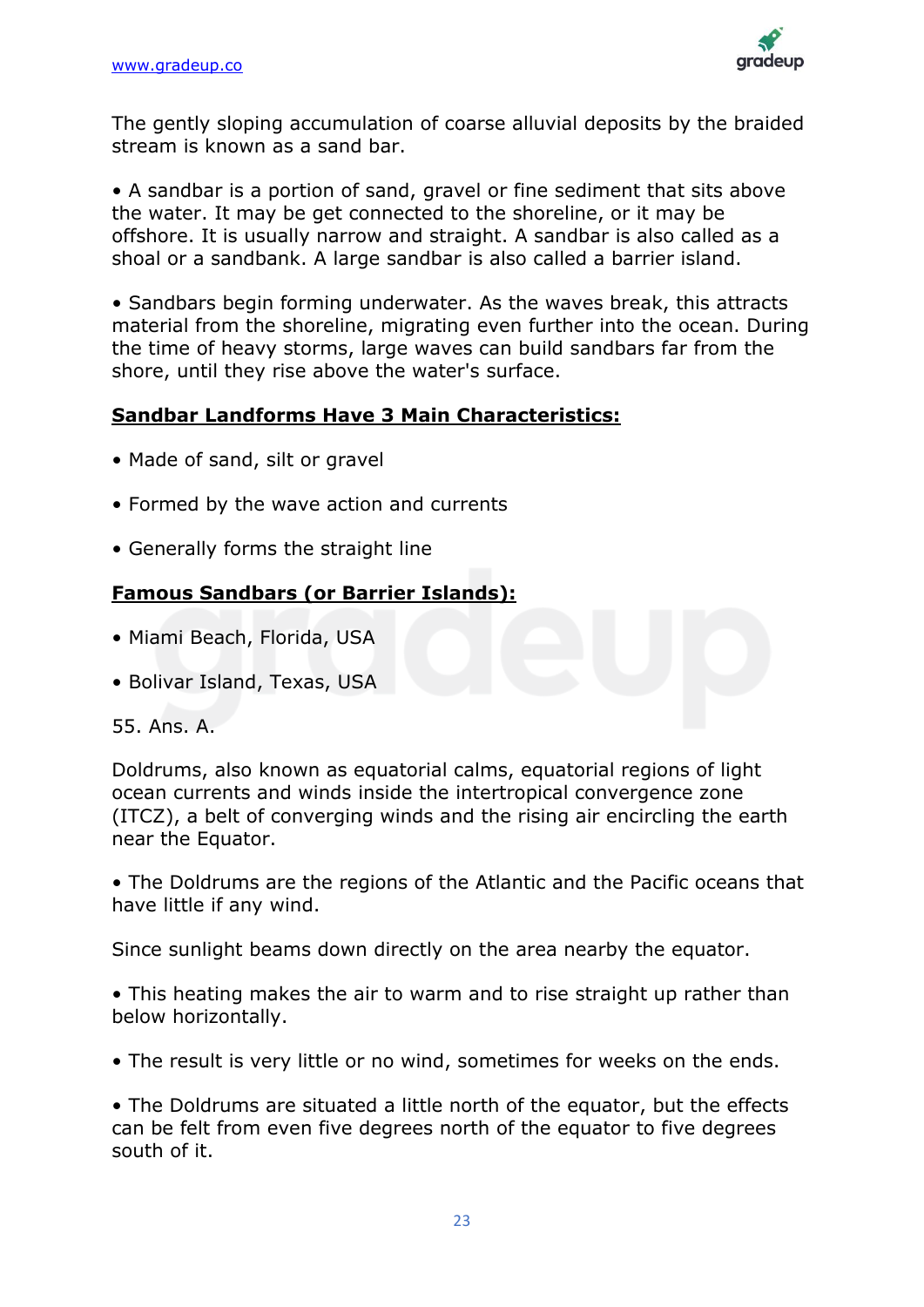

• The trade winds border with the Doldrums both to the north and to the south direction.

• The rising moist air in the Doldrums may spawn the tropical storms and hurricanes.

• Almost all Atlantic hurricane arises in/near the Doldrums.

• The unexpected/unpredictability of the weather, either no winds or even potential hurricanes, shape the Doldrums one of the least favourite sailing lanes back when all those ships had to power them beyond the ocean was their sails.

56. Ans. D.

### **Location of Monsoon Deciduous Forest Biome:**

Normally, the tropical deciduous forests are located in the regions of monsoon climate, but there are few departures from this close relationship and to the near correspondence among the regions of the monsoon climate and the deciduous forest.

There are 3 major areas of tropical deciduous forest biome:

• The Neotropics mainly West Indies,

• Indo-Malaysian Zone (mainly comprising in the south and south-east Asia except for the equatorial evergreen rainforest areas) and

• Eastern Africa and northern Australia.

Apart from these major areas, some discontinuous localities of the tropical deciduous forest biomes are even found in South Africa, South-Eastern U.S.A., Southern Brazil, Formosa (Taiwan), southern China and Japan.

### **The climate of Monsoon Deciduous Forest Biome:**

This tropical deciduous forest biome is marked by two distinct seasons viz. moist season and dry season.

57. Ans. B.

The HDI (Human Development Index) is a statistical composite index of the life expectancy, education, and also per capita income indicators, which are used to rank the countries into four layers of human development.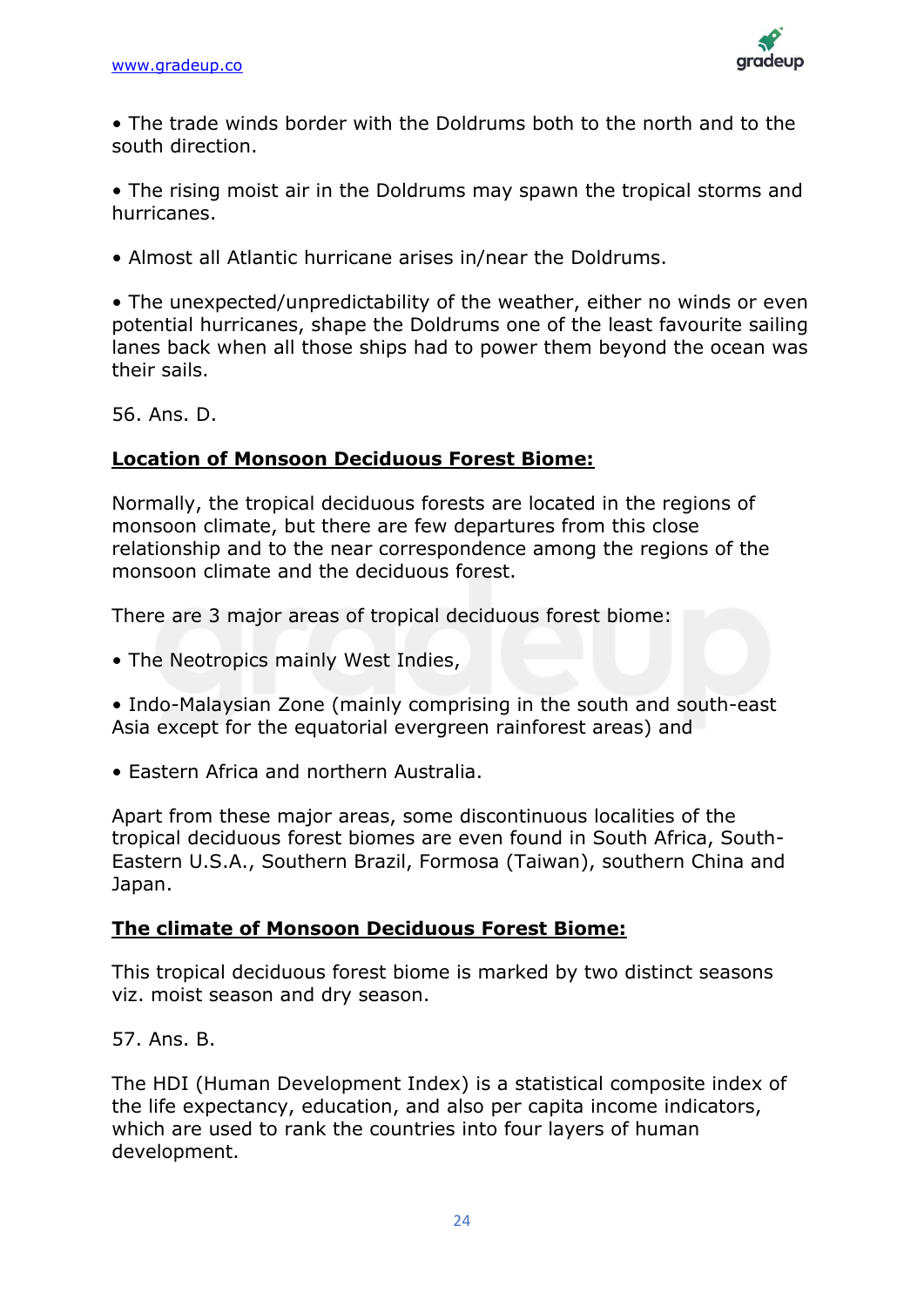

A country whoever scores a higher HDI when the lifespan is higher, the education level is higher, and also the gross national income GNI (PPP) per capita is higher. This concept was developed by Pakistani economist Mahbub ul Haq and the Indian economist Amartya Sen and was even further used to calculate a country's development by the United Nations Development Programme (UNDP) Human Development Report Office. The Human Development Report of the year 2019 by the United Nations Development Programme was released on 9th Dec 2019 and measured HDI values based on the data collected in the year 2018. Below is the list of the top 10 countries or territories with' very high human development':

| Rank | Country          |  |
|------|------------------|--|
| 1    | Norway           |  |
| 2    | Switzerland      |  |
| 3    | Ireland          |  |
| 4    | Germany          |  |
| 5    | <b>Hong Kong</b> |  |
| 6    | Iceland          |  |
| 7    | Australia        |  |
| 8    | Sweden           |  |
| 9    | Singapore        |  |
| 10   | Netherlands      |  |

### 58. Ans. C.

Thayumanavar or Tayumanavar was a Tamil spiritual philosopher from the Tamil Nadu, India. Thayumanavar articulated the Saiva Siddhanta philosophy. He wrote various Tamil hymns of which approx. 1454 are available. His first 4 songs were sung 250 years past ago at the Congress of Religions in the Tiruchirappalli. His poems followed his own mystical experience, but they even highlight the philosophy of South Indian Hinduism, and the Tirumandiram by the Saint Tirumular in its highest form, one that is at once devotional and nondual, one that saw God as both the immanent and as transcendent. Thayumanavar's important teaching is to discipline the mind, control the desires and meditate peacefully.

His Spiritually Elevating songs: Thayumanavar was a very respected scholar in both Sanskrit and in Tamil and was a minister to the King in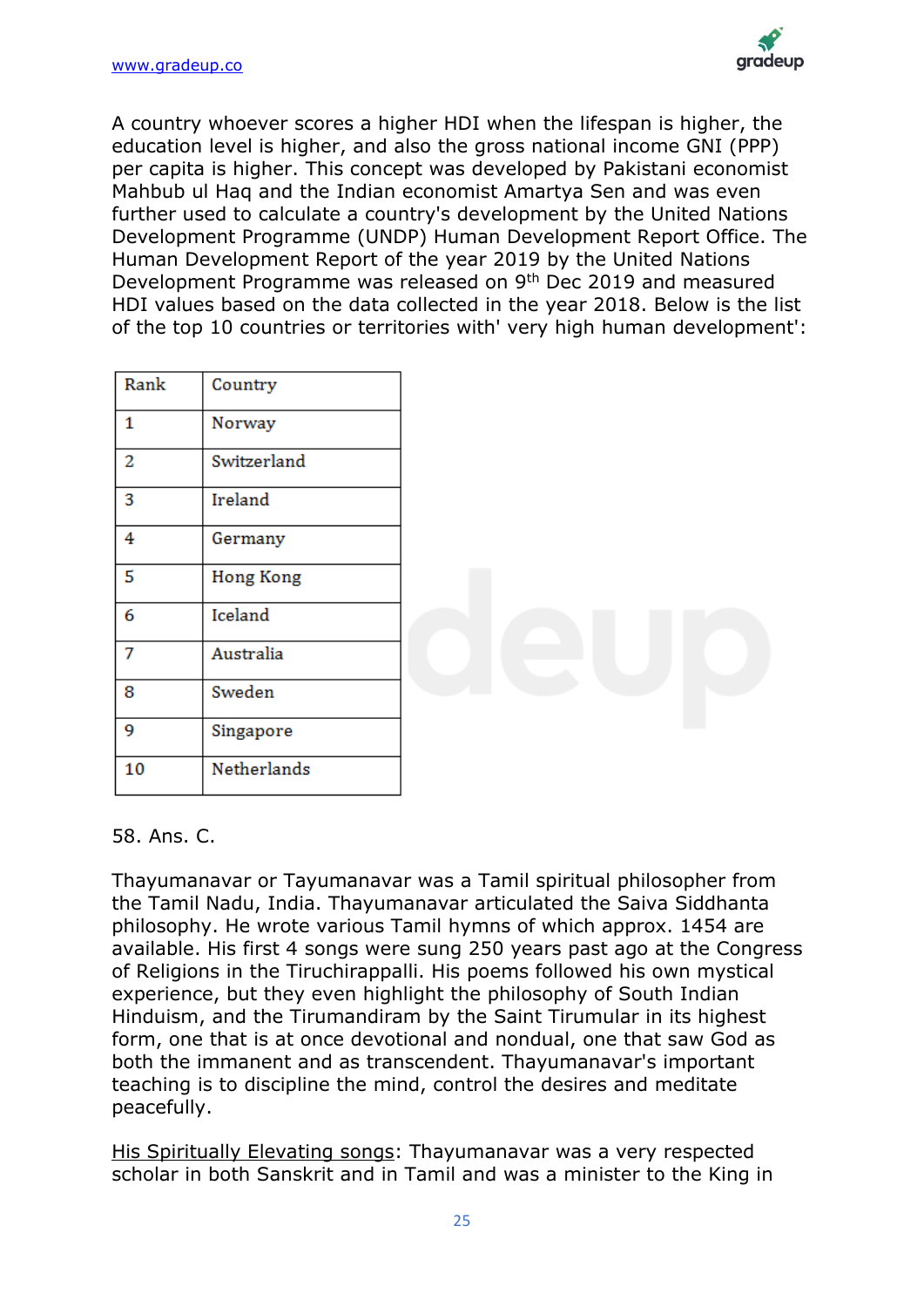

Trichinopoly in South India. His name got hails from the name of the deity of the Rockfort Temple located in the Trichinopoly. When he became godminded, he left his job and began roaming, preaching the Shaiva-Siddhanta philosophy and started Shiva worship. His songs are complete of the divine bliss which he enjoyed and transmitted in his abundance.

59. Ans. A.

### **East India Association**

• Dadabhai Naoroji started the East India Association in London in the year 1867.

• The association's main target was to make the people of the UK aware of the conditions in India and to generate popular support among the British People for Indian Welfare.

• This association is also known as the predecessor to the Indian National Congress.

• In 1866, the Ethnological Society of London attempted to prove that Asians were inferior to the Europeans. The East India Association's work even targeted to challenge this notion.

• This association had opened many branches in Bombay, Madras and Calcutta in 1869.

### **Poona Sarvanajanik Sabha**

• This Sabha was started in 1870 by Mahadev Govind Ranade and his associates in Pune.

• They aimed to be a combining link between the Government and the common people.

• It even worked for the legitimate rights of the peasants.

• Many prominent leaders of the Freedom struggle such as Lokmanya Tilak were also a member of this organisation.

### **Madras Mahajan Sabha**

• It was established in 1884 in Madras by B. Subramaniya Aiyyar, P. Ananda-Charlu and M. Viraraghavachari.

• The organisation aimed to take a moderate stance on opposing government policies in the beginning.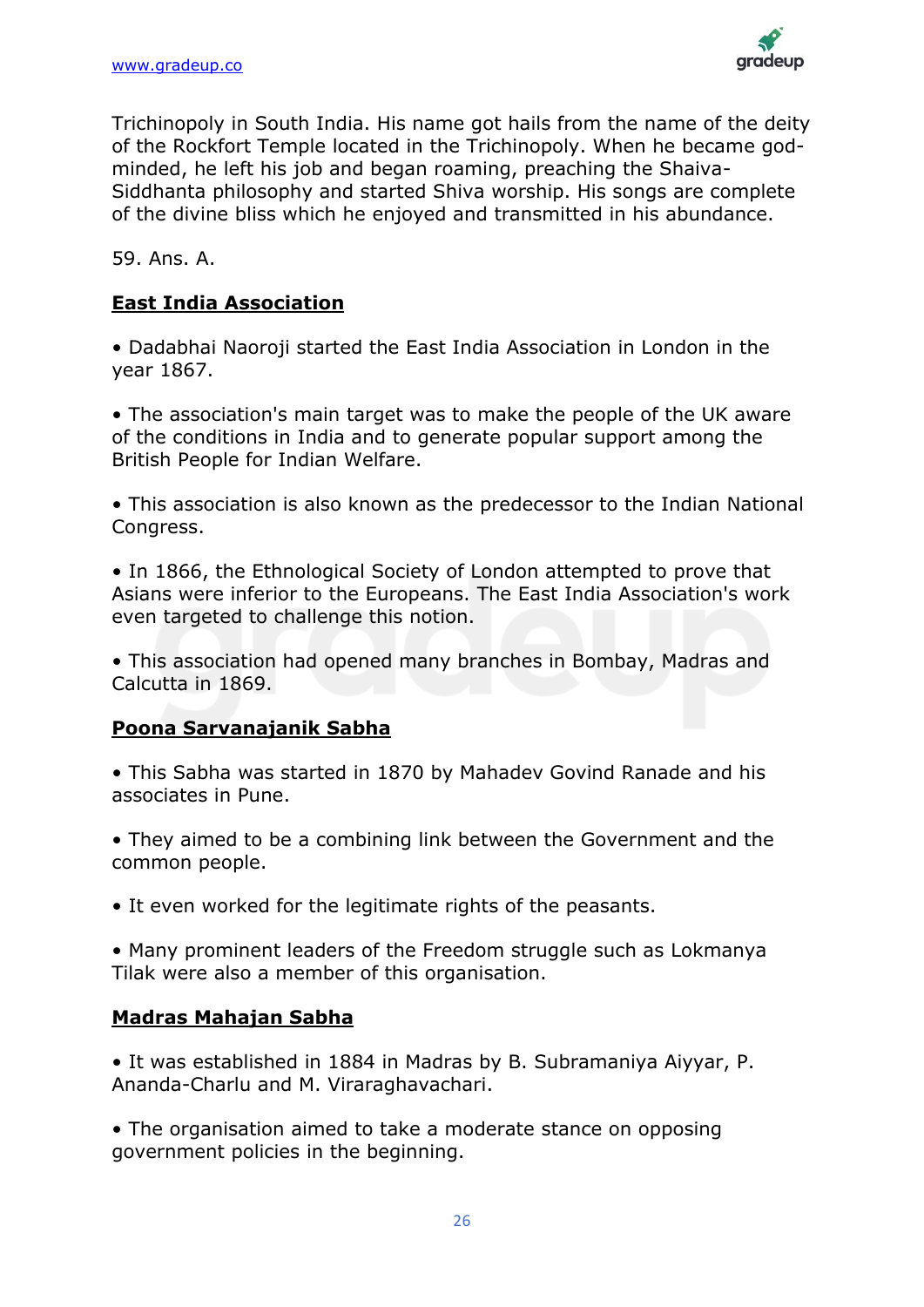

### **Bombay Presidency Association**

• The association was established in 1885 by Pheroshah Mehta, Badruddin Tayabji and KT Telang.

• It was made in opposition to the Ilbert Bill and Lytton's other reactionary policies.

60. Ans. C.

• Vasudev Balwant Phadke was an Indian independence period activist and a revolutionary who sought India independence from the British Raj. Phadke was got moved by the plight of the farming community and he was of believed that the Swaraj was the only remedy for their ills. With the assistance of the Koli, Bhil and Dhangar communities in the region, he organised a revolutionary group of the Ramoshi people. The group also started an armed struggle to overthrow the British Raj in the year the 1870s, launching raids on to the rich English businessmen to get funds for the purpose. Balwant Phadke came to prominence when he got control of the city of Pune for some days after catching the British soldiers off-guard during one was a surprise attack.

• Co-founding of the Maharashtra Education Society: Phadke was one of the earliest person graduated from a British established institution in the Bombay presidency. In 1860, along with his fellow social reformers and revolutionaries Waman Prabhakar Bhave and Laxman Narhar Indapurkar, Phadke co-founded the Poona Native Institution (PNI) which was later with time renamed as the Maharashtra Education Society (MES). It is through the PNI, he went on set up Bhave School in Pune. At present time, the MES operates over 77 institutions in many parts of Maharashtra.

61. Ans. A.

### **What INC demands:**

• The Indian National Congress (INC) was established in 1885. There was a growing feeling of the nationalism, and this led the INC to put forward some demands to the British authorities.

- One of their main demands was the reform of the legislative councils.
- They even wanted the principle of the election inspite of nomination.

• The INC even wanted the right to conduct discussions on financial matters which was hitherto not even allowed.

• The Viceroy at the time Lord Dufferin formed a committee to look into the matter. But the Secretary of State was not agree to the plan of direct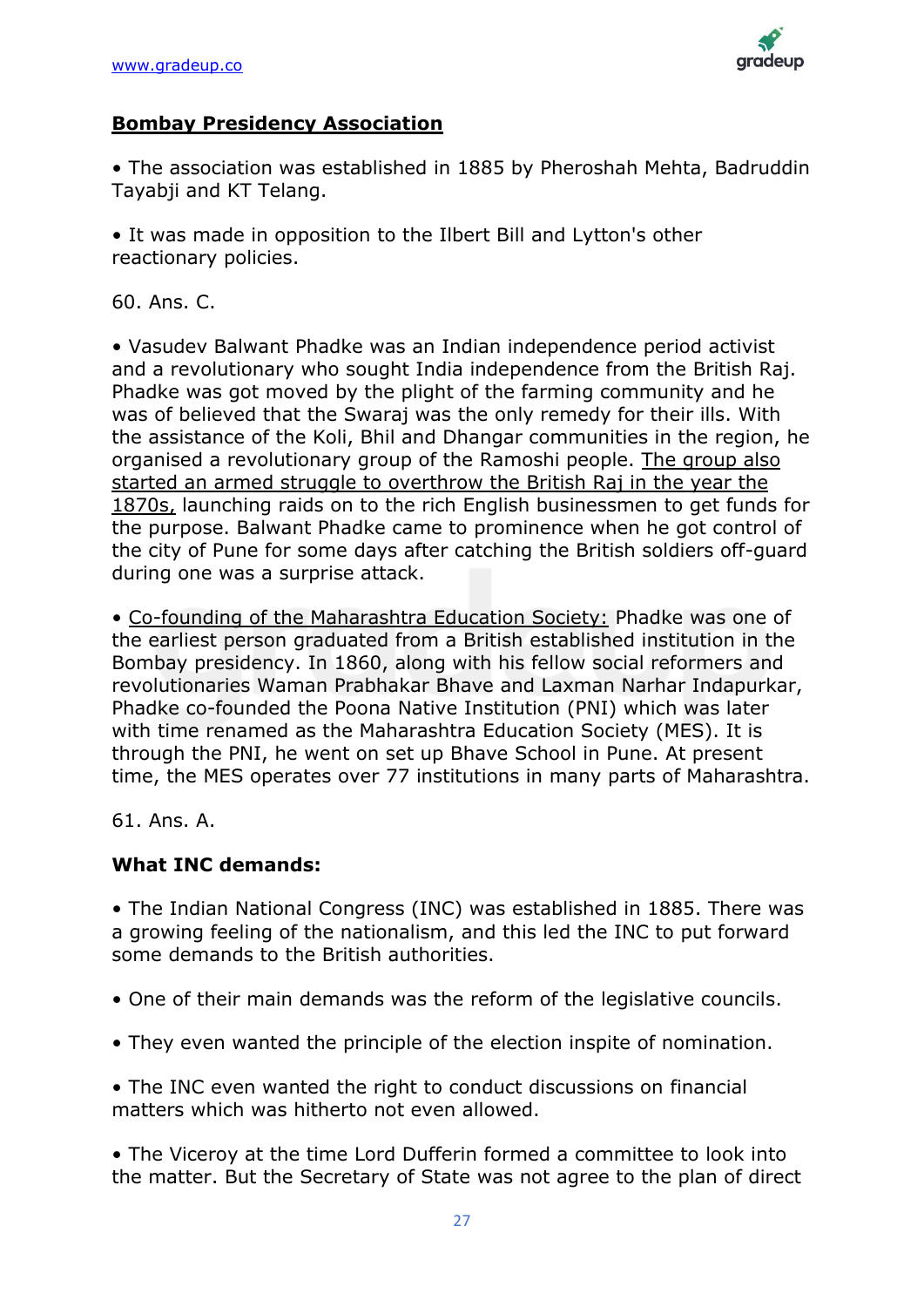

elections. He, later on, agreed to representation by the way of indirect election.

What they got:

### **India Council Act, 1892 provisions:**

• The act resulted in increasing the number of additional or non-official members in the legislative councils as given:

o Central Legislative Council should have 10 to 16 members

o Bengal should have 20 members

o Madras should have 20 members

- o Bombay should have 8 members
- o Oudh should have 15 members
- o North Western Province should have 15 members

• In the 1892 Act, out of a total of 24 members, only 5 were Indians.

• The members were also given the right to ask questions on the budget (which was prohibited in the Indian Councils Act 1861) or on the matters of the public interest but had to give notice of six days for it.

• They were not able to ask supplementary questions.

• The principle of representation was introduced through this act. The district boards, universities, chambers of commerce, municipalities and zamindars were authorised to recommend members to the provincial councils.

• The legislative councils were also empowered to make new laws and to repeal old laws with the permission of the Governor-General.

62. Ans. A.

Prarthana Samaj or the "Prayer Society" in Sanskrit, was a movement for the religious and social reform in Bombay, India, build on the earlier reform movements. Prarthana Samaj was established by the Dadoba Pandurang and with his brother Atmaram Pandurang in the year 1867 when Keshub Chandra Sen got visited Maharashtra, with a goal to make people believe in one God and worship in only one God. It than became popular when Mahadev Govind Ranade joined. The important reformers were the intellectuals who advocated the reforms of the social system of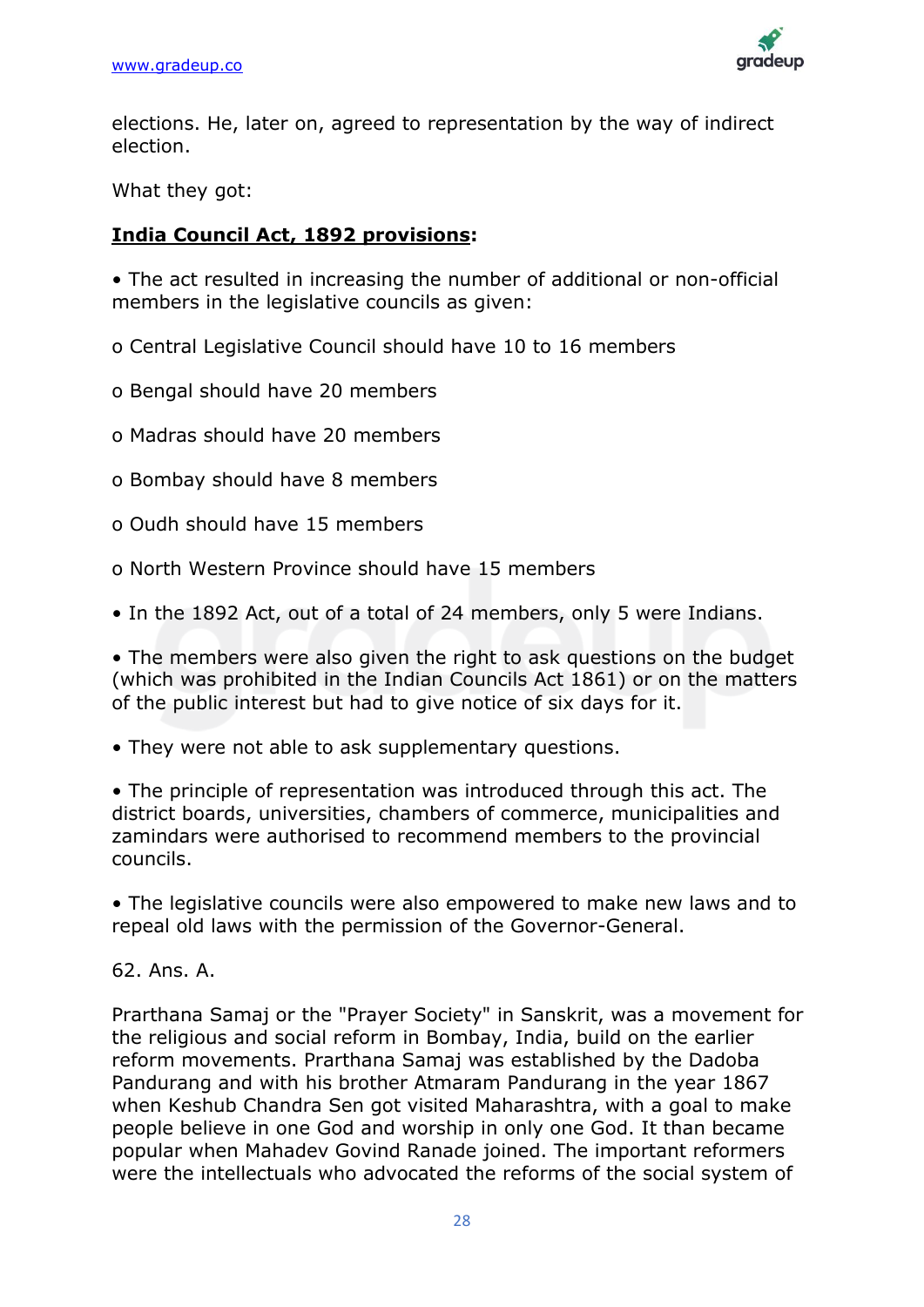

the Hindus. It was spread to southern India by famous Telugu reformer and writer, Kandukuri Veeresalingam.

### **Religious reforms**

By comparing with the parallel Brahmo Samaj of Bengal, and the concept of rational or the theistic belief and the social reform, the Prarthana Samaj(ists) were the followers of the great religious tradition of the Marathi Sant Mat such as Namdev, Tukaram. The Brahmo Samaj founders examined various world religions, constitutes ancient Vedic texts, which subsequently were not adopted to be the infallible or divine. Although the adherents of Prarthana Samaj were the devoted theists, they also didn't regard the Vedas as divine/infallible. They drew their nourishment from that of the Hindu scriptures and also used the hymns of the old Marathi "poet-saints" in their prayers. Their principle trace back to the devotional poems of the Vitthalas as part of the Vaishnava bhakti devotional movements of the 13<sup>th</sup> century in southern Maharashtra.

### **Social reforms**

Prarthana Samaj critically surveyed the relations between the contemporary social and cultural systems and religious beliefs and gave the priority to the social reform as compared with that of the political changes already introduced by the British government. Their comprehensive reform movement has led several impressive projects of cultural change and social reform in Western India, like the improvement of a lot of women and depressed classes, an end to the caste system, the abolition of child marriages and infanticide, educational opportunities for women, and remarriage of widows.

### 63. Ans. C.

The 'ecoradicals' are eth ones who think that the ecosystem has a limited carrying capacity. Such a limit 'defines how large a species population can become before it overuses the resources available in the ecosystem'. Ecoradicals believe that human societies on earth are moving dangerously closer to the limits of the planet's carrying capacity; they also think that there are no simple technological fixes that can take care of the problem. Therefore, many 'eco radicals' call for strict population control and dramatic changes in modern lifestyles towards a more environment-friendly, less consumption-oriented and waste-producing way of life. It is the eco radical position that challenges the traditional IR methods.

Ecoradicals calls for the dramatic changes in the lifestyles, including very important changes in the economic and political organization. They criticize arguments, such as the Brundtland Report, which call for environment protection within a framework of sustainable growth.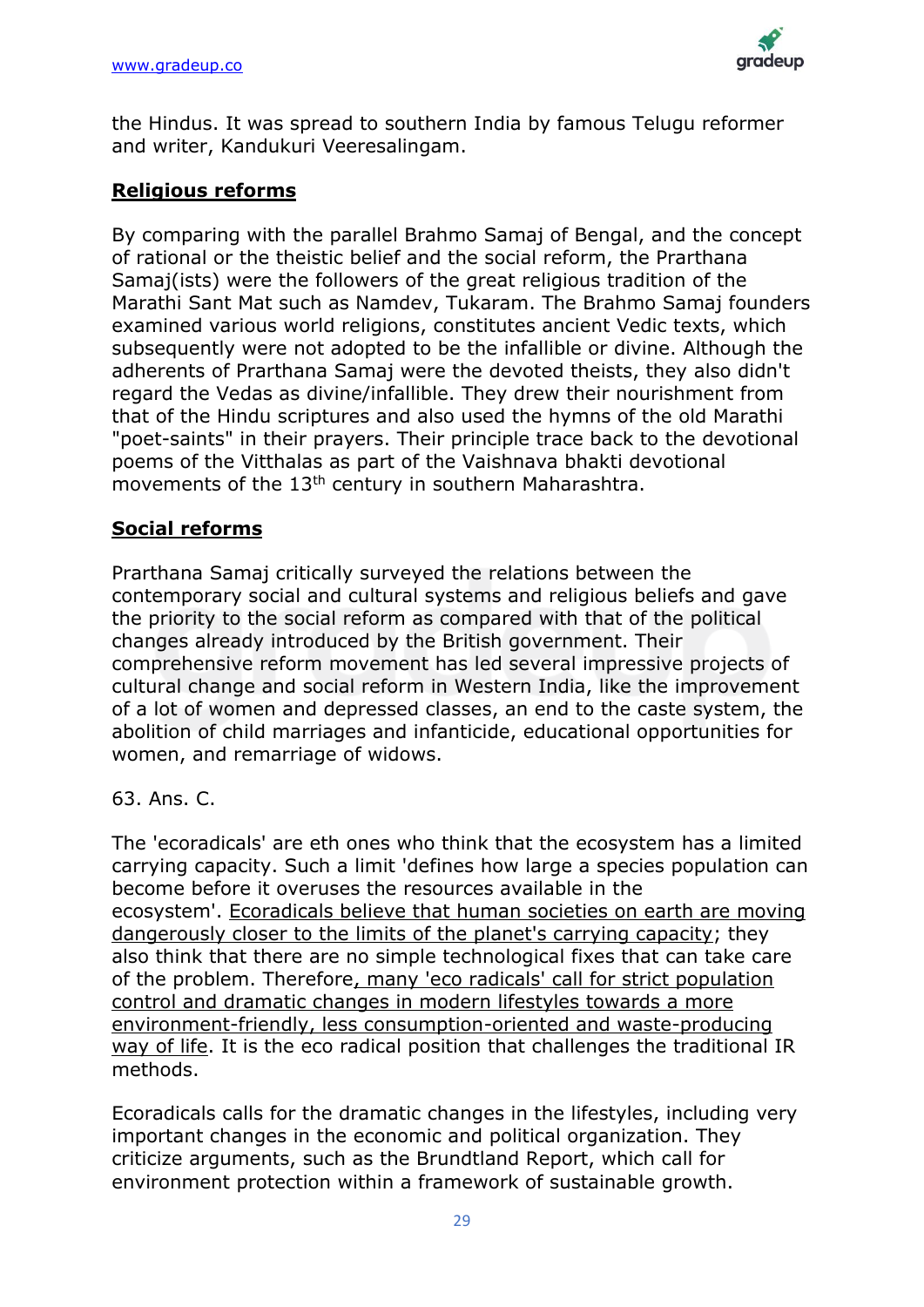

Ecoradicals find that this is not at all-sufficient. For some, real sustainability means abandoning industrial mass production and reverting to some form of deindustrialized society. Behind such radical ideas lies a world view profoundly different from the 'modernist-anthropocentric' view that is dominant in Western secular thinking, i.e., that 'man is above nature'.

### 64. Ans. A.

NALSA (National Legal Services Authority of India), along with other Legal Services Institutions, conducts Lok Adalats. Lok Adalat is one such alternative dispute redressal mechanisms; it is a forum where cases or disputes pending in the court of the law or at the pre-litigation stage are settled or compromised amicably. Lok Adalats have also been given the statutory status/power under the Legal Services Authorities Act, 1987 Under this Act, the award (or decision) made by the Lok Adalats is to consider to be an order of a civil court and is final and binding on all the parties, and no appeal against such a decision that lies before any court of law. If the parties were not satisfied with the decision of the Lok Adalat though, there is none provision for an appeal against such a decision, but they are free to introduce litigation by approaching to the court of appropriate jurisdiction by filing the case by following the required mentioned procedure, in the exercise of their right to litigate.

### **Levels & Composition of Lok Adalats:**

### **At level of the State Authority:**

### **At level of the High Court:**

### **At level of District:**

### **At the Taluk Level**

### 65. Ans. B.

Following the 42nd Constitution (Amendment) Act, 1976, a new Chapter IV-A which comprises of only one Article, i.e. Article 51-A was added which dealt with a Code of 10 Fundamental Duties for citizens. Fundamental duties are planned to serve as a constant reminder to every citizen that while the constitution especially conferred on them certain Fundamental Rights, it even requires citizens to declare certain basic norms of the democratic conduct and also democratic behaviour as the rights and duties are correlative.

### FUNDAMENTAL DUTIES

It will/shall be the duty of every citizen of India—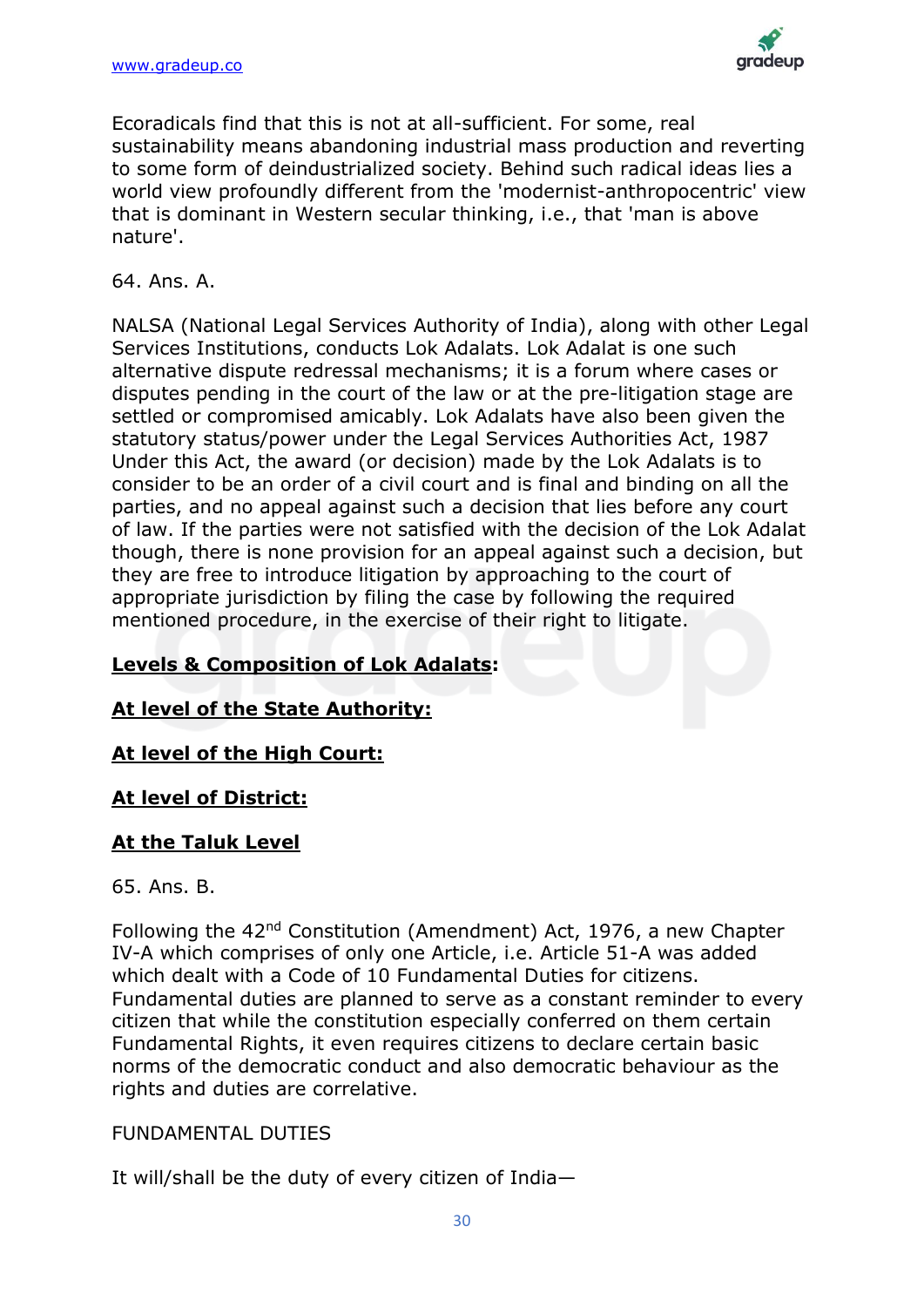

• to abide by the Constitution and to respect its ideals and institutions, the National Flag and the National Anthem;

• to cherish and to follow the noble ideals which inspired our national struggle for freedom;

• to uphold and to protect the sovereignty, unity and integrity of India;

• to defend the country and to render national service when called upon to do so;

• to promote the spirit of common brotherhood and harmony amongst all the people of India transcending religious, regional or sectional diversities and linguistic; to renounce practices derogatory to the dignity of women;

• to value and to preserve the rich heritage of our composite culture;

• to protect and to improve the natural environment including forests, lakes, rivers and wildlife, and to have a compassion for the living creatures;

• to progress the scientific temper, humanism and the spirit of inquiry and reform;

• to protect the public property and to abjure violence;

• to strive towards the excellence in all the spheres of individual and in collective activity so that the nation uniformly rises to higher levels of endeavour and the achievements;

• who is a parent or a guardian to provide opportunities for the education to his child or, as the situation may be, ward between the age of six and fourteen years

66. Ans. B.

Money Bill refers to a bill (draft law) initiated in the Lower Chamber of Indian Parliament (Lok Sabha) which usually covers the matters of receipt and spending of money, like tax laws, laws governing the borrowing and expenditure of the government, prevention of the black money etc.

Examples of the Money bills - Finance Bills and Appropriation Bills and the Undisclosed Foreign Income & Assets (Imposition Of the Tax) Bill, 2015 etc.

The term "money bill" hence, connotes specific characteristics of the proposed bill.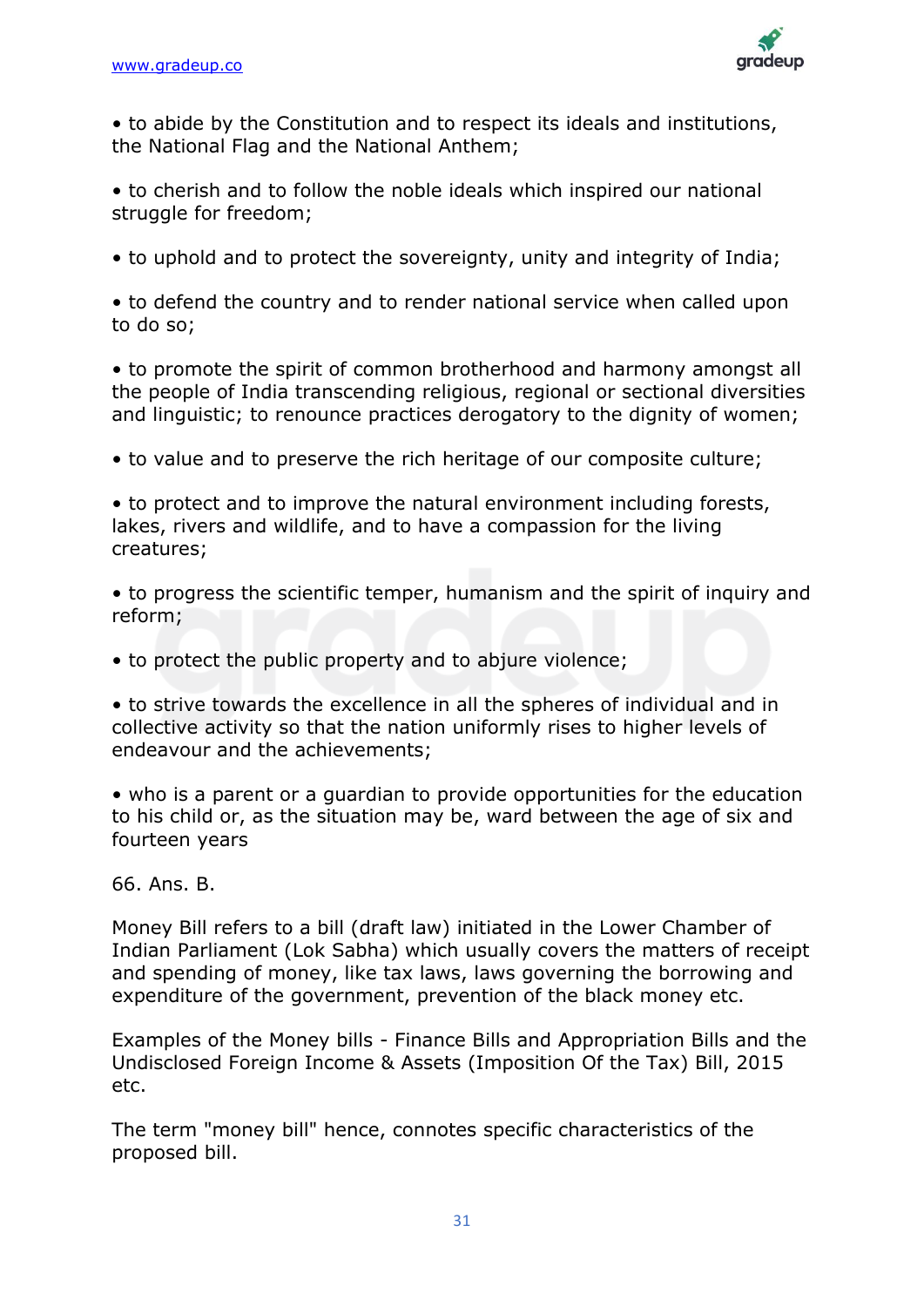

Under Article 110(1) of the Constitution of India, a money bill is defined as given:

1) Article 110(1), a Bill is considered to be a Money Bill if it includes only allocations dealing with any or all of the subsequent matters, namely:

a) the imposition, remission, abolition, alteration/regulation of any tax;

b) the regulation of the borrowing of money/the giving of any guarantee by the Government of India, or making the amendment of the law with respect to any financial obligations which is undertaken or which is to be undertaken by the Government of India;

c) the charge of the Consolidated Fund or that of the Contingency Fund of India, the payment of money within or the withdrawal of money from any such fund;

d) the appropriation of the money out of the Consolidated Fund of India;

e) the proclaiming/declaring of any expenditure which is to be charged on the Consolidated Fund of India or of the increasing of the amount of any such expenditure;

f) the money receipt on account of the Consolidated Fund of India or of the public account of India or the custody or in the issue of such money or the audit of the Union accounts or of the State; or any other matter incidental to any of the matters specified in sub-clauses from (a) to (f).

2) A Bill is not considered to be Money Bill by reason only that it gives for the imposition of fines or some other pecuniary penalties, or for the demand/payment of fees for the licences or fees for services rendered, or by the reason that it provides for the imposition, remission, abolition, alteration/regulation of any tax by any local authority or body for the local purposes.

67. Ans. B.

Polyarchy - a concept which was coined by the American political scientist Robert Dahl to signify the acquisition of democratic institutions inside a political system that guides to the participation of a plurality of the actors. Polyarchy, which signifies "rule by many," describes the process of democratization, in contrast to the democracy itself. This form of government was first got defined and implemented in the United States and France and was gradually accepted by various other countries. A polyarchy is a State that has certain defined procedures that are necessary conditions for following the democratic principle.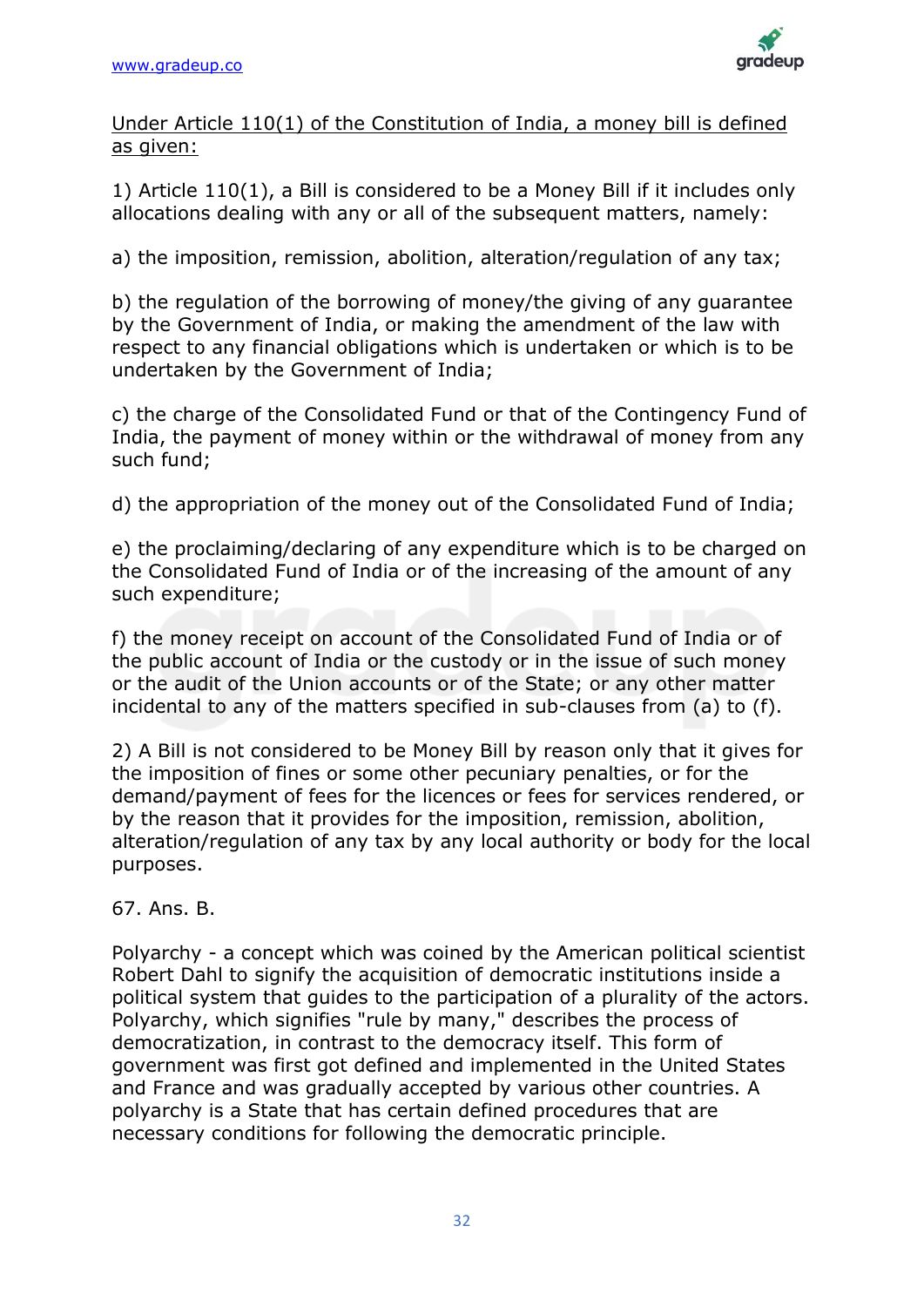

Central to the appropriate functioning of polyarchy is not only the operation and existence of the institutions but also the existence of the societal groups and of adequate space for them to manoeuvre and organise. The institutionalization of the democratic process of an accountable government is a necessity for the polyarchy, while the establishment of a regime as a fully-fledged democracy is not. The necessary institutions are, according to Dahl:

- Universal suffrage and the right to run the public office
- Free and fairly conducted elections for all the adults

• Observance and Availability of the right to free speech and for protection to exercise it

• The existence of and free access to the alternative information (not controlled by the government)

• The undoubted right to form and to join the relatively autonomous organizations —in particular, political parties (and, efficiently, parties in opposition)

• Responsiveness of the government (& parties) to voters

• Accountability of the government (& parties) to election outcomes and government.

68. Ans. C.

We know that,

Fraction  $= x/y$ 

Given, Numerator of a fraction is increased by 200% and denominator is increased by 300%:

 $x+2x / y+3y = 9/17$ 

 $3x/4y = 9/17$ 

Now, finding the fraction:

 $3x/4y = 9/17$ 

 $x/y * 3/4 = 9/17$ 

 $x/y = 9/17 / 3/4$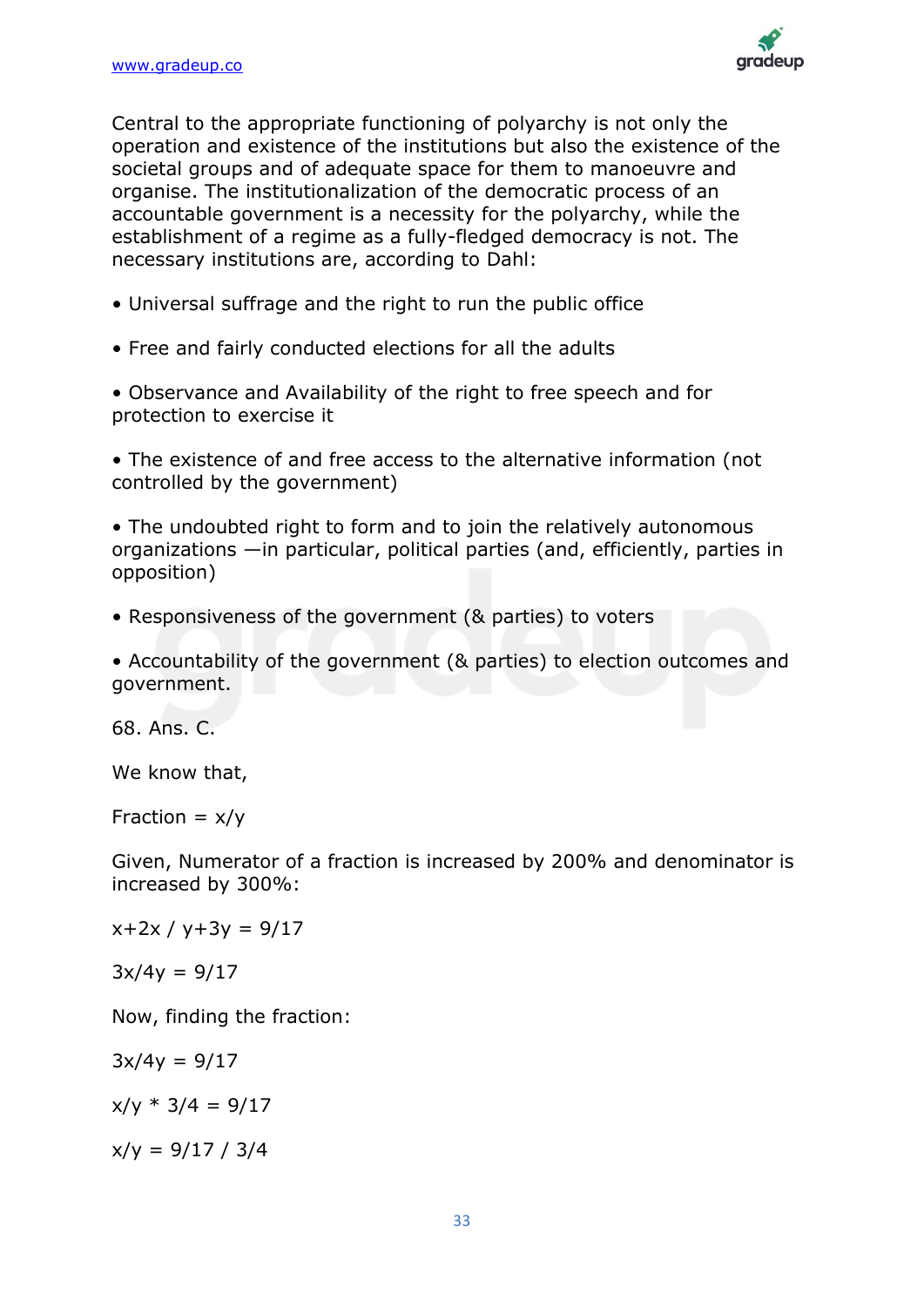

 $x/y = 9/17 * 4/3$ 

 $x/v = 12/17$ 

Therefore, the original fraction is 12/17.

69. Ans. C.

Let the number be x

Then,  $1/6*x = 53$ 

 $x/6 = 53$ 

 $x=53*6$ 

 $x = 318$ 

57% of  $x = 57/100*318$ 

Therefore, the answer is 181.26

70. Ans. D.

**Friendship meaning:** a state of mutual trust and support between two people.

**Intimacy meaning:** close familiarity/friendship.

**Attachment meaning:** affection, fondness, or sympathy for someone/something.

**Enmity meaning:** a state or a feeling of active opposition/hostility.

All three words, Friendship, Intimacy and Attachment describes togetherness and bonding, and these words can be used as synonyms to one another while Enmity doesn't describe togetherness and bonding.

71. Ans. C.

The first, third and the fifth letters are each moved one step backwards, while the second, fourth and the sixth letters are each moved one step forward to get the corresponding letters of the code. Therefore, the answer is EMNXDS.

72. Ans. D.

Given condition is: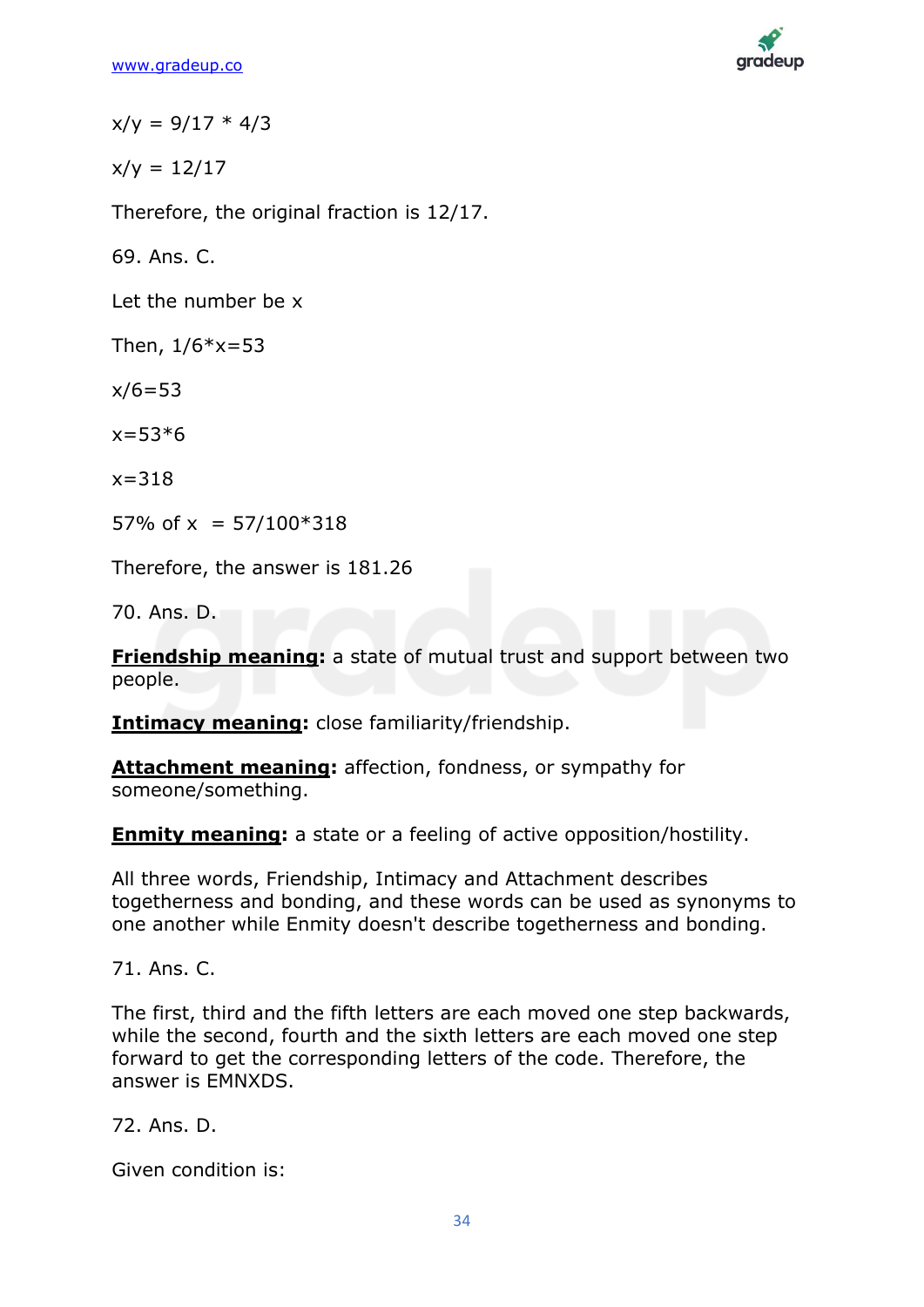

M is the brother of N, and also B is the brother of N.

Therefore, M is the brother of B

73. Ans. A.

Let us denote the five friends by the first letter of their names, namely Sachin(S), Kunal(K), Mohit(M), Amit(A) and Sohan(So). Then, So  $<$  S  $<$  K  $<$  M and S  $<$  A  $<$  K.  $S_0 < S < A < K < M$ .

In order of the increasing heights, i.e. shortest to tallest, Amit is third.

74. Ans. C.

The aim of the 1985 Vienna Convention is to conserve human health and to secure the environment from any harmful impacts of the depletion of the ozone layer. The aim of the 1987 Montreal Protocol is to preserve the ozone layer throughout the worldwide control, reduction and ultimately elimination of the production and consumption of the ozone-depleting substances. The recent extension of the Montreal Protocol in 2016 – the Kigali Amendment – controls hydrofluorocarbons as well. These chemicals are presently in use as a substitute for the ozone-depleting substances but are themselves potent greenhouse gases.

• The Vienna Convention supports and encourages research activities, cooperation and the exchange of information between the states, and national legislative measures, without however determining any concrete measures.

o Adoption: 1985

o Entry into force in Switzerland: 22 Sept. 1988

• As many of the substitute chemicals (HFCs) are potent greenhouse gases with an impact more than a thousand times stronger than that of CO2 and thus contribute to the global warming, the Parties to the Montreal Protocol resolved in the October 2016 in Kigali (Rwanda), to expand the Montreal Protocol to HFCs (Kigali Amendment), and to decline the production and consumption of these chemicals by 85 percent in the medium term. These provisions will came into force from 1 Jan. 2019.

o Adoption of the Protocol: 1987, and of its amendments: London: 1990; Copenhagen: 1992; Montreal: 1997; Beijing: 1999; Kigali, 2016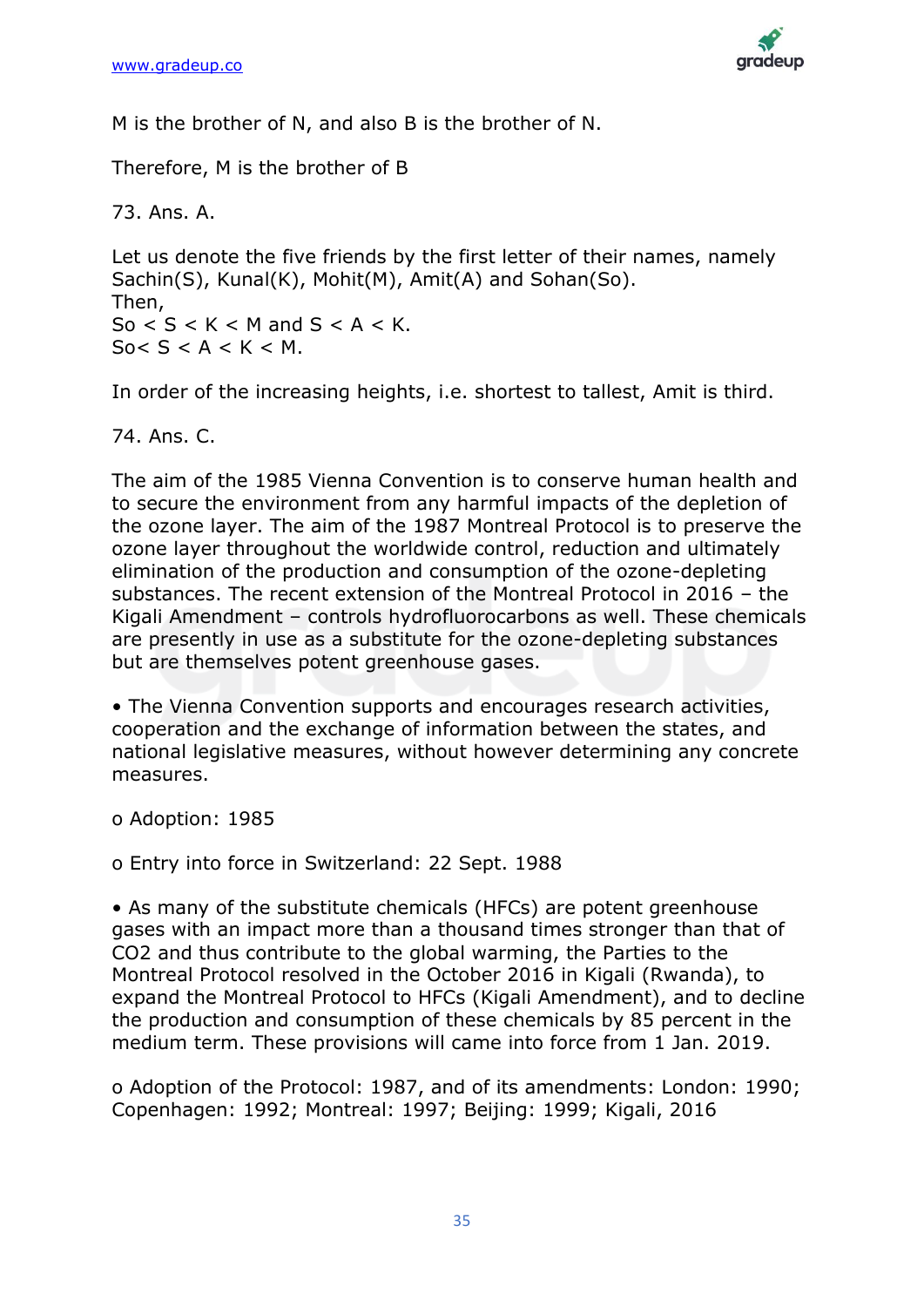

o Ratification by Switzerland of the Protocol: 1988 and of its amendments: London: 1992; Copenhagen: 1996; Montreal and Beijing: 2002

o Worldwide ratification (Montreal Protocol and its first four amendments): 2014

### 75. Ans. C.

The Palk Strait: It is a strait between the India state of Tamil Nadu and to the Jaffna District which is a part of the Northern Province connecting the island nation of Sri Lanka. It provides connectivity with the Bay of Bengal in the northeast with that of Palk Bay in the southwest. The strait is 53-82 kilometres (33-51 mi) wide. Various rivers flow into it, comprising the Vaigai River of Tamil Nadu. The strait is named after Robert Palk, who was a governor of Madras (from 1755–1763) during the Company Raj period. The distinctive feature around Palk Strait is that the waves surrounding it, to its north and south, are of high contrast. To the north, the waves of the Bay of Bengal have majority swelled waves while that on the south, in Palk Bay, are majorly the sea waves.

Palk Bay: It is covered at its southern end with a chain of low islands and reef shoals that are combinedly called Adam's Bridge; it has historically been recognised in the Hindu Mythology as the "Ram Setu," i.e. The Bridge of Rama. This chain expands between the Dhanushkodi on Pamban Island (also called as Rameswaram Island) in Tamil Nadu and Mannar Island in Sri Lanka. The island of Rameswaram is connected to the Indian mainland by that with the Pamban Bridge. Despite being a sea dominated area, the enormous wave heights in Palk Bay regions are comparatively low. The average significant wave height in the Palk Bay, near to the Adam's Bridge is approx. 0.5m.

Situated on the southeastern tip of the subcontinent, the Gulf of Mannar is considered to harbour over 3,600 species of the flora and fauna, making it one of the richest coastal regions in Asia. One hundred seventeen hard coral species have been recorded/documented in the Gulf of Mannar. Sea turtles are repeat visitors to the gulf as are sharks, dugongs, and dolphins. However, the combined impacts of 47 villages, with a total population of around 50,000 has conveyed that overharvesting of marine species has resulted in a problem. The dropdown of the fish populations has been accompanied by the reducing numbers of pearl oyster, gorgonian coral, and of acorn worm.

### 76. Ans. C.

On 13 April 1919, a group of Indians had gathered to peacefully protest against the Rowlatt Act and the arrest of 2 leaders. They were unarmed and had women, children, and pilgrims who had come to Amritsar to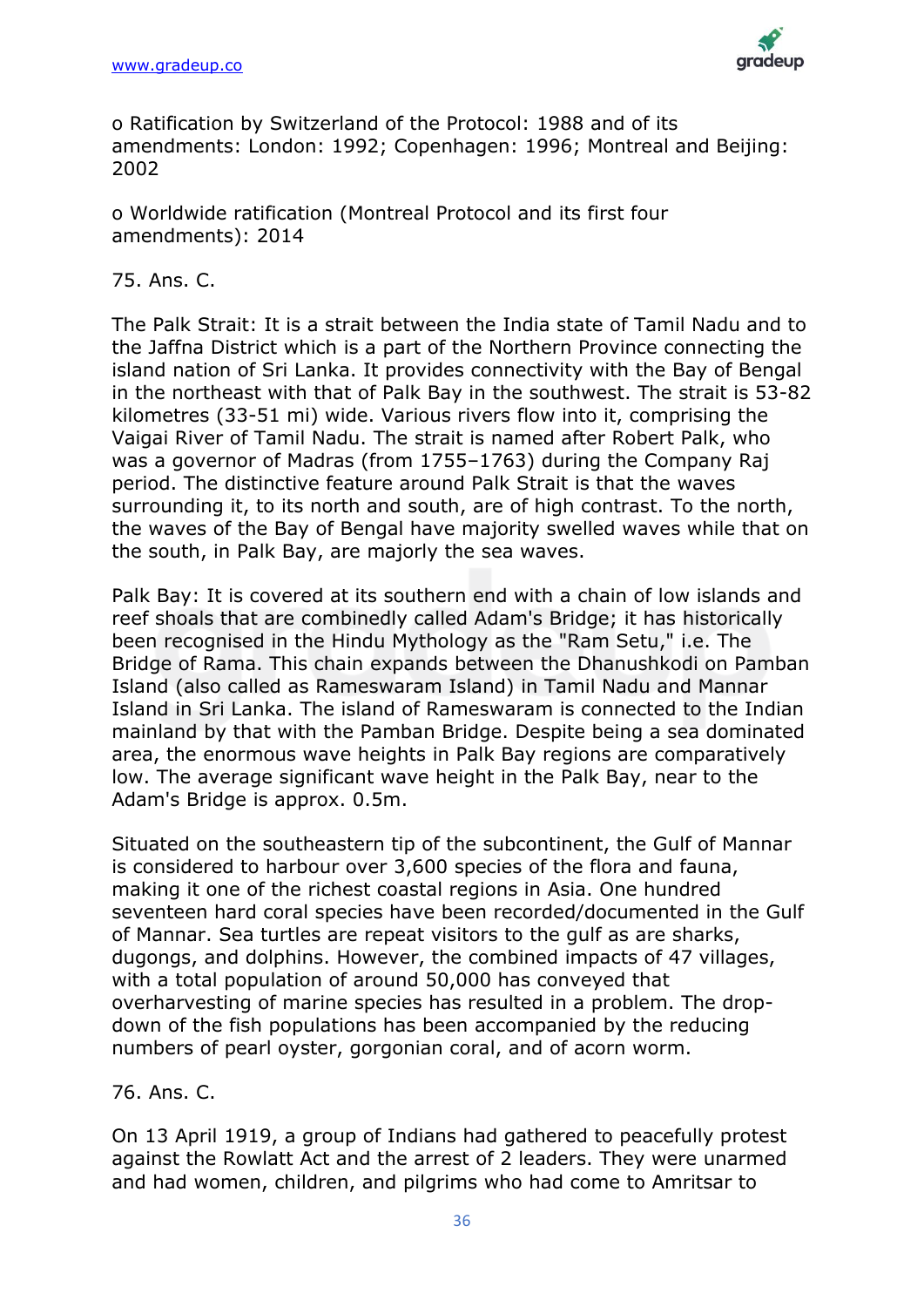

celebrate Baisakhi. Colonel Dyer arrived with his troops and opened fire. Many died due to fire or due to the stampede. Some of the Britishers celebrated the act while others such as Churchill condemned it and called it a monstrous act. The government of India formed a Hunter commission to look into this matter. Dyer appeared before the Commission but said that he does not regret his action. He was relieved of his command and was prohibited from being appointed in India ever again.

### 77. Ans. D.

Ishwar Chandra Vidyasagar was born on 26 September 1820. He studied at Sanskrit College in Calcutta. He was a bright scholar of Bengali, Hindi, Sanskrit, and English. His writings significantly helped to develop the Bengali language, especially the manner in which the language is taught and written. He received the title 'Vidyasagar' from Presidency College, Kolkata. He was enthusiastic about the spread of women's education. He opposed the orthodox ways of imposing restrictions on widows. The widows lived a distressed life. They were required to wear white and shave their heads. The young girls were often married to old men. He used ancient Hindu scriptures to prove that widow remarriage was sanctioned. He pressed the Britishers to pass the Hindu Widow Remarriage Act 1856.

### 78. Ans. D.

Bhagat Singh was born in a Sikh family in 1904 in the current day Pakistan. He was drawn towards the fight for independence from a very young age as his family members were involved in the freedom struggle. Initially, he supported Gandhiji in his noncooperation movement, but after the Chauri Chaura incident, he withdrew his support and turned to Revolutionary nationalism. In 1926, he founded the Naujawan Bharat Sabha as an organisation to encourage revolution against the British by rallying in the present and workers. In 1928, he established the Hindustan Socialist Republican Association. He was deeply influenced by socialist ideas. On 8 April 1929, he launched a bomb in the Central Assembly at Delhi from the visitor's gallery. The main intention was never to cause physical harm to anyone but to spread the message of revolution.

### 79. Ans. D.

Kakori Conspiracy Case refers to the armed robbery that took place on a train in Central Uttar Pradesh on August 9, 1925. It occurred at the town of Kakori about 16 kilometres from Lucknow where the train was headed. It was raided by the members of the Hindustan Republican Association whose mission was to liberate India from the British rule through armed rebellion. They wanted to get money for HRA by taking the money from the British Administration by force. They also wanted to create a positive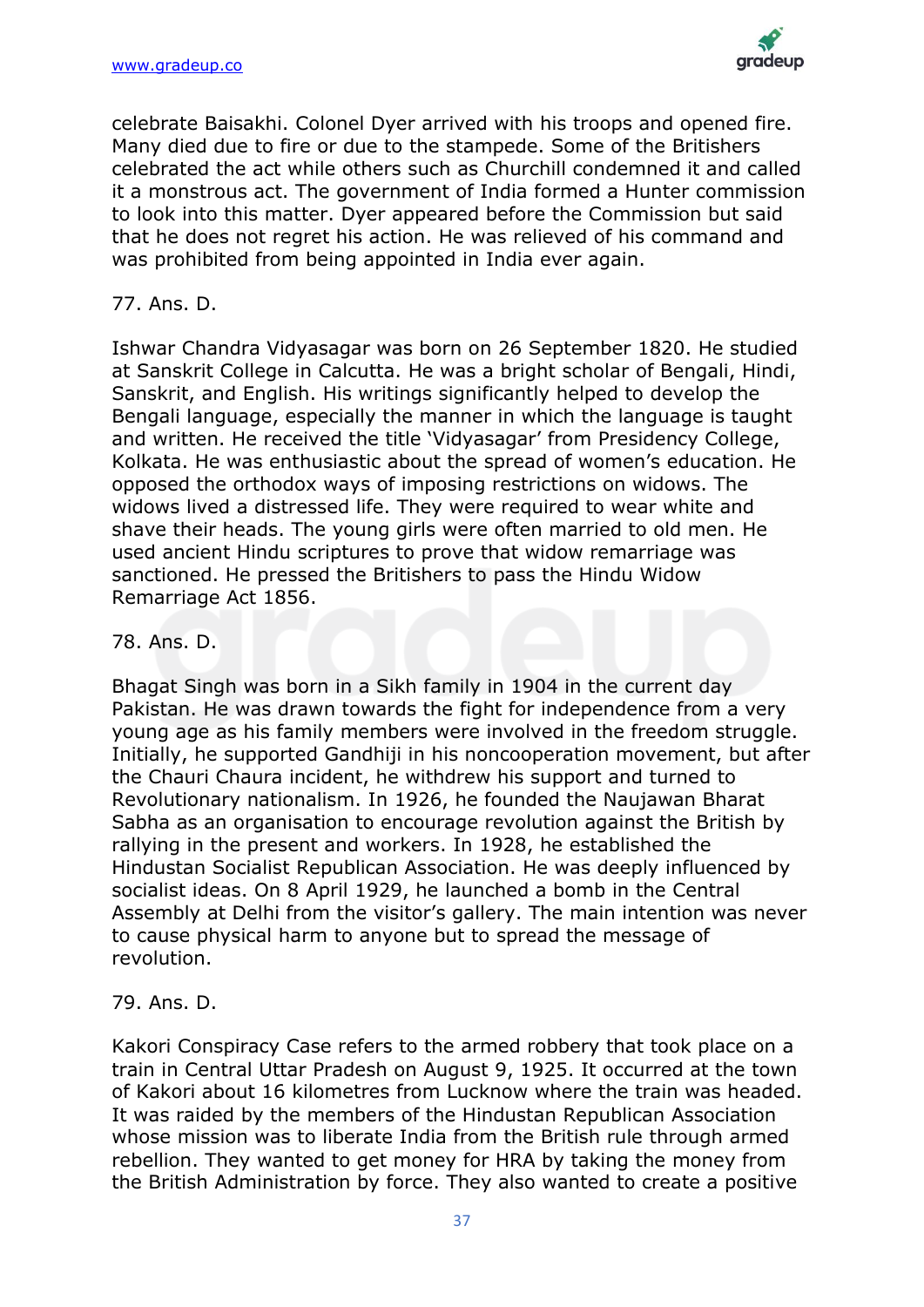

image of the association among the Indians by attacking the high profile British government with minimum Collateral Damage. The robbery was planned by Ram Prasad Bismil and Ashfaq Ulla Khan. It was executed by Bismil, khan, Chandrashekhar Azad, Rajendra Lahiri, and many others. They wanted to take away the money from the guard cabin, which was to be deposited at Lucknow. They did not target any passenger, but one passenger named Ahmed Ali was killed in the crossfire between the Guards and the revolutionaries.

80. Ans. C.

Interest per year is 24%

Rate of inflation is 10%

Real interest rate = Interest per year - Rate of inflation

 $= 24-10$ 

 $= 14\%$ 

81. Ans. A.

Zero price elasticity of demand means whatever the change in price, there is absolutely no change in demand. The demand is perfectly inelastic. The demand curve is zero.

### 82. Ans. B.

a) The Average Revenue and Marginal Revenue curves of a perfectly competitive firm are perfectly elastic. The average revenue is perfectly elastic due to a large number of buyers and sellers in a market who can switch to another firm to buy the goods at the original firm if the firm that they purchased the goods from earlier decides to raise the price of its goods. The firm raising the price will gain no revenue. The marginal revenue curve is perfectly elastic because the increase in the revenue from producing an additional unit of output is equal to the price of the good.

b) In the long-run, a competitive firm earns only normal profits. It can also vary the factors of production and attract new firms by making an abnormal profit. The new firms can easily enter due to the free entry and exit of firms. This will increase the industry supply, which in turn will decrease the industry price. Once the existing firms start making zero economic profit, the new firms will not enter. Also, in the long run, if the firm is making losses, the existing firms will exit the market as they will not be able to compete with them. The industry supply will fall, and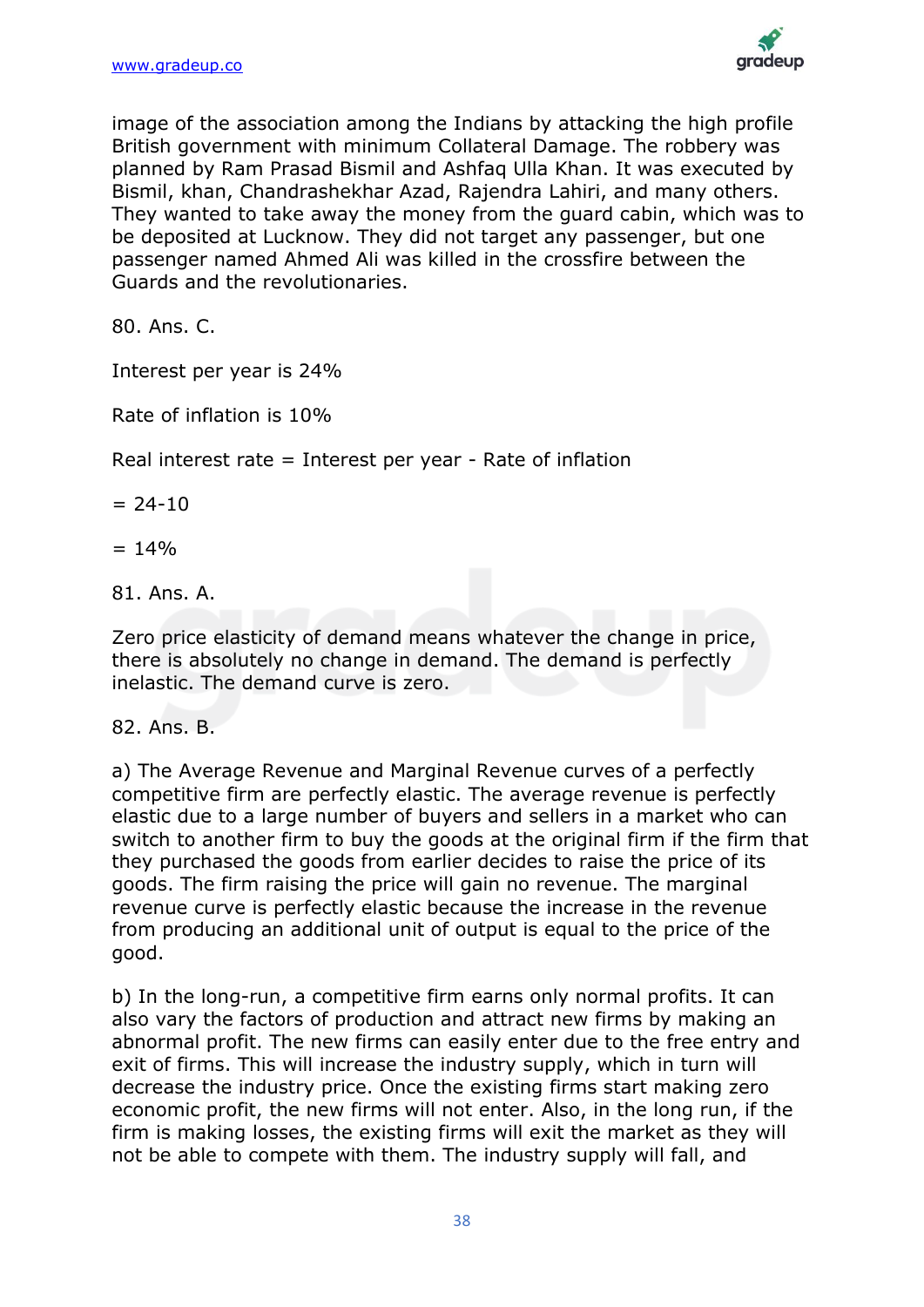

industry prices will increase. Firms will continue to exist until the remaining ones make a normal profit.

c) In equilibrium, the Marginal Cost Curve of the monopoly firm may be rising, falling, or constant. In the case of decreasing returns to scale, the equilibrium level of output, the slope of MR exceeds the slope of the MR curve. In the case of constant returns to scale, the MC curve is zero, the slope of the MR curve is negative. In the case of increasing returns to scale, the slope of the MR curve is negative, but that of the MC curve is positive.

d) The Marginal Revenue curve of the monopoly firm is below its Average Revenue curve. This is because a monopolist is the sole price maker. He can sell an additional unit of his output only by reducing the price. So, the marginal revenue on the additional unit sold is less than the price or the average revenue.

83. Ans. C.

According to the Law of Diminishing Returns, in a production function when more and more units of the variable factor are used, holding the quantities of a fixed factor constant, a point is reached beyond which the marginal product will diminish.

It is based on the following assumptions:

a) No change in the technology used.

b) It is applicable in the short run only.

c) The output is measured in physical units or tonnes only.

d) All units of variable factors of production are homogenous.

84. Ans. B.

The features of the three lists are given below:

### **UNION LIST**

a) It has 100 subjects.

b) The Centre has the power to make laws on these subjects.

c) It includes all the matters of national importance.

d) It includes many decisions such as Citizenship, naturalization, and aliens, defence, army, ports, railways, economy, etc.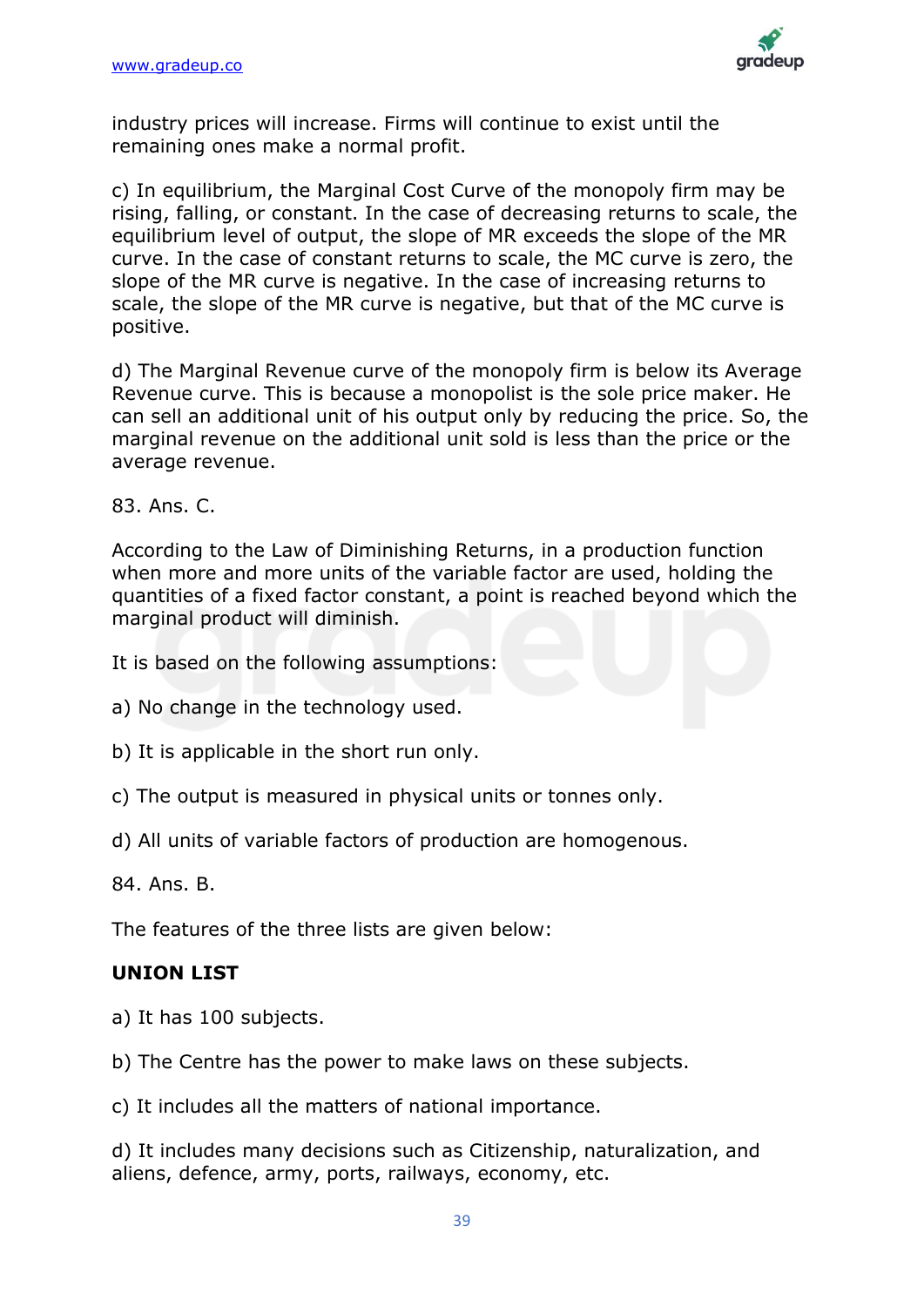

### **STATE LIST**

a) It has 61 subjects.

b) The State has the power to make laws on these subjects.

c) It includes all the matters of regional importance.

d) It includes many decisions such as Public health and sanitation, public order, police, hospitals, etc.

### **CONCURRENT LIST**

a) It has 52 subjects.

b) Both the Centre and the State have the power to make laws on these subjects.

c) It includes all the matters for which uniformity of legislation is required but not necessary.

d) It includes decisions related to legal, medical, and other professions, education, forest, trade union, marriage, adoption, etc.

85. Ans. B.

The 10<sup>th</sup> schedule of the Constitution of India was added by the 52nd Amendment 1985 to the Constitution. It is also called the Anti-Defection Law. It means to abandon a position or association often to join an opposing group. It was done to ensure that any party does not violate the mandate of the party and if he does, he will lose the membership of the House. It is also to avoid the switching of parties by the members of the House. The ground for disqualification are:

a) The schedule lays down that elected members may be disqualified on the grounds of defection.

b) Cases of the dispute are decided by the Speaker or Chairman of the House concerned.

c) The Supreme Court of India is the final arbiter in cases that remain unresolved.

d) If an elected member gives up his membership of a political party voluntarily.

e) If he votes or does not vote in the House, contrary to any direction issued by his political party.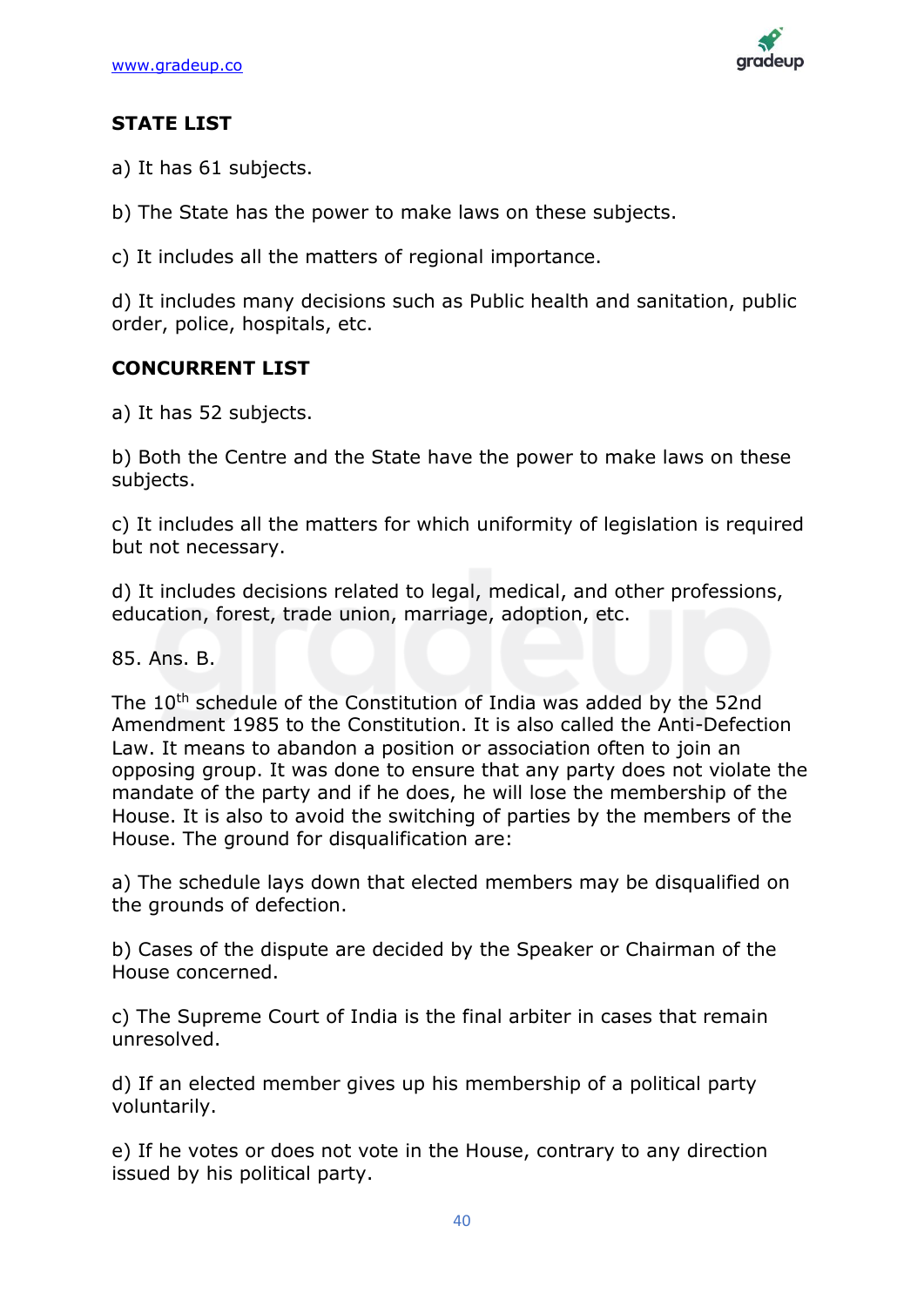

f) If any member who is independently elected joins a party.

g) If any nominated member joins any political party after 6 months.

h) All the defection matters are referred to as the Speaker or the Chairman of the House and his/her decision is final.

i) All these proceedings are considered to be the proceedings of the Parliament or the Legislature of a state.

The exemptions to this law are:

a) Disqualification on grounds of defection does not apply in cases of a merger with another political party.

b) Any person elected as Chairman or speaker can resign from his party and rejoin the party.

86. Ans. D.

Short notice questions in Parliament are explained in the following points:

1) A member of the legislature may give notice of question on a matter of public importance and urgent character and can be asked for an oral answer at a notice less than 10 days.

2) This is called the minimum period of notice for asking the question.

3) This duration is less than the ordinary course of asking questions.

4) They are asked either after the question hour or as the first item on the agenda when there is no question hour.

5) It is answered orally by the concerned minister followed by supplementary questions.

6) They are admissible only after the Secretary approves it. An inquiry is made from the concerned minister if he/she is in a position to answer it. If he agrees, a suitable date is mutually decided for the discussion.

87. Ans. D.

According to Article 76 of the Indian Constitution, the Attorney General of India has the power of the highest law officer of the country.

He is appointed by the President of India assuming he has the following three qualifications –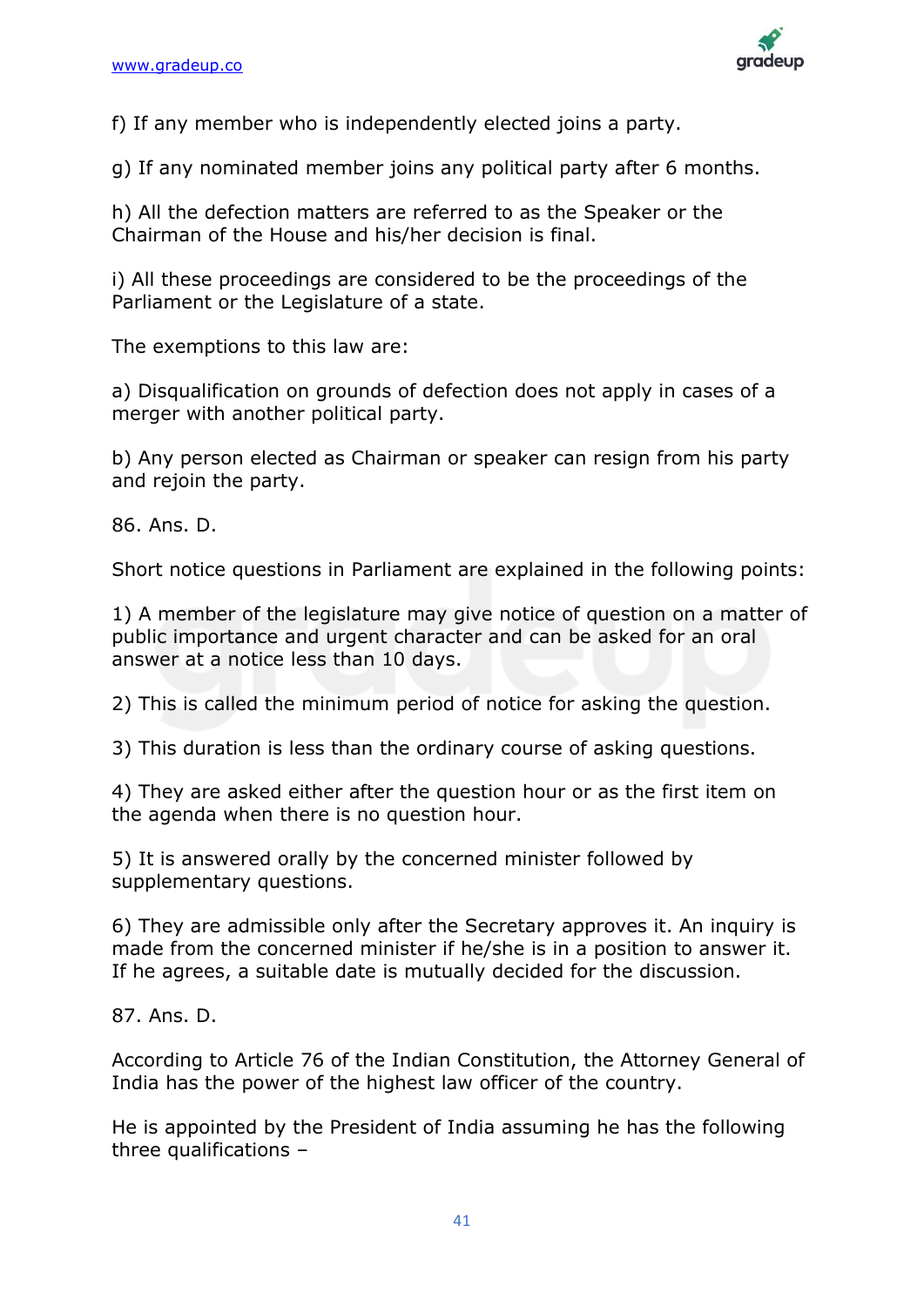

a) He is an Indian citizen.

b) He must have either completed 5 years in the high court of any Indian state as a judge or ten years in the high court as an advocate.

c) He must be an eminent jurist.

There is no specified duration of tenure, and there is any procedure mentioned in the Constitution for his removal. However, he can be removed by the President at any time. He can also quit by submitting his resignation only to the President. Since he is appointed by the President on the advice of the Council of Ministers, he will be removed automatically when the Council is dissolved or replaced.

His powers are explained below:

1) He shall have the right to speak in the Houses of Parliament

2) He shall have a right of audience in all Courts in the territory of India in the performance of his official duties

3) He must have the same qualifications as are required to be a Judge of the Supreme Court.

4) In any legal case related to the Government of India, he has to appear in the Supreme Court on its behalf.

5) He enjoys all the powers related to the amenities and privileges as a member of the Parliament

The limitations to his power are given below:

a) He should not advise or hold a brief against the Government of India or in cases in which he is called to advise or appear on behalf of the Government of India.

b) He should not defend the accused person in criminal prosecution without the permission of the Government of India.

c) He has no voting power in the Indian Parliament.

88. Ans. A.

Soda-acid fire extinguisher contains a solution of sodium hydrogen carbonate and sulfuric acid. The following reaction takes place:

| 2NaHCO <sub>3</sub> | $H_2SO_4$      | Na <sub>2</sub> SO <sub>4</sub> | $+ 2H_2O +$ | 2CO <sub>2</sub> |
|---------------------|----------------|---------------------------------|-------------|------------------|
| Sodium bicarbonate  | Sulphuric acid | Sodium sulphate                 | Water       | Carbon dioxide   |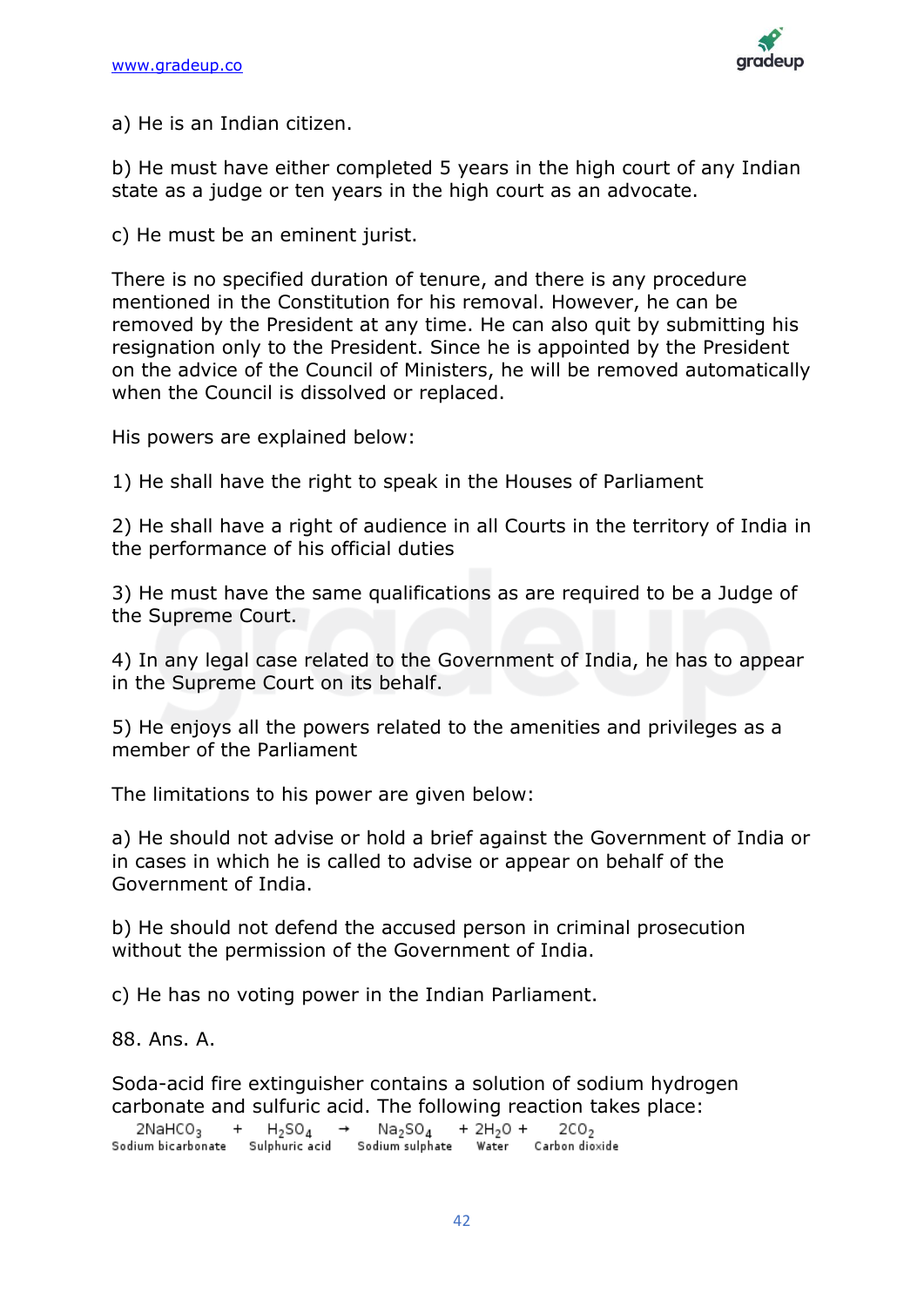

This increases the percentage of carbon dioxide in the air. Due to this, the supply of air is cut off, and the fire is extinguished.

Soda-acid fire extinguishers comprise sodium bicarbonate and sulphuric acid.

• It is the most effective house-hold fire extinguisher.

• It comprises of a strong iron vessel with a side discharge nozzle. The iron vessel is filled with the sodium bicarbonate solution.

• A small glass bottle, which is filled with the sulphuric acid, is supported inside the iron vessel. A knob gets fixed just above this bottle.

• On striking of the knob, the acid bottle breaks open into the sodium bicarbonate solution. The sulphuric acid reacts with sodium bicarbonate to form sodium sulphate, water and carbon dioxide.

89. Ans. D.

Ascorbic acid is an organic compound with chemical formula C6H8O6 or HC6H7O6. Hence, it does not contain any carboxylic acid functional group.

Ascorbic acid, known initially as hexuronic acid. It is a white solid, however impure samples may appear yellowish. It dissolves well in water to give a mildly acidic solutions. It is a mild reducing agent.

The functional group COOH corresponds to a carboxylic acid.

• The chemical formula of Lactic acid is C3H6O3 or CH3CHOHCOOH. Hence, it also contains a carboxylic acid functional group.

• The chemical formula of Tartaric acid is C4H6O6 or COOH(CHOH)2COOH. Hence, it also contains a carboxylic acid functional group.

• The chemical formula of Citric acid is C6H8O7 or CH2COOH-C(OH)COOH-CH2COOH. Hence, it also contains a carboxylic acid functional group.

90. Ans. A.

Aluminium is extracted from Bauxite.

Iron is extracted from Magnetite.

Copper is extracted from Malachite.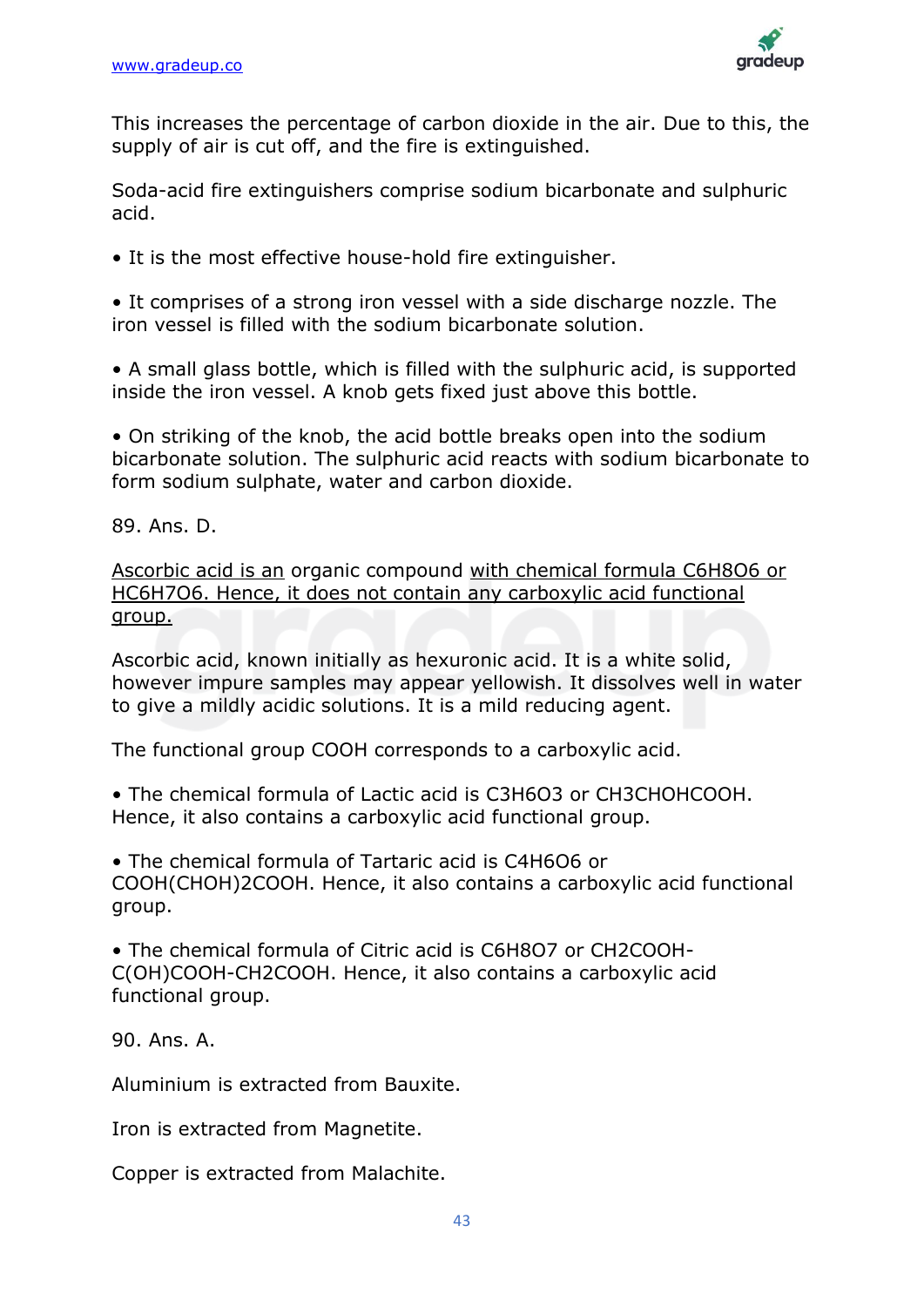

Zinc is extracted from Calamine.

Here are some valuable ores of Aluminum, Iron, Copper and Zinc:

**Aluminium**: Bauxite, Corundum, Feldspar, Cryolite

**Iron:** Magnetite, Siderite, Haematite

**Copper**: Cuprite, Copper glance, Copper pyrites, Chalcocite, Malachite

**Zinc**: Zinc blende, Zinkite, Calamine, Ferulinite

91. Ans. D.

Gases can get liquefied at low temperature and at high pressure. It is because, at low temperature, the kinetic energy of the molecules of the gases are minimum and the high pressure increases the intermolecular forces of attraction between the molecules.

The following are the conditions which are favourable for liquefaction of gas:

### **T<Tc and P>Pc**

The temperature is less than the critical temperature, and the pressure is more than the critical pressure. A gas may be liquefied by the cooling or by the application of high pressure or by the combined effect of both. A gas can be liquefied by pressure if it is at or below its critical temperature.

### **For example:**

When high pressure is applied to a gas, it gets compressed, and when we lower it's the temperature, it gets cooled.

Ammonia gas can be liquefied by applying high pressure and lowering the temperature.

92. Ans. B.

Lime juice does not show Tyndall effect because lime juice is a true solution. Their particle size is extremely small to scatter light. So they do not show the Tyndall effect. Whereas Starch solution, few drops of milk mixed with water and Chalk powder freshly mixed with water are colloids and will show the Tyndall effect.

A colloid is the kind of solution in which the size of solute particles is intermediate between those in true solutions and those in suspensions. A colloid is not a true solution. The scattering of light by the colloidal particle is known as the Tyndall effect. The scattering of light by the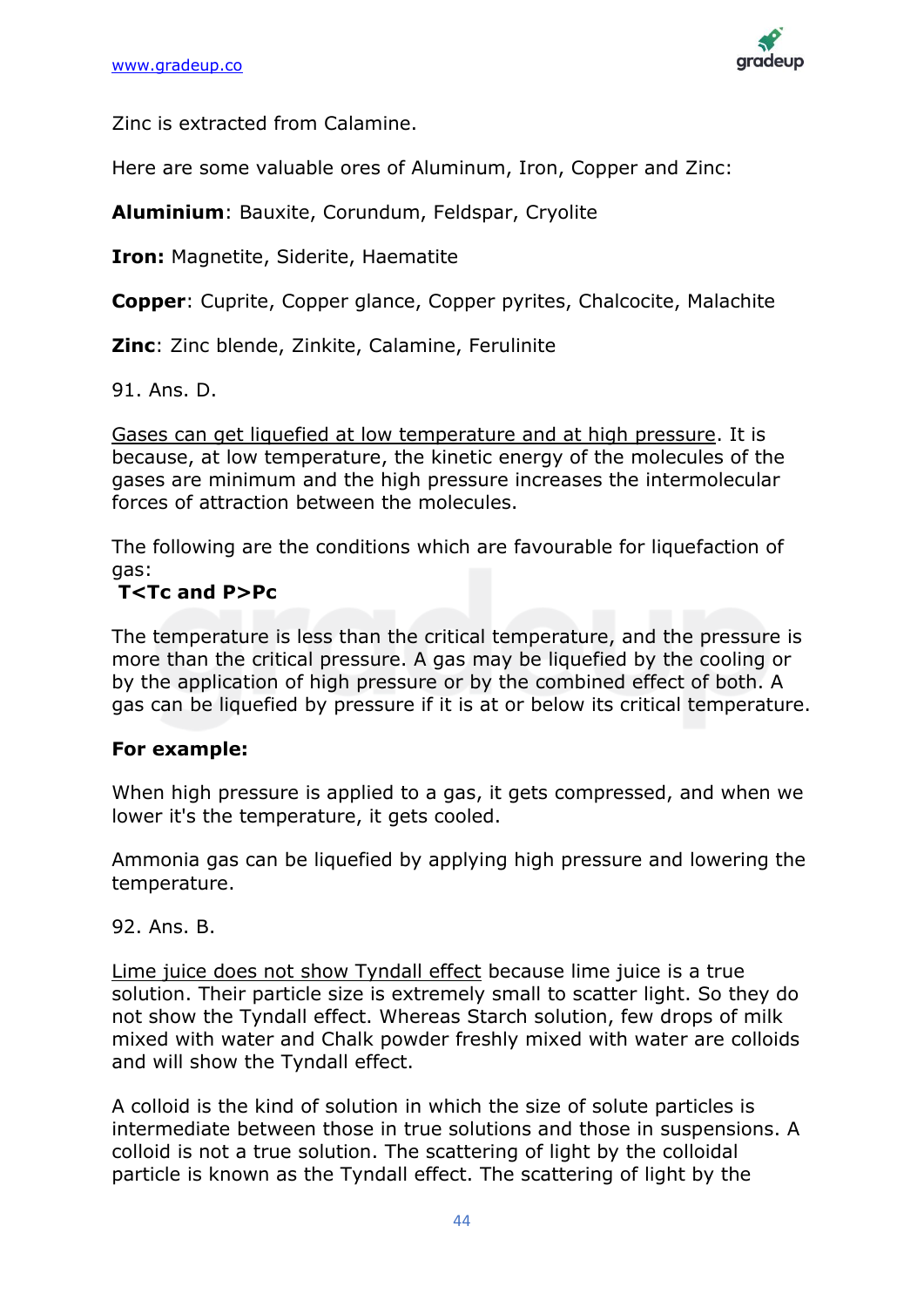

colloidal solutions tells us that the colloidal particles are much bigger than the particles of a true solution. The true solution doesn't scatter a beam of light passing through it, but a colloidal solutions scatters a beam of light passing through it. Colloids are heterogeneous in nature though they appear to be homogeneous.

93. Ans. A.

Methanol, also known as methyl alcohol, wood naphtha, wood alcohol, methyl hydrate, or wood spirits, is a chemical with the formula CH3OH. Methanol acquired the name wood alcohol as it was once produced chiefly by the destructive distillation of wood. Methanol is simple alcohol, CH3OH, that is used commonly commercially in antifreeze, as a fuel, or as a solvent. It is highly toxic and flammable. It is a colourless liquid at room temperature.

94. Ans. D.

We know,

Coefficient of price elasticity, **Ep = (change in quantity/original quantity) \* 100**

### **(change in price/original price) \* 100**

Therefore, we have

 $Δq = 240-160 = 80$ 

 $Δp = 110-90 = 20$ 

Where q is quantity, p is price and  $\Delta$  is the change.

Hence,

 $Ep = 80/20 * 80/160$ 

 $= 4 * 0.5$ 

```
= 2
```
Therefore, the Coefficient of price elasticity,  $Ep = 2$ 

95. Ans. D.

Pollen grains are produced by male organs, anthers or stamens.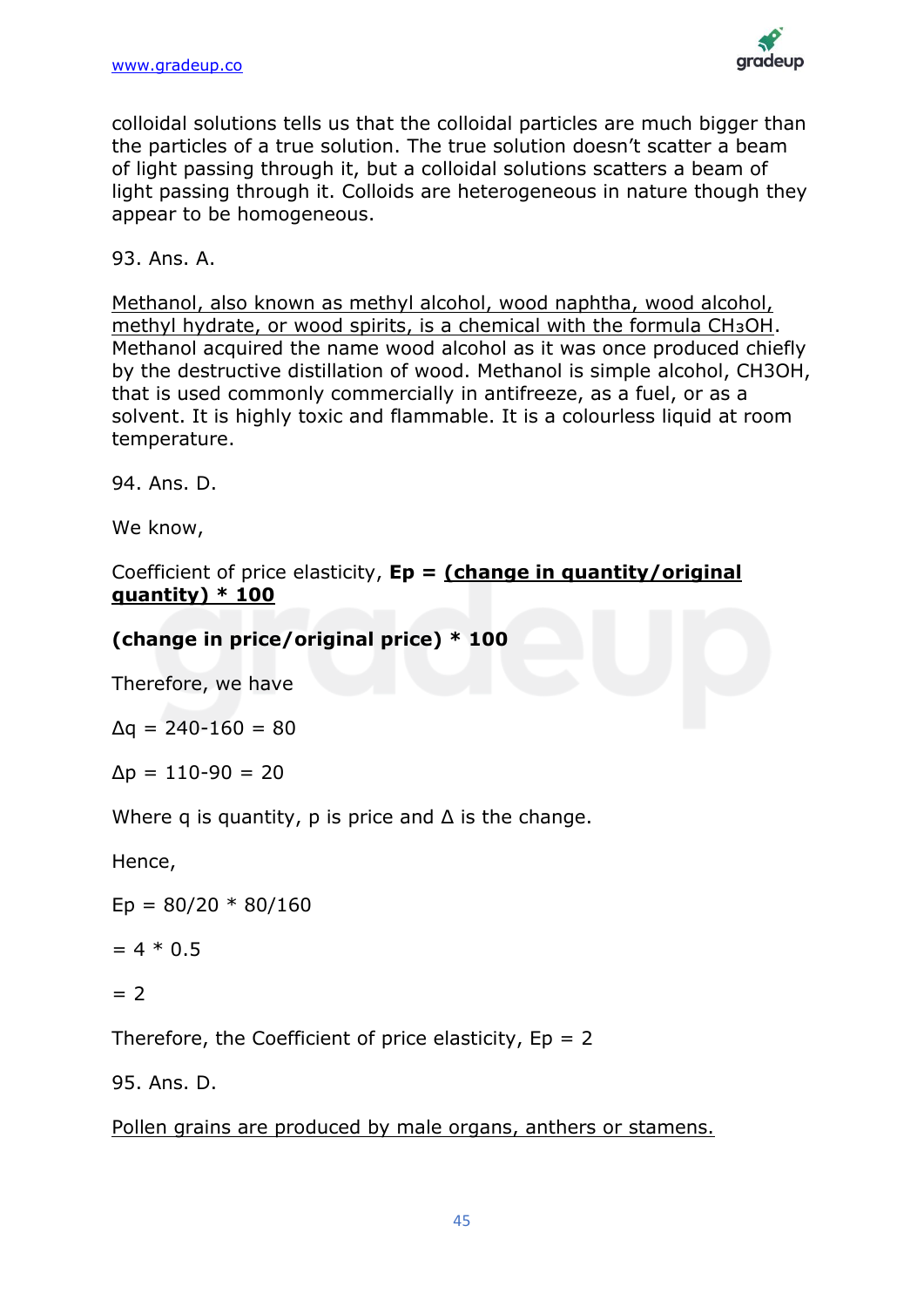

The formation of a pollen grain begins within the male part of a flower known as the anther, within specific tissue called sporogenic tissue. Here, the developing pollen receives nutrition and a coat of cellulose, which is a very strong plant protein. Firstly, large pollen mother cells are produced, which eventually break into individual pollen grains through a cell division. At this point, the pollen grain gets its outer coat, known as the exine, which is made from another tough plant protein. The exine protects the delicate genetic material within the pollen grain from water loss, and damage caused by Ultra Violet (UV) radiation and other environmental causes. In some plants, the pollen grain even gets a sticky outer layer to help it adhere to the female part of another plant, called the stigma. The final step involves another cell division, which forms two cells within one pollen grain. After that, the pollen grains move to a drying-out phase, after which they take on their dusty appearance and are now ready to go out into the world.

96. Ans. D.

### Vacuoles full of cell sap provide the much-needed turgidity and rigidity in the plant cells.

The vacuole is a cell organelle that is bound by membranes and consist of water and organic and inorganic matter. When water is absorbed by the plant cell, the vacuoles imbibe it and extends and provide rigidity and eventually helps the plant to become turgid as well. For healthy plants, turgidity and rigidity are essential as these enable the plants to maintain its posture and remain upright.

It has three major functions, such as:

- Contribute to the rigidity of the plant by using water to develop hydrostatic pressure.
- Store nutrient & non-nutrient chemicals.
- Break down of complex molecules.

### 97. Ans. C.

### The meristem which is responsible for the increase in the length of roots is called apical meristem.

Apical meristem is a meristem at the tip of the plant shoot or root that produces auxin and results in the shoot or root to increase in length. Growth which gets originates in the apical meristem is known as primary growth. Due to cambial activity, lateral meristem and cork cambium, the width of a plant will increase. Apical meristem is the undifferentiated meristem. Apical meristem is present at the tip of the shoot. This apical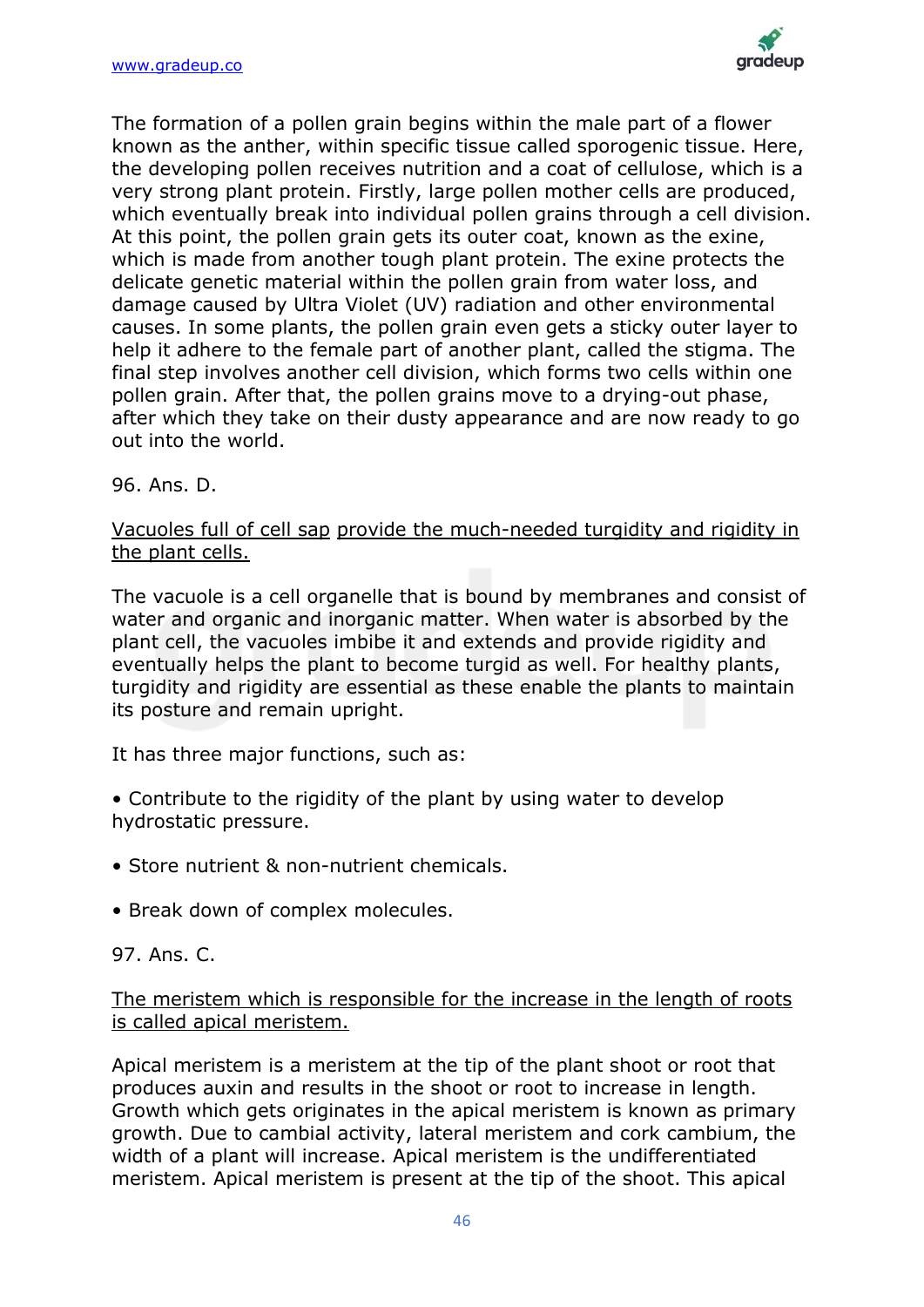

meristem is responsible for the growth of the plant right from seedling stages. It is also present at the root tips.

Intercalary meristems are present in stems at the base of nodes and leaf blades. Cells of such meristems can divide and form new cells.

Lateral meristems are vascular cambium and cork cambium. They are responsible for the secondary growth of the plant. They increase plant diameter.

98. Ans. D.

Rough endoplasmic reticulum (RER) looks rough when seen under the microscope because of the presence of ribosomes, i.e. they are present as nodules on the outer membrane of the rough endoplasmic reticulum.

Ribosomes are the organelles that convert mRNA into proteins. These proteins are initially long strings of the amino acids. This string has to be folded in the right way to make a functional protein. The Rough endoplasmic reticulum (RER) helps with the folding of these amino acidstrings and at the same time prevents their degradation by enzymes in the cell. Because of this cooperation, the ribosomes can be attached to the ER. The ribosomes can then synthesize the amino acid string straight into the ER, making the process safer and more efficient.

99. Ans. A.

**Osmosis:** Osmosis is the process of movement of water from its high concentration region to its low concentration region via the semipermeable membrane.

Different types of solutions exhibiting osmosis are:

• **Hypotonic Solution:** It is the solution in which, If the medium surrounding the cell has a higher water concentration than the cell, i.e., if the solution is a very dilute solution, then the cell will gain water by osmosis. Such dilute solution is known as the Hypotonic solution.

• **Isotonic Solution:** It is the solution in which, If the medium surrounding the cell is of exactly the same water concentration as inside the cell, there will be no net movement of water across membrane resulting in no change in the size of the cell. Such kind of solution is known as the Isotonic solution.

• **Hypertonic solution:** It is the solution in which, If the medium surrounding the cell has a lower water concentration than inside the cell, i.e., if the solution is highly concentrated, then the cell will lose water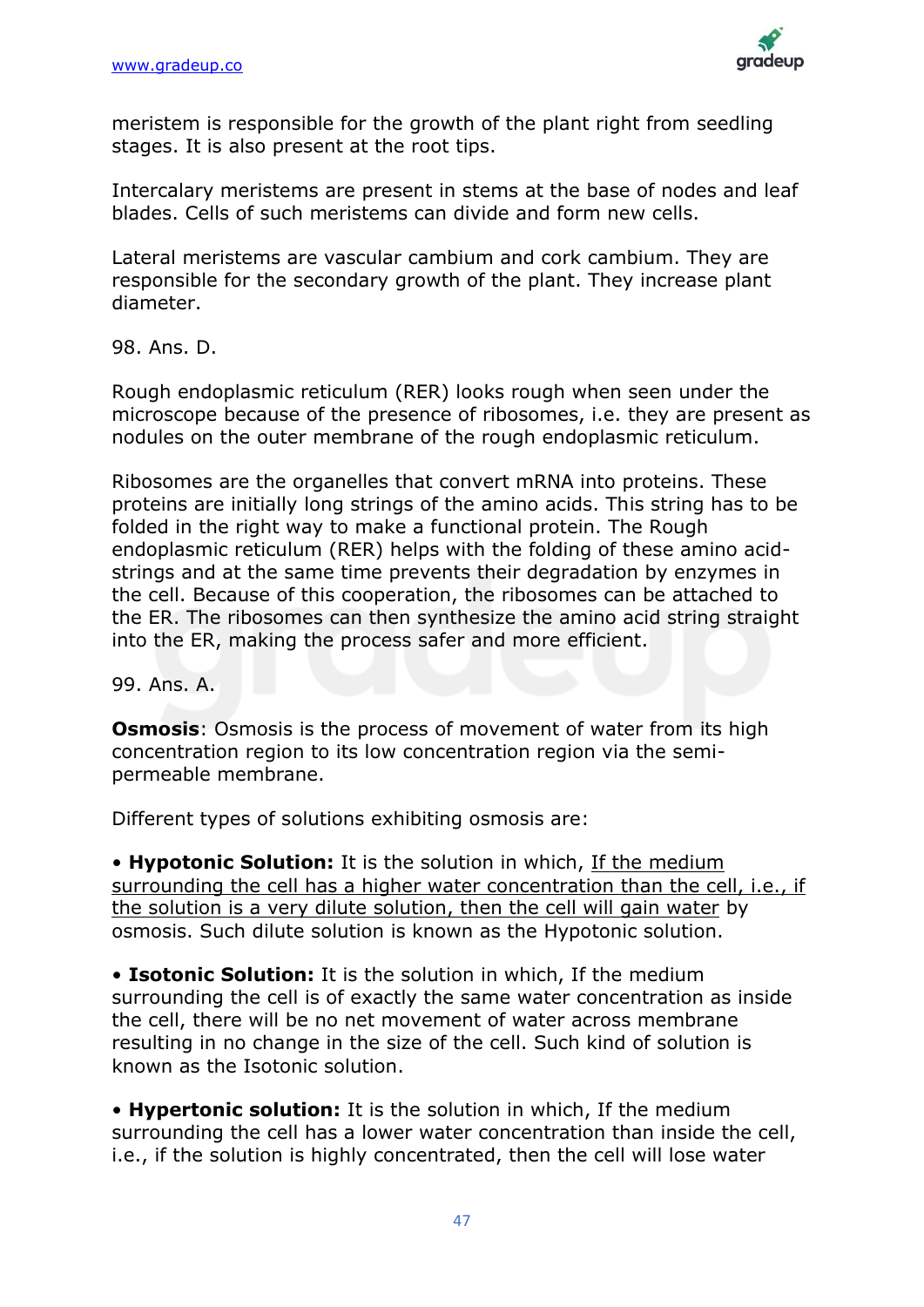

through osmosis. Such a concentrated solution is known as the Hypertonic solution.

100. Ans. A.

Some of the Differences among the Bacteria and Viruses are as follows:

| <b>Characteristics</b>     | <b>Bacteria</b>                                                     | <b>Viruses</b>                                     |  |  |  |  |
|----------------------------|---------------------------------------------------------------------|----------------------------------------------------|--|--|--|--|
| <b>Size</b>                | Larger (1000 nm)                                                    | Smaller (20-400 nm)                                |  |  |  |  |
| <b>Cell Wall</b>           | Peptidoglycan or<br>Lipopolysaccharide                              | No cell wall. Protein coat<br>present instead.     |  |  |  |  |
| <b>Ribosomes</b>           | Present                                                             | Absent                                             |  |  |  |  |
| <b>DNA &amp; RNA</b>       | DNA & RNA is floating freely in the<br>cytoplasm.                   | DNA or RNA enclosed inside the<br>coat of protein. |  |  |  |  |
| Reproduce                  | Able to reproduce by itself                                         | Need a living cell to reproduce                    |  |  |  |  |
| <b>Duration of illness</b> | A bacterial illness commonly will<br>last longer than 10 days.      | Most viral illnesses last 2-10<br>days.            |  |  |  |  |
| <b>Under Microscope</b>    | Visible under Light Microscope.                                     | Visible only under an Electron<br>Microscope.      |  |  |  |  |
| <b>Treatment</b>           | <b>Antibiotics</b>                                                  | The virus does not respond to<br>antibiotics.      |  |  |  |  |
| <b>Examples</b>            | Staphylococcus aureus, Vibrio<br>cholera etc.                       | HIV, Hepatitis A virus, Rhino<br>Virus etc.        |  |  |  |  |
| Diseases/Infections        | Food poisoning, gastritis and<br>ulcers, meningitis, pneumonia, etc | AIDS, common cold, influenza,<br>chickenpox etc.   |  |  |  |  |

### 101. Ans. C.

A climate emergency declaration or declaring of a climate emergency is an action which is taken by the governments and scientists to acknowledge the humanity is in a climate emergency. The first such type of declaration was made in December 2016. From then over 1,400 local governments in twenty eight countries have made climate emergency declarations (as of April 2020). The term "climate emergency" has been encouraged by climate the activists and pro-climate action politicians to add a feeling of urgency for responding to a long-term problem. The term climate emergency doesn't only describe the formal decisions, but also comprises actions to avert climate breakdown. This is expected to justify and focus them. The specific term "emergency" is used to assign the priority to the topic, and to generate a mindset of urgency.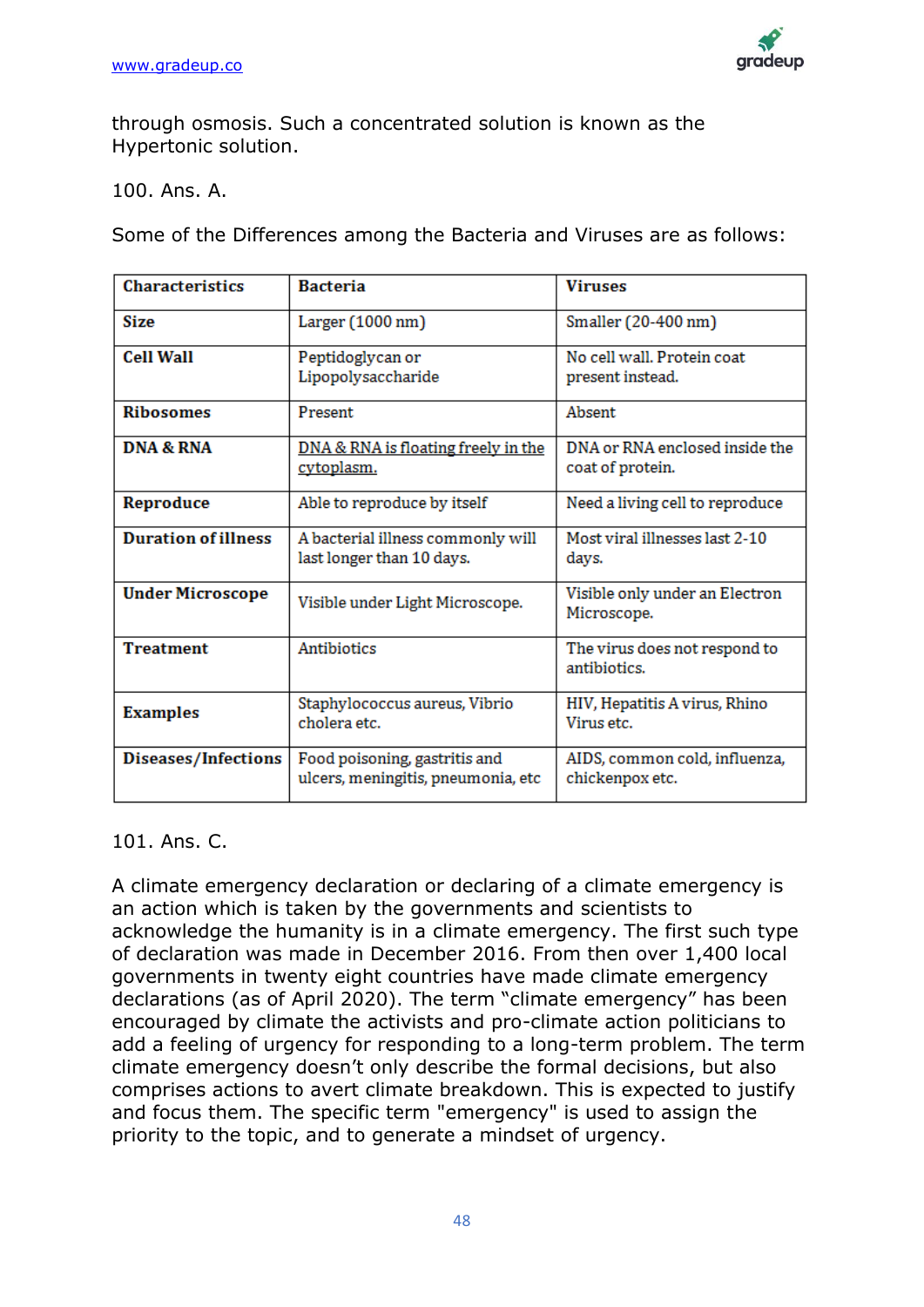

The UK (United Kingdom), Ireland, Canada and France have all declared the climate emergencies. The UK (United Kingdom), which was the first country in the world who had declare a climate emergency following declarations by the Scotland and Wales, spent an annual average of \$11 billion in fossil fuel subsidies between 2015-2016, according to data from the Overseas Development Institute (ODI).

### 102. Ans. D.

The Indian Air Force (IAF) has obtained its first Apache Guardian helicopter from Boeing during the ceremony at the company's production facility in the Mesa, Arizona, US. The aircraft is a part of the 22 Apache helicopters that India had agreed to buy from the firm under the contract signed in September 2015.

AH-64E (I) is the personalized version of the Apache helicopter. Some Modifications were made to suit the IAF's (Indian Airforces) future requirements. The helicopter is designed to offer efficient capability in the mountainous terrain. The service can use the chopper to regulate the precision attacks at standoff ranges and operate in hostile airspace with threats from the ground. Also in addition to this, these helicopters have the ability to 'transmit and to receive the battlefield picture, to and from the weapon systems via the data networking', the Indian Ministry of Defence (MoD) stated.

103. Ans. B.

On 06th May 2019, a illustrious era of INS Ranjit being the frontline missile destroyer of the Indian Navy is going to end. INS Ranjit, the third among the five Kashin-class destroyers built by the erstwhile USSR was commissioned in the year 1983 and has rendered yeoman service to the Indian Navy for over 36 years. The ship got decommissioned at a solemn ceremony at the Naval Dockyard, Visakhapatnam. INS Ranjit was constructed as by the name Yard 2203 in the 61 Communards shipyard in the town of Nikolev in modern day Ukraine. The ship was got commissioned as INS Ranjit on 15th September 1983 with Captain Vishnu Bhagwat at the helm.

Over the 36 years, the ship has attained the distinction of helping in both Western and Eastern seaboard which has been Flag Ship of both the Western and Eastern Fleets. With the motto of Sada Rane Jayate or Ever Victorious in Battle, INS Ranjit has been at the frontline in keeping the nation secure. In her illustrious service to the nation, the ship has groomed and raised by many admirals who also went on to become the Chiefs of Naval Staff. The Ship has been manned by 27 commissions with the last commission taking charge of the ship on 06 June 2017. As the sun sets on 06<sup>th</sup> May 19, the Naval Ensign and the Commissioning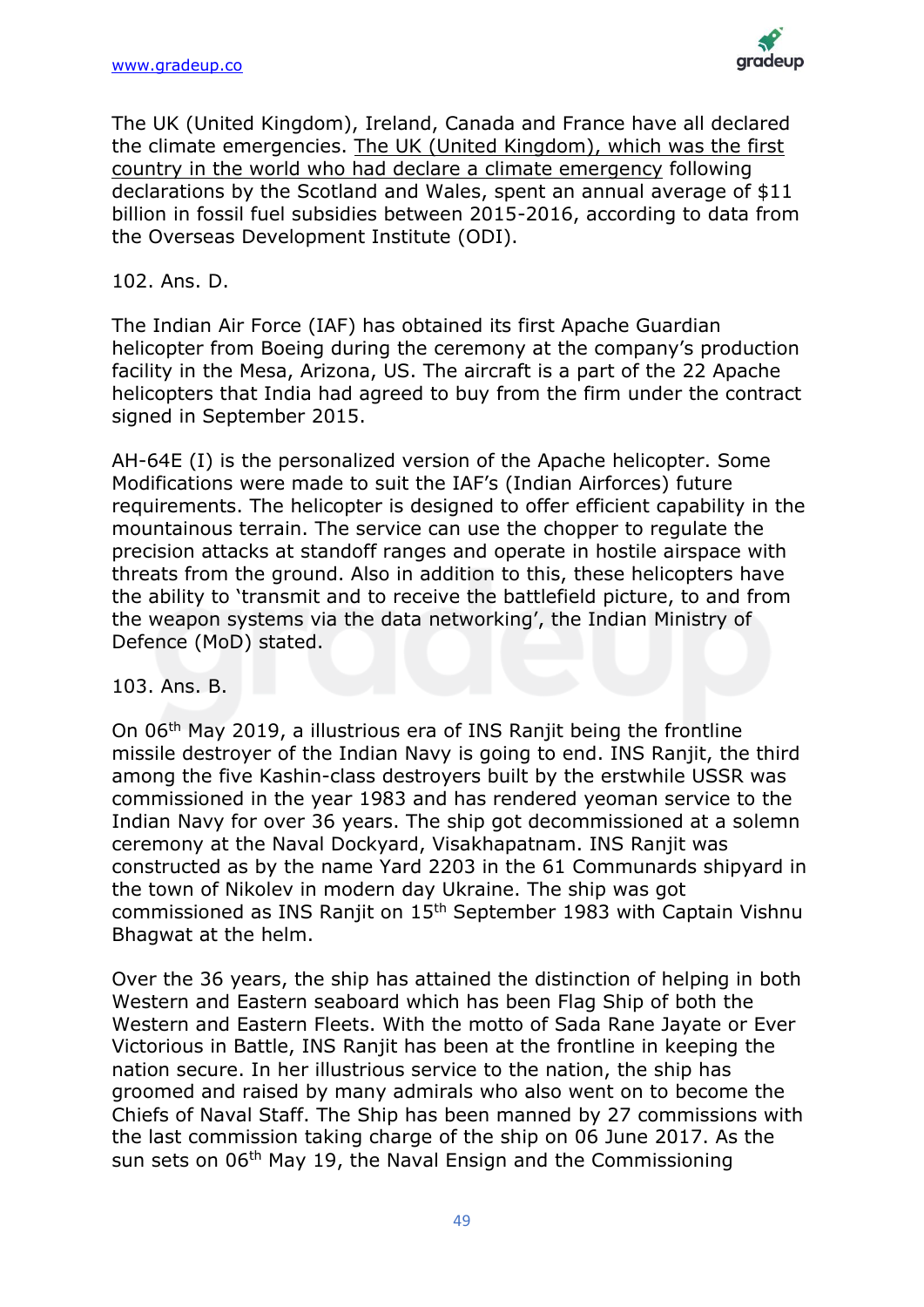

pennant got lowered for the final time onboard INS Ranjit, denoting the end of the Ranjit era in the Indian Navy.

### 104. Ans. C.

After sustained pressure from both the civil society and from the courts over the past few years, the Indian government had launched the National Clean Air Programme (NCAP) in January 2019. The NCAP aimed as a long-term, time-bound, national-level strategy to tackle the air pollution problem across the India in a comprehensive manner, with targets 20-30 percent reduction in Particulate Matter 10 (PM 10) and PM 2.5 concentrations by 2024, keeping 2017 as the base year for the comparison of concentration.

Under NCAP, total of 102 non-attainment cities have been identified based on the ambient air quality data for the period 2011 to 2015 and from WHO (World Health Organisation) report 2014 to 2018. The cityspecific action plans which constitutes measures for strengthening the monitoring network, decreasing the vehicular or industrial emissions, raising public awareness, etc. have been approved and prepared for the ground implementation for each 102 non-attainment cities. The Nonattainment cities are those which were found to be continuously violating the National Ambient Air Quality Standards (NAAQS) during the 2011 to 2015 period.

105. Ans. B.

Vande Bharat Express , also called as Train 18, is an Indian semi-high speed intercity electric multiple unit. It was built and designed by the Integral Coach Factory (ICF) at Perambur, in Chennai below the Indian government Make in India initiative over a period of 18 months. The unit cost of the initial rake was given as  $\bar{\tau}$ 1 billion (US\$14 million), though the unit cost is expected decline with succeeding production. At the original price, it is evaluated to be 40 percent cheaper than a similar train imported from Europe. The train was launched on 15<sup>th</sup> February 2019, by which date a second unit will have been produced and readied for service. The service was named the 'Vande Bharat Express' on 27th January 2019.

Train 18's Vande Bharat Express external appearance consists of aerodynamic narrowing at every ends of the train. It has a driver coach at all ends of the train, allowing for faster turnaround at each end of the line. The train has sixteen passenger cars, with a seating capacity of 1,128 passengers. Two of the center compartments are the first class compartments that seat 52 each, with the rest being coach compartments seating 78 each. The train's seats, its braking system, doors, and transformers are the only elements of the train to be outsourced, with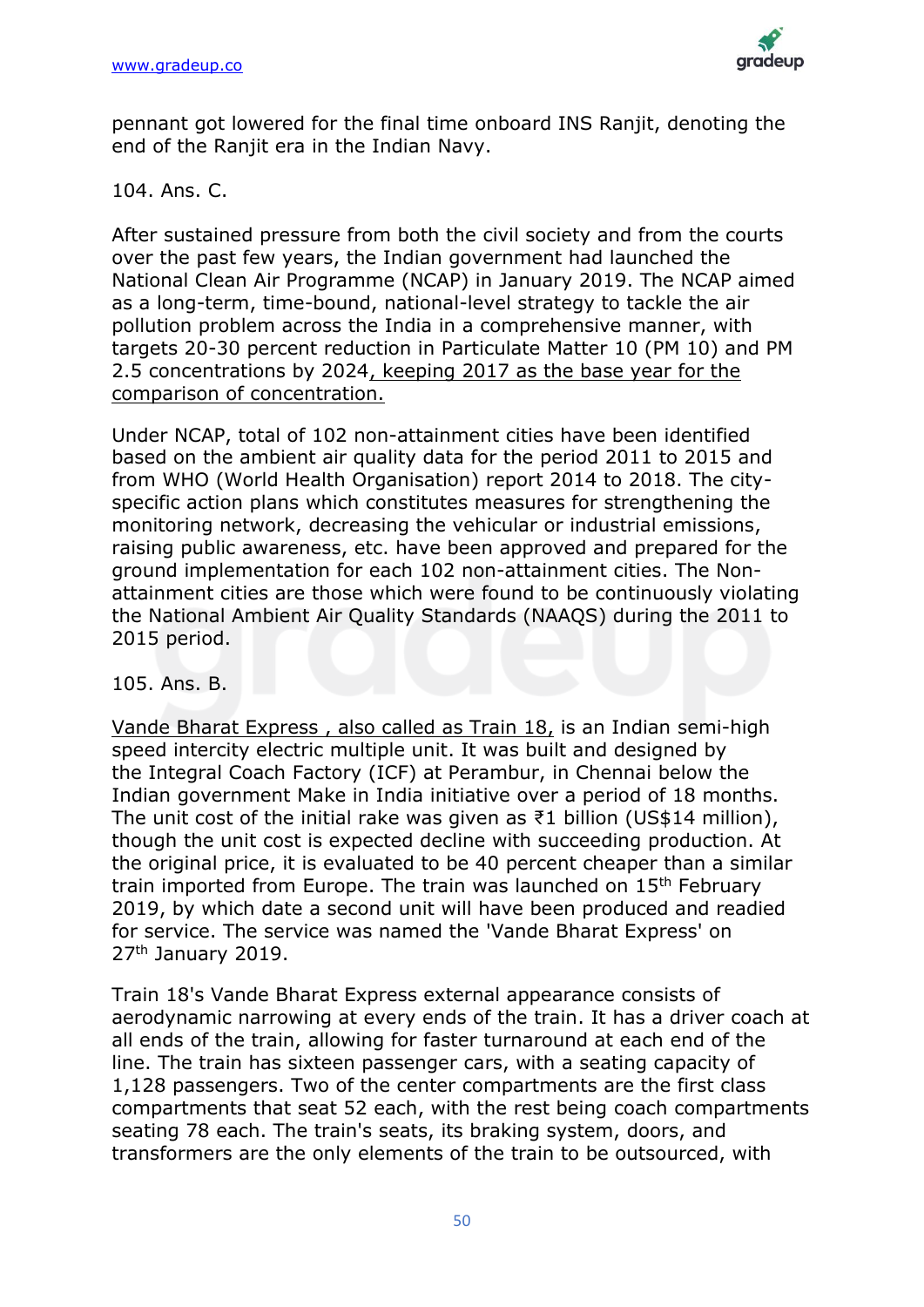

plans to make them domestically on the production of the next unit. Train 18 employs a regenerative braking system.

106. Ans. C.

Sikkim, state of India, situated in the northeastern part of the country, in the eastern Himalayas. Sikkim is one among the smallest states in India. It is bordered by the Tibet Autonomous Region of China to the north and northeast direction, by Bhutan to the southeast direction, by the Indian state of West Bengal to the south direction, and by Nepal to the west direction. The capital is Gangtok, in the southeastern part of the state.

107. Ans. C.

The term "Satvahana" got originated from the Prakrit which signifies " driven by seven" which is an indication of the Sun God's chariot that is driven by the seven horses as per the Hindu mythology. The dynasty of Sungas's came to an end in approx. 73 BC when their leader Devabhuti was killed by the Vasudeva Kanva. The Kanva dynasty then continued ruled over Magadha for about forty five years. Around this period, another powerful dynasty, the Satavahanas came into power in the Deccan area.

\* The first king of the huge Satvahana dynasty was Simuka.

 $*$  The Satavahana rule is having faith to started around the 3<sup>rd</sup> century BC, in 235 BC and lasted til the 2<sup>nd</sup> century AD.

\* Some experts also believe their rule started in the first century BC only.

\* They are regarded to as Andhras in the Puranas.

\* The Satavahana kingdom mainly comprised of modern-day Andhra Pradesh, Telangana and Maharashtra. At times, their rule even included parts of Karnataka, Gujarat and Madhya Pradesh.

Administration at the time of Satvahana dynasty

The administration of the Satvahana dynasty was completely based on the Shastras which has the following structure given below:

\* The king or Rajan who was the ruler

\* The Princes or Rajas who had their names inscribed on the coins

\* Maharathis, who possess the power of granting villages and even had the privilege of maintaining the marital relations with the ruling family.

\* Mahasenapati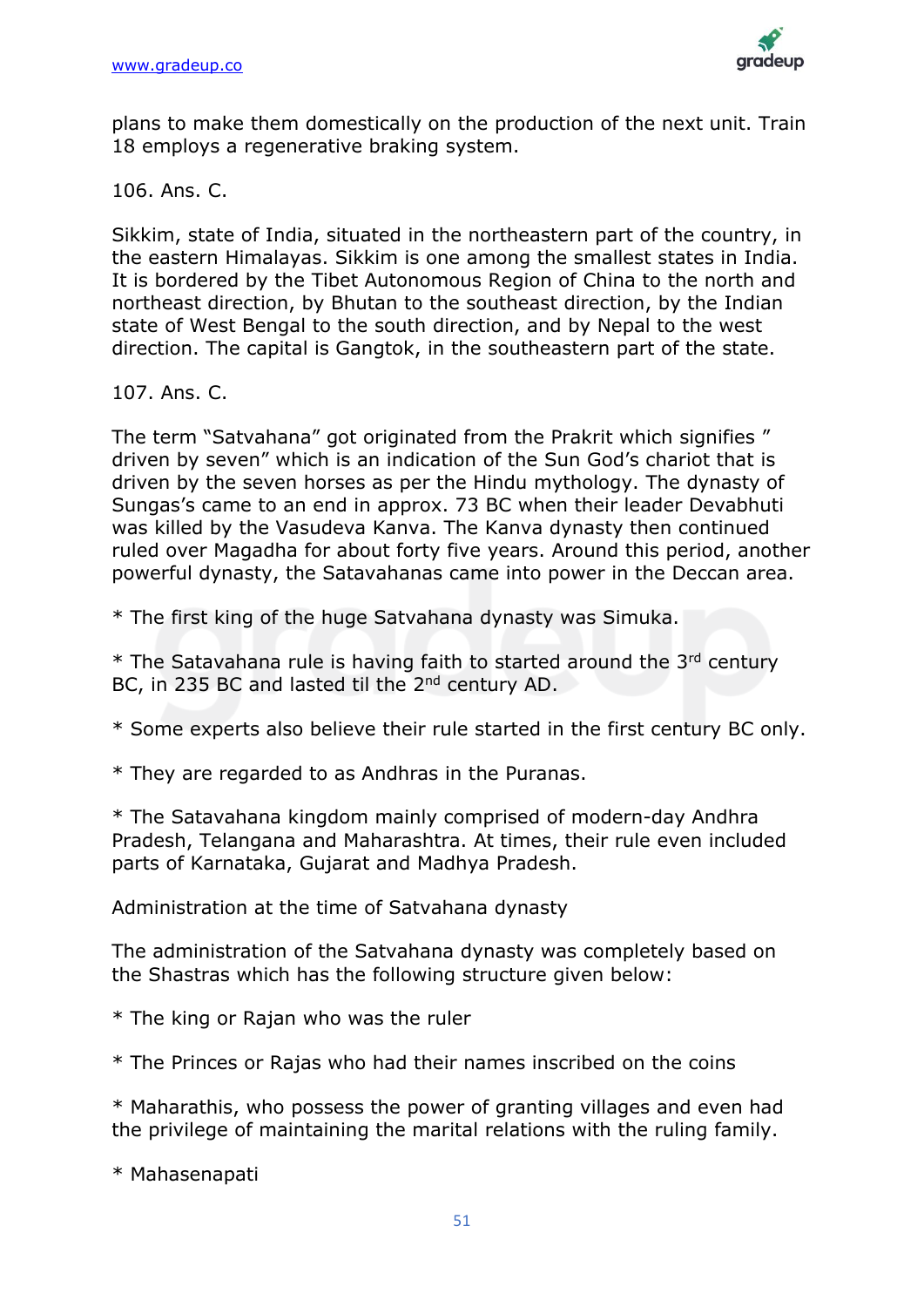

#### \* Mahatalavara

The inscription of the ruler Guatamipurna Satakrni also threw some light on the bureaucratic structure of the administration. However, transparency on the detailed structure is still awaited by the historians.

### Economy at that time

Agriculture was the mainstay/backbone of the economy during the period of the rule of Satvahana kings. They also depend on the trade and production of many commodities within and outside India.

### Religion & Language at that time

The Satvahanas were accorded to Hindu religion and Brahmanical caste. But, the interesting fact is their liberality towards other caste and religion which is obvioust from the donations made by the Satvahanas towards the Buddhist monasteries. Several Buddhist monasteries were got constructed during the period of the rule of the Satvahana dynasty.

### 108. Ans. A.

The term satyagraha was formulated and developed by Mahatma Gandhi. He used satyagraha in the Indian independence movement and also during his earlier struggles in South Africa for Indian rights. Satyagraha theory was influenced by Martin Luther King Jr.'s and James Bevel's campaigns during the time of Civil Rights Movement in the United States, and several other social justice and similar movements. Satya is obtained from the word "sat", which means "being". Nothing is or exists in reality except the Truth. In the context of the satyagraha, Truth therefore constitutes: a) Truth in speech, as opposed to the falsehood, b) what is real, as opposed to nonexistent (asat) and c) good as opposed to evil, or bad. For Gandhi, satyagraha went far beyond the mere "passive resistance" and became strength in practising non-violent methods.

Gandhi visualized satyagraha as not only a tactic which to be used in acute political struggle, but as a universal solvent for the injustice and harm. He established the Sabarmati Ashram to teach satyagraha. He also asked satyagrahis to follow the following principles (Yamas described in Yoga Sutra):

\* Nonviolence (i.e. ahimsa)

\* Truth – this constitutes honesty, but proceed beyond it to mean living completely in accord with and in devotion to that which is right

- \* Non-possession (not the same as poverty)
- \* Body-labour or the bread-labour

<sup>\*</sup> Not to steal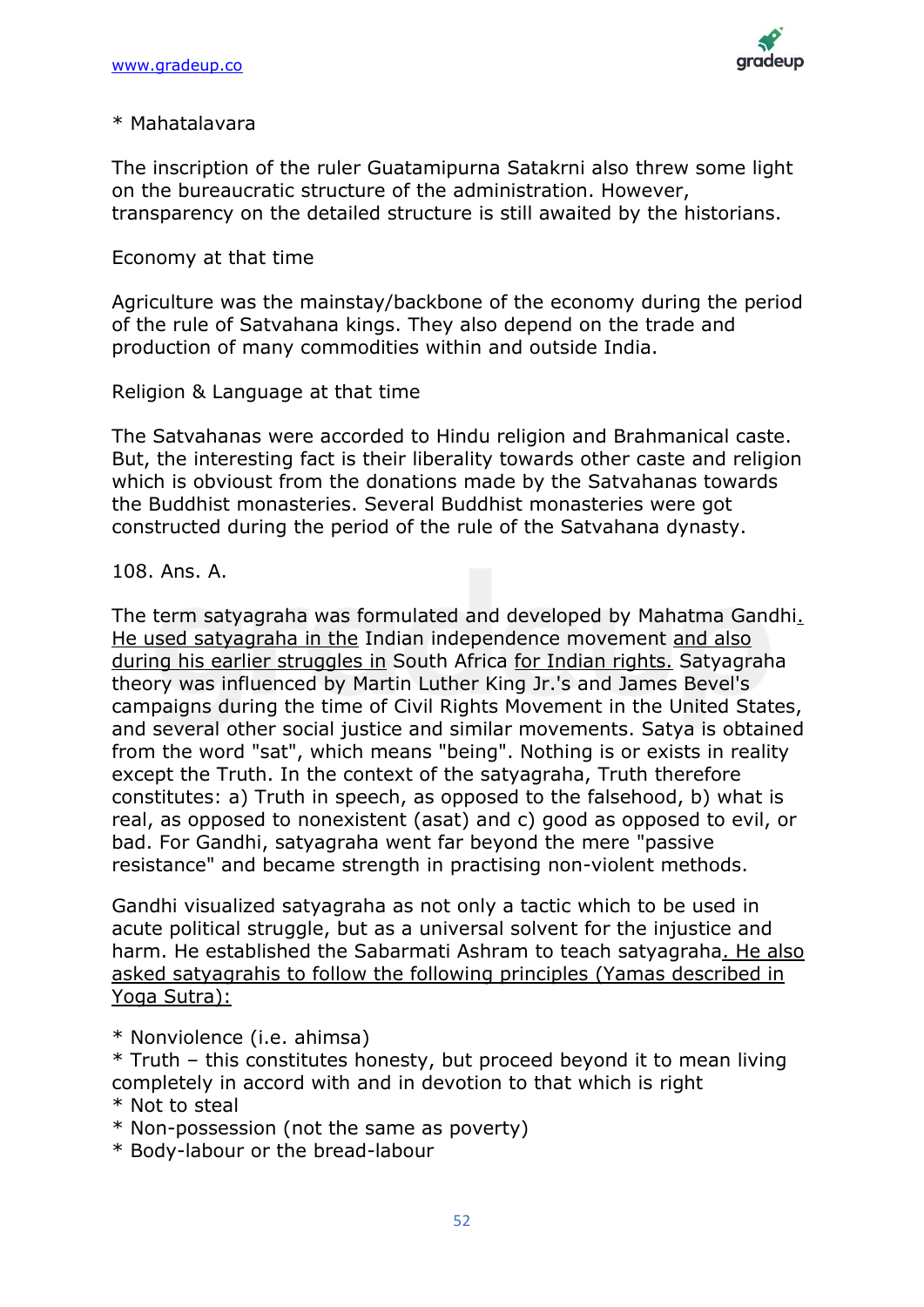

Gandhi also proposed a series of rules for satyagrahis to follow in a resistance campaign:

\* One should harbour no anger.

\* One should suffer the anger of the opponent.

\* One should never retaliate to assaults or punishment; but also do not submit, out of fear of the punishment or assault, to an order given in an anger.

\* One should not curse or swear.

\* One should not insult the opponent.

\* One shpuld neither salute nor insult the flag of your opponent or your opponent's leaders.

\* If anyone tries to insult or assault your opponent, defend your opponent (non-violently) with your life.

\* As a prisoner, one should behave courteously and obey prison regulations (except any that are contrary to self-respect).

The Champaran Satyagraha of the year 1917 was the

first Satyagraha movement led by Gandhi in India and is considered a historically significant revolt in the Indian Independence Movement. It was the farmer's uprising that took place in the Champaran district of Bihar, in India, during the British colonial period. The farmers were protesting against as they have to grow indigo with barely any payment for it. Champaran Satyagraha was the first famous satyagraha movement.

109. Ans. B.

Arya Samaj (in English means "Noble Society") is

a monotheistic Indian Hindu reform movement that promotes the values and practices which is based on the belief in the infallible authority of the Vedas. The samaj was established by the sannyasi (ascetic) Dayanand Saraswati on 10th April 1875. Members of the Arya Samaj have faith in one God and rejects the worship of the idols. Arya Samaj was the 1<sup>st</sup> Hindu organization to initiate the proselytization in Hinduism.

Members of the Arya Samaj have faith in one almighty creator referred to with the syllable Aum as described in the Yajur Veda (40:17). They believe in the Vedas is an infallible authority. The Arya Samaj members rejects other Hindu religious texts as they are not "revealed" works. For example, they believe in books like the Ramayana and the Mahabharata as these books are legends of the historical figures, and rejects them as reference to the supreme beings and avatars. They had a very strong support base amongst the trading castes. The members of Arya Samaj also reject other scriptural works such as the Puranas, The Upanishads, the Bible, and the Quran. The moderates in the Arya Samaj were lead by Hans Raj and Lajpat Rai and set up a chain of Dayanand Anglo-Vedic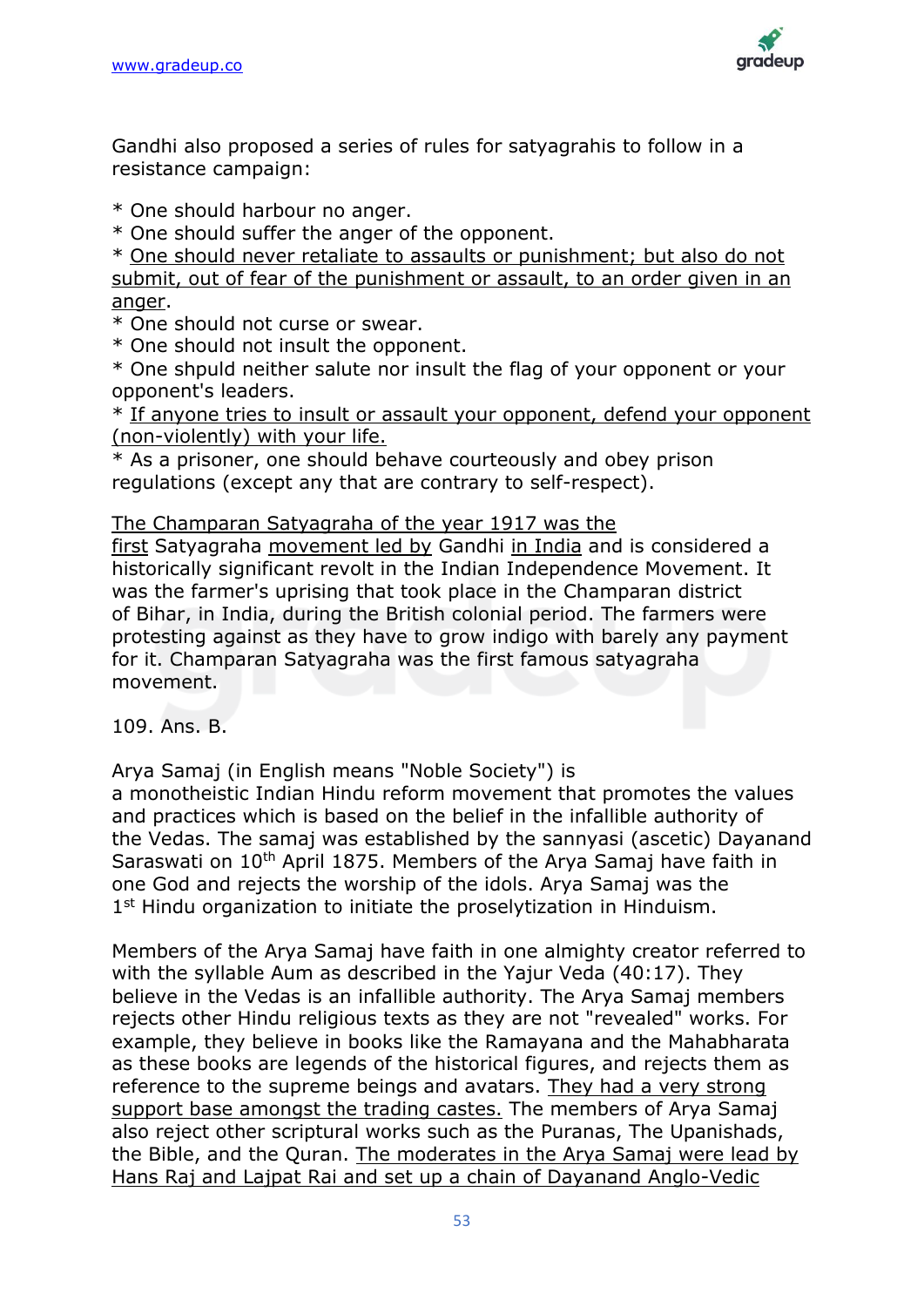

colleges. They even reject the worship of idols. The Arya Samaj has much more members as compared to that of Brahmo Samaj. The Arya Samaj encourages the equality of all human beings and the empowerment of women. They introduced 'shuddhi' or mass purification movement.

The core beliefs of Arya Samaj are given below:

\* The primordial cause of all genuine knowledge and all that is recognize by the means of knowledge is God.

\* The Vedas are the repositories of all of the true knowledge. It is a paramount duty of all Aryas to teach and study and to propound the Veda.

\* one should be always ready to imbibe the truth and forsake untruth.

\* All acts must be done in accordance with the Dharma, i.e. after deliberating upon what is truth and what is untruth.

\* The main object of the Arya Samaj is to do good to the entire world, i.e. to achieve physical, spiritual and the social prosperity for all.

110. Ans. D.

Here, 1 and 2 results as 12

Similarly, 4 and 8 results as 48

111. Ans. B.

- $1+8=9$
- $9+8=17$
- $17+16=33$
- 33+16=49
- 49+24=73
- $73+24=97$
- 112. Ans. C.
- $2$  [3]  $4 = 14$  can be obtained from

 $\Rightarrow$  [(4+3) \* 2] \* [4 - 3]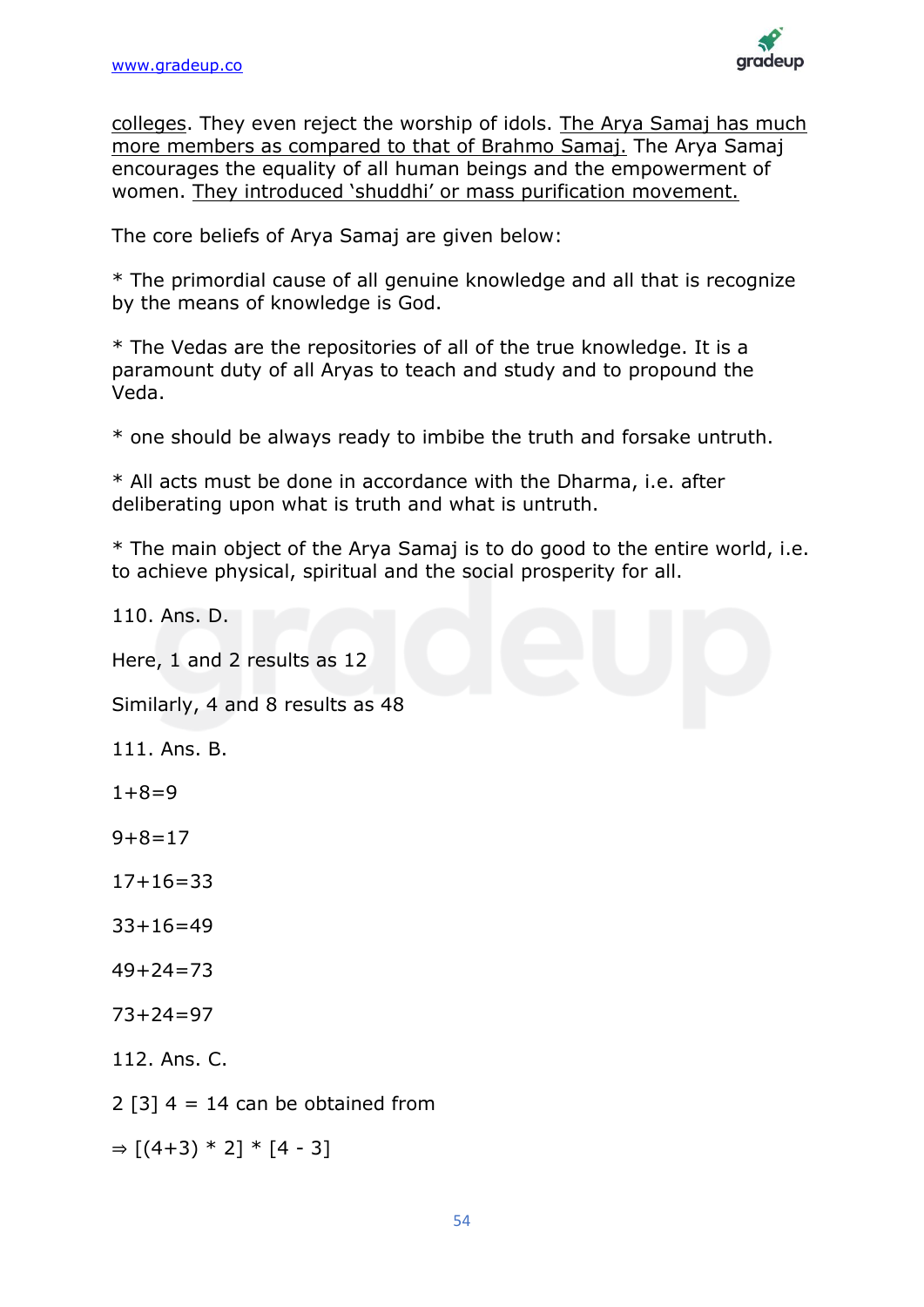

```
\Rightarrow [7 * 2] * 1
⇒14
Similarly, 3 [4] 6 = 60 can be obtained from
\Rightarrow [(6 + 4) * 3] * [6 - 4]
\Rightarrow [10 * 3] * [2]
⇒ 60
Hence, we analyzed that if:
a [b] c is given it's answer can be obtained by solving
\Rightarrow [(c + b) * a] * [c - b]
So, the answer of 4 [5] 7 is:
\Rightarrow [(7 + 5) * 4] * [7 - 5]
\Rightarrow [12 * 4] * 2
\Rightarrow 48 * 2
⇒ 96
```

```
113. Ans. D.
```
The Penner (also known as Pennar, Penna, Penneru and uttara pinakini is a river of southern India. The Penna get rises in the Nandi Hills in the Chikballapur District of the Karnataka state, and runs north and east along the states of the Karnataka and Andhra Pradesh to empty into the Bay of Bengal. It is almost 597 kilometres (371 mi) long, with a drainage basin covering about 55,213 km2. 6,937 km2 area in Karnataka and 48,276 km2 area in Andhra Pradesh.

The Vaigai is the river in the Tamil Nadu state of the southern India; it get passes through the towns of Theni, Andipatti & Madurai. It get originates in the Varusanadu Hills, the Periyar Plateau of the Western Ghats range, and flows northeast along the Kambam Valley, which lies linking the Palni Hills to the north and the Varushanad Hills to the south. The Vattaparai Falls are situated on this river. As it orbits the eastern corner of the Varushanad Hills, the river turns towards southeast, running along the region of Pandya Nadu. Madurai, the largest among all cities in the Pandya Nadu portion and its ancient capital, which lies on the Vaigai.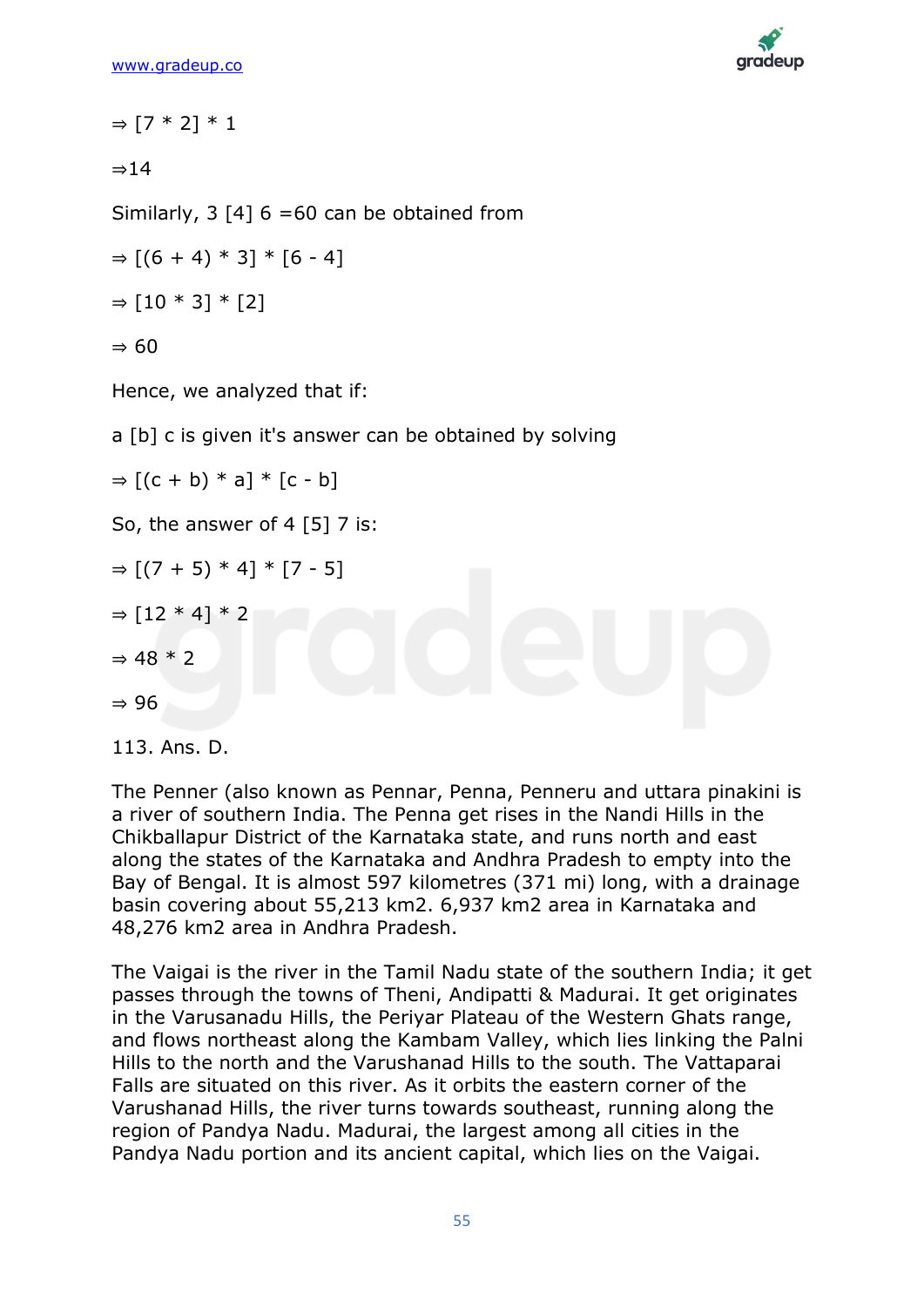

The Cauvery (also called as Kaveri, the anglicized name), is an Indian river which is flowing through the states of Karnataka and of Tamil Nadu. The Kaveri river arises at Talakaveri on the Brahmagiri range in the parts of the Western Ghats, Kodagu district of the state of the Karnataka, at an elevation of 1341meter above mean sea level and flows for about 800 kilometers before it gets outfall into the Bay of Bengal. It is the 3rd largest river – after the Godavari and Krishna – in the South India and the largest in state of Tamil Nadu which, on its route, divides the state into North and South.

The Krishna River is the fourth biggest river in terms of the water inflows and of the river basin area in India, after the Ganga, Godavari and Brahmaputra. The river is approx. 1,400 kilometres (870 mi) long. The river is also known as Krishnaveni. It is one of the major sources of irrigation for the states of Maharashtra, Karnataka, Telangana and Andhra Pradesh.

### 114. Ans. A.

Loess: It is an unstratified, geologically recent deposit of the silty or loamy material that is generally buff or yellowish brown in colour and is mainly deposited by the wind. Loess is a sedimentary deposit comprises largely of the silt-size grains that are loosely cemented by calcium carbonate. It is generally homogeneous and highly porous and is traversed by the vertical capillaries that permit the sediment to fracture and form the vertical bluffs.

Tombolo: A tombolo, sometimes interpreted as ayre, is a deposition landform in which an island get attached to the mainland by a narrow portion of land like a spit or bar. Once attached, the island is then called as a tied island. A tombolo is the sandy isthmus. Several islands combined together by bars which rises above the water level are known as a tombolo cluster. Two or more tombolos may form an enclosure (known as a lagoon) that can eventually fill with sediment.

Point bars: A point bar is a depositional feature formed of alluvium that accumulates on the inside bend of the streams and rivers below the slipoff slope. Point bars are situated in the abundance in mature or meandering streams. They are crescent-shaped and found on the inside of a stream bend, being very similar to, though even smaller than, towheads, or river islands. A point bar is an part of deposition whereas a cut bank is an area of erosion. Point bars are made as the secondary flow of the stream sweeps and rolls sand, gravel and small stones laterally across the floor of the stream and up to the shallow sloping floor of the point bar.

Moraines: A moraine is any kind of glacially formed accumulation of unconsolidated glacial debris (regolith and rock) that happens in both the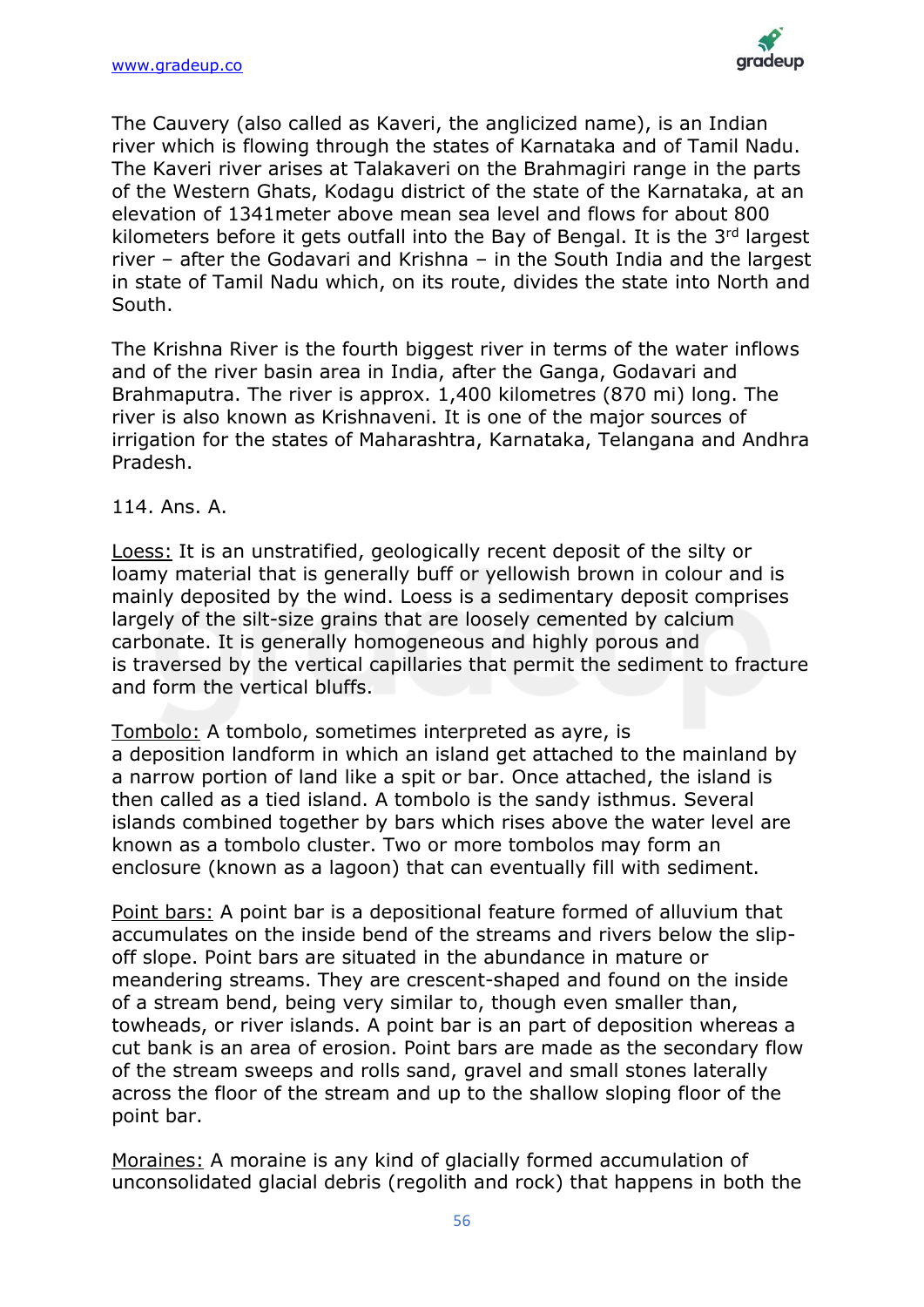

currently and formerly in the glaciated regions on Earth (i.e. a past glacial maximum), by the geomorphological processes. Moraines are formed from the debris previously carried along by a glacier, and generally consists of somewhat rounded particles ranging in size from the large boulders to minute glacial flour. Lateral moraines are made at the side of the ice flow and terminal moraines at the foot, labeling the maximum advance of the glacier.

115. Ans. B.

In our Solar System, astronomers often split the planets into 2 groups the inner planets and the outer planets. The inner planets are nearer to the Sun and are smaller and rockier. The outer planets are farther away, larger and made up mainly of gas. The inner planets (in order of their distance from the sun, from closest to furthest) are Mercury, Venus, Earth and Mars. Than an asteroid belt comes after that the outer planets, Jupiter, Saturn, Uranus and Neptune.

\* The four inner planets are known as terrestrial planets because their surfaces are solid (and, as the name signifies, somewhat similar to that of the Earth — although the term can be misleading because each of the four has mostly different environments). They were made up mostly of heavy metals such as iron and nickel, and consists of either no moons or few moons.

\* The outer planets (sometimes known as Jovian planets or gas giants) are big planets swaddled in gas. They all possess rings and all of majority of moons each. Despite of their size, only 2 of them are visible without the telescopes: Jupiter and Saturn. Uranus and Neptune were the first among the planets which got discovered since antiquity, and displayed astronomers the solar system was bigger than they previously thought.

116. Ans. D.

National Liberation Federation: When the Montagu report of the year 1918 was made in public, there was a split in the Congress over it. The moderates greeted it while the extremists opposed it. This results to a schism in the Congress with the moderate leaders forming the "Indian National Liberal Federation" in the year 1919. The party (INLF) was established by the Surendra Nath Banarjea and few of its eminent leaders were the Tej Bahadur Sapru, V. S. Srinivasa Sastri and M. R. Jayakar. Tej Bahadur Sapru emerged as the most significant leader among the Liberals. During the trouble against the Simon Commission, he introduced the idea of an all-parties conference in India to prepare an agreed constitutional scheme. This resulted in the "Nehru Report" which proposed a constitution and persuaded the new Labour government in the Britain to offer India a Round Table Conference.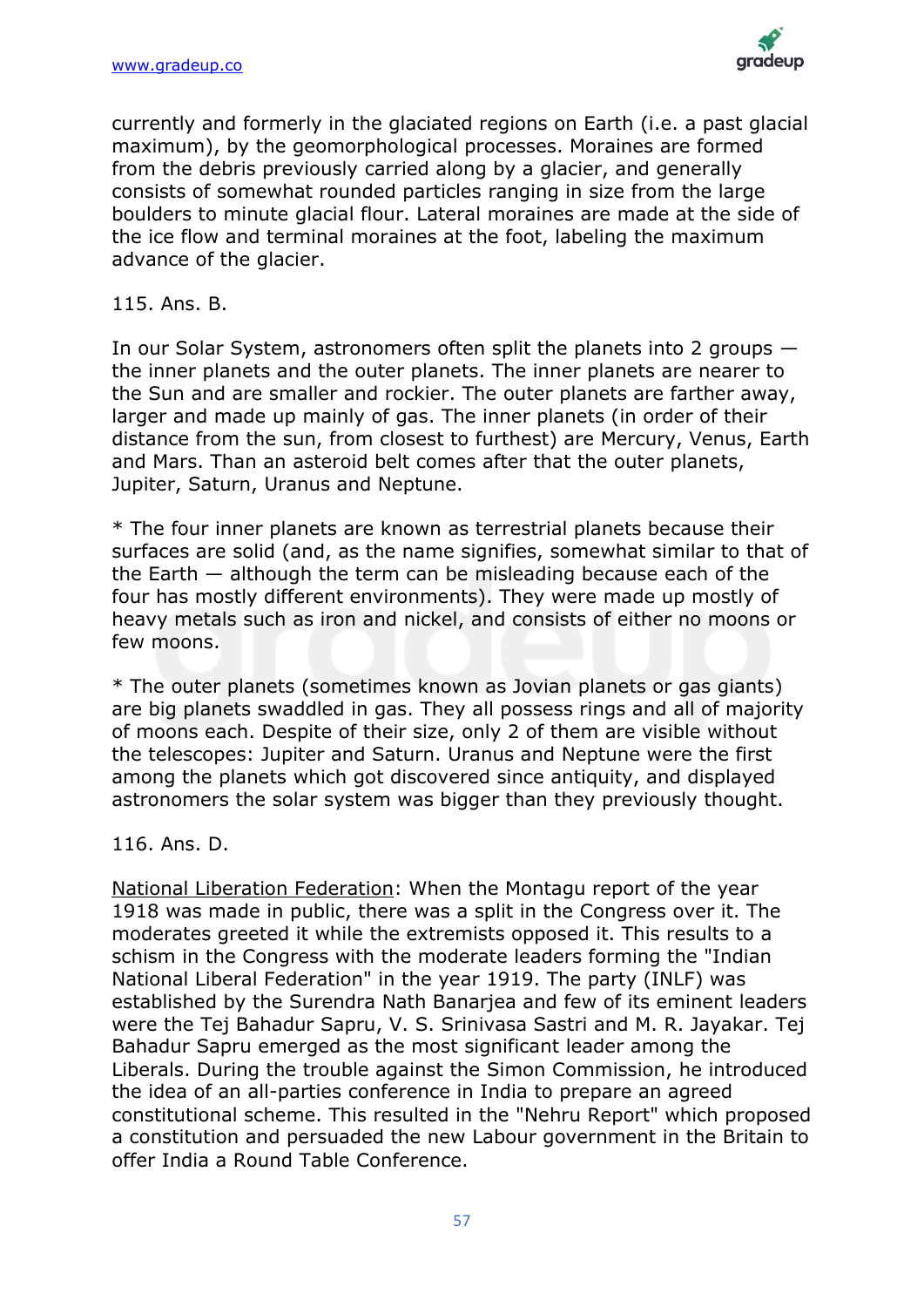

Jamiat-ul Ulama-I Hind: The founders of the Jamiat in the year 1919 were the scholars Sheikh ul Hind Maulana Mehmood Hasan, Mufti Kifayatullah Dehlavi, Maulana Syed Husain Ahmad Madani, Mufti Muhammad Naeem Ludhianvi, Maulana Ahmed Saeed Dehlvi, Maulana Ahmed Ali Lahori, Maulana Bashir Ahmad Bhatta, Abdul Haq Akorwi, Maulana Noor u Din Bihari, Maulana Abdul Haleem Siddiqui, Maulana Anwar Shah Kashmiri and Maulana Abdul Bari Firangi Mahali

Congress Democratic Party: The Democratic Swarajya Party was a political party in the British India. It was established in the Bombay Province in October in the year 1933 with the aim of attaining Purna Swaraj (Total Independence) through constitutional means. The first Democratic Swarajya Party was founded by Bal Gangadhar Tilak in 1920 within the Indian National Congress. After his death, his supporters such as N. C. Kelkar, Bhaskar Bhopatkar, M. R. Jayakar and Karandikar became members of the Swaraj Party inside the Congress and contested elections for the legislative councils.

Congress Socialist Party: The Congress Socialist Party (CSP) was a socialist meeting within the Indian National Congress. It was established in 1934 by the Congress members who refuseed what they saw as the anti-rational mysticism of Gandhi as well as that of the sectarian attitude of the Communist Party of India towards the Congress. Also Influenced by Fabianism as well as Marxism-Leninism, the CSP constitutes advocates of armed struggle (such as Yusuf Meherally, Jai Prakash Narayan, and even Basawon Singh (Sinha) as well as those who hold on upon ahimsa or nonviolent resistance (such as Acharya Narendra Deva).

### 117. Ans. A.

Kanpur Conspiracy Case was against the newbie communists which were despised by the British Government. Some newly converted communists named M N Roy, Muzaffar Ahamed, S A Dange, Shaukat Usmani, Singaravelu Chettiar, Nalini Gupta, Ghulam Hussain were caught by the Government and were followed for conspiring against the Government. The Charge on confer them was "to deprive the King Emperor of his sovereignty of the British India, by making complete separation of India from the imperialistic Britain by peforming a violent revolution."

\* But in this case, brought the communists in the publicity. The newspapers covered the events exhaustively and this was for the first time ever the people of India could recognize the communist doctrine in full details.

\* It is because of this case was responsible for the introduction of the Communism to the Indian Public.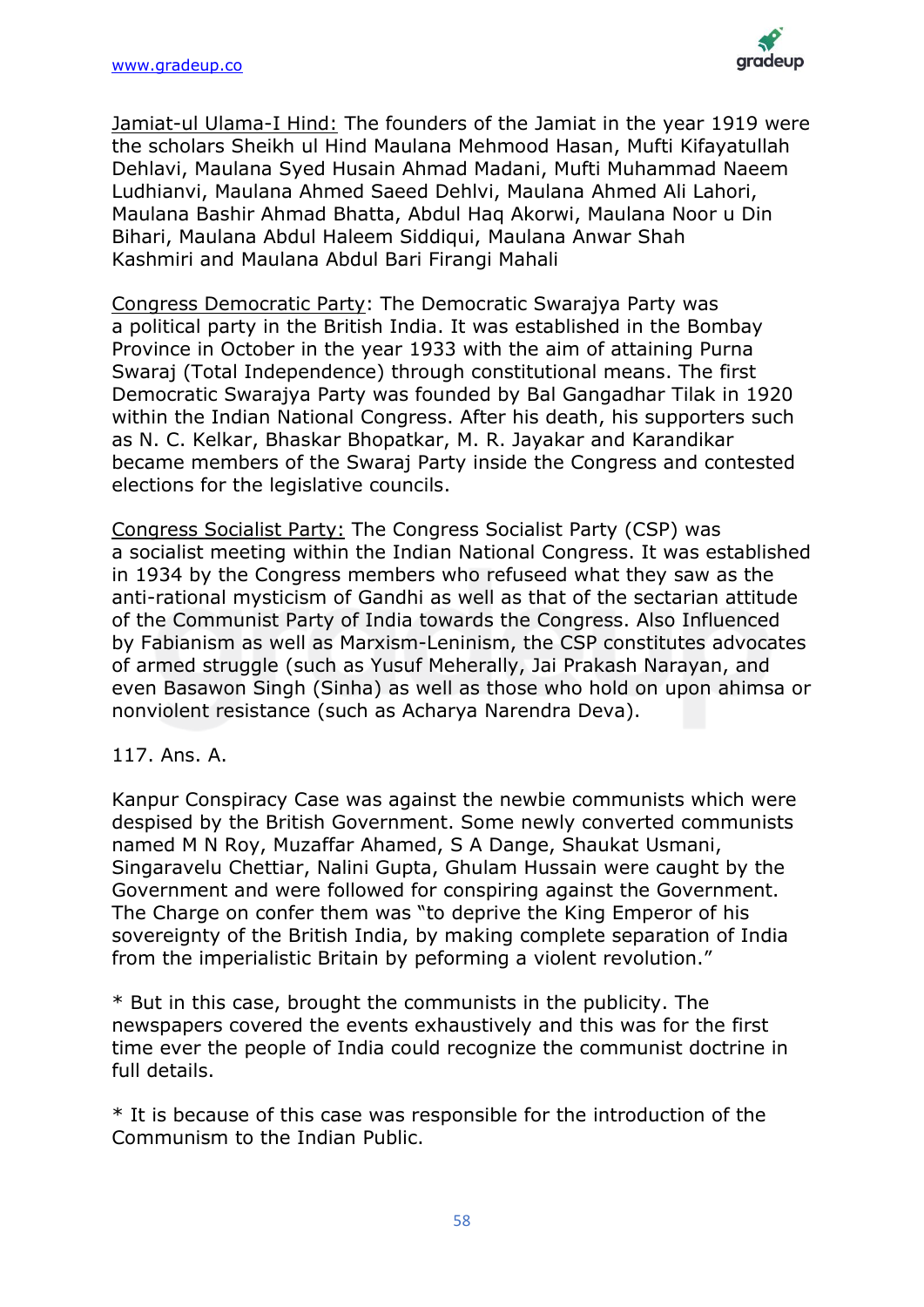

\* It is in this case, M N Roy was charged in with absentia, so he was not got arrested. Ghulam Hussain converted a British informer and was pardoned. Rest all the people were arrested and sent to jail for four years.

### 118. Ans. A.

Kashf-ul-Mahjoob also known as Kashf-ul-Mahjub; is one of the most ancient and admired Persian treatise on Sufism which includes a complete system of Sufism with its practices and doctrines. The author himself a famous Sufi saint who takes an expository approach. Mystical controversies and current opinions are exemplified where many are clarified by presenting his own experiences. The book with its Persian flavour of philosophical speculation is itself a portion of the identity of Abu'l Hasan Ali Hujwiri also known as Data Ganj Baksh.

The book has obeyed as a 'vaseela', medium of spiritual elevation towards the divinity for various Sufi saints both many of whom were quite famous all over the world. It is because of this reason why Moinuddin Chishti Ajmeri, a chief saint of the Chishti order, once stated that the aspiring murid (disciple) one who doesn't (yet) have a murshid (spiritual master), must read Ali Hujwiri's book Kashf ul-Mahjoob, as that would (temporarily) guide him spiritually.

### 119. Ans. A.

\* Baiju Bawra (also known as "Baiju the Insane"), was a dhrupad musician from the medieval India. Nearly all the information on Baiju Bawra came from the legends, and lacks historical authenticity. According to the most popular legends, Baiju lived in the Mughal period during the period of  $15<sup>th</sup>$  and  $16<sup>th</sup>$  centuries. Baiju was one of the court musicians of the Man Singh Tomar of Gwalher (now Gwalior). According to a story, which was mentioned by Susheela Misra in few immortals of Hindustani music, Baiju Bawra was born as a Baijnath Mishra in a poor Brahmin family in the Champaner, Gujarat Sultanate. After the death of his father, his mother, a devotee of Krishna, went to the Vrindavan. There, he met his teacher Swami Haridas, and was trained in a gurukula.

\* Some medieval narratives, introduced in works such as Mirat-i-Sikandari (17th century), narrate an incident about a Gujarati singer known as Bacchu (also called as Bakshu or Manjhu). According to a narrative, Bacchu was a musician in the court of Sultan Bahadur Shah of the Gujarat. When the Mughal emperor Humayun attacked the Bahadur Shah's contingent in Mandu, Bacchu fell in the hands of a Mughal soldier. Bacchu is also identified with Baiju by a section of scholars. Howevers, others believe that the Bacchu and Baiju were two distinct persons.

120. Ans. C.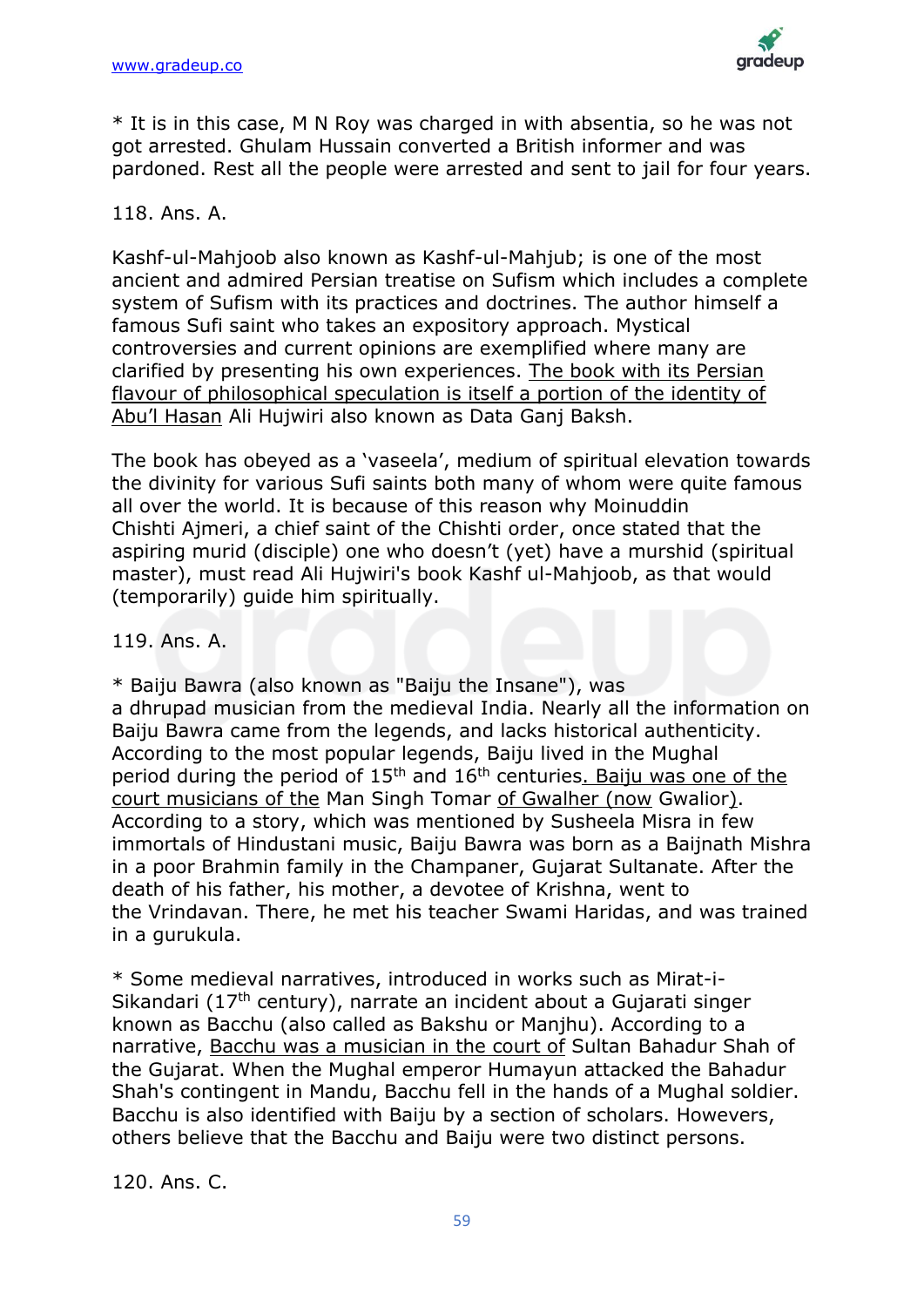

The 1951, Finance Commission (Miscellaneous Provisions) Act, was proceed to give a structured format to the finance commission and to lead it to par with the world standards, by laying down rules for the qualification and for disqualification of members of the commission, and also for their appointment, term, eligibility and powers.

### Members Qualifications

The Finance Commission Chairman is selected from the people with experience of the public affairs. The other 4 members are selected from the people who:

- \* Are, or have been, or are even qualified, as the judges of a high court
- \* Have a knowledge of government finances or accounts, or
- \* Have a had experience in administration and financial expertise; or
- \* Have a special knowledge of economics

Disqualification from being the member of the commission

A member may get disqualified if:

- \* He/She is mentally unsound;
- \* He/She is an undischarged insolvent;
- \* He/She has been convicted of an immoral offence;

\* His/Her financial and other interests are such that it obstucts the smooth functioning of the commission.

Terms for office of members and eligibility for their reappointment

Every member shall be in office for the time period as specified in the order of the President, but is also eligible for reappointment provided he has, by means of the letter addressed to the president, resigned his office.

Salaries and allowances of the members

The members of the commission will provide full-time/part-time service to the commission, as the President describes in his order. The members will be paid salaries and allowances as per the provisions made by the Central Government.

121. Ans. A.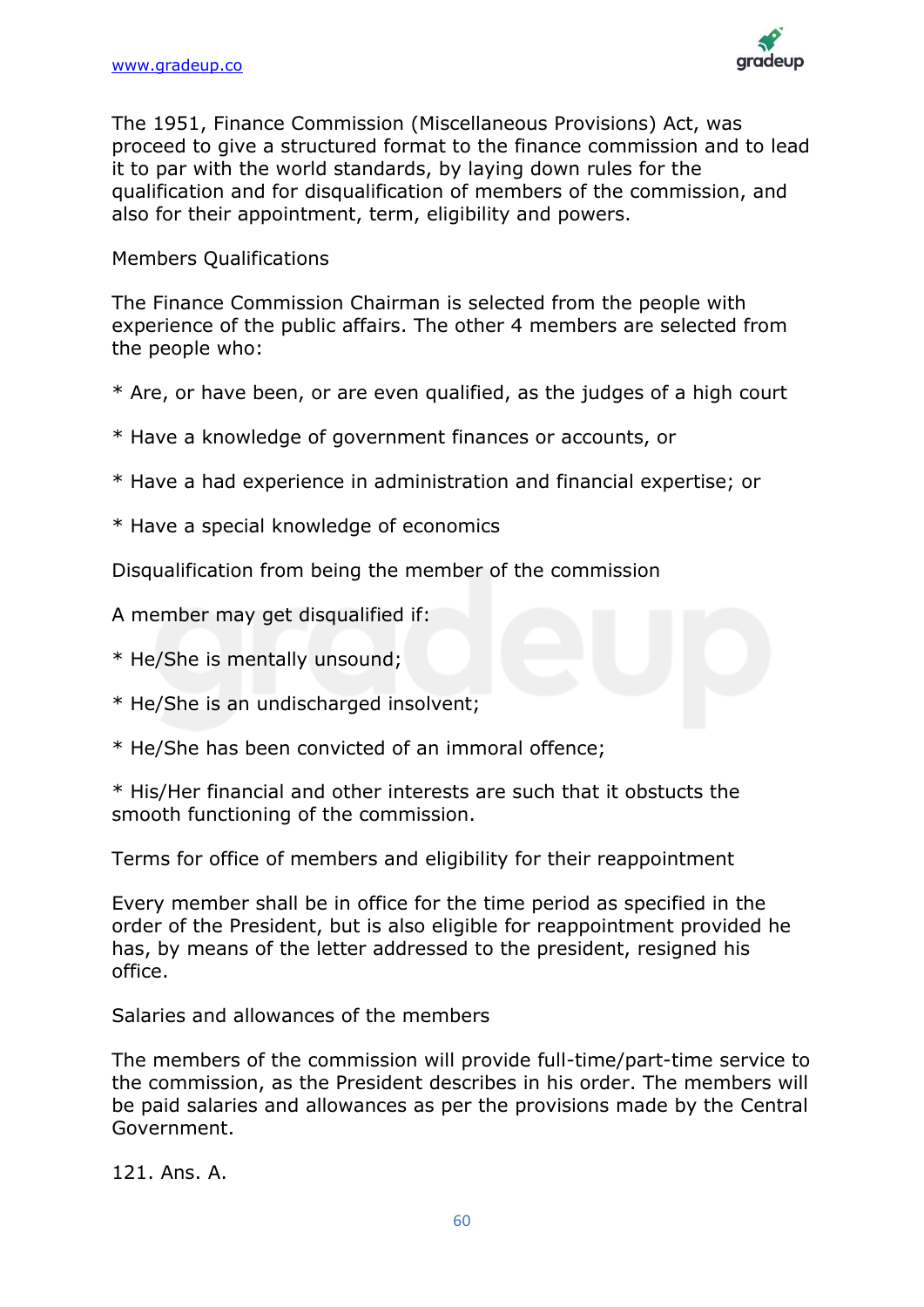

Case 1:  $5 + 4 + 7 + 2 = 18$  $18 = 1+8 = 9$  $5472 = 9$ Case 2:  $7 + 5 + 8 + 4 = 24$  $24 = 2 + 4 = 6$  $7584 = 6$ Case 3:  $6 + 3 + 4 + 2 = 15$  $15 = 1 + 5 = 6$  $6342 = 6$ Similarly, from the above,  $9 + 2 + 3 + 6 = 20$  $20 = 2 + 0 = 2$  $9236 = 2$ 122. Ans. B. The sum of such two-digit numbers could be 5 or 7 or 9 or 11 or 13 or 15.

Let the first digit of the two-digit number be 'x' and the second digit be 'y'.

Therefore,

The two-digit no. =  $(10x + y)$ 

On reversing, the two-digit number becomes =  $(10y + x)$ 

According to the equation we can write the equation as,

 $(10x + y) + 27 = (10y + x)$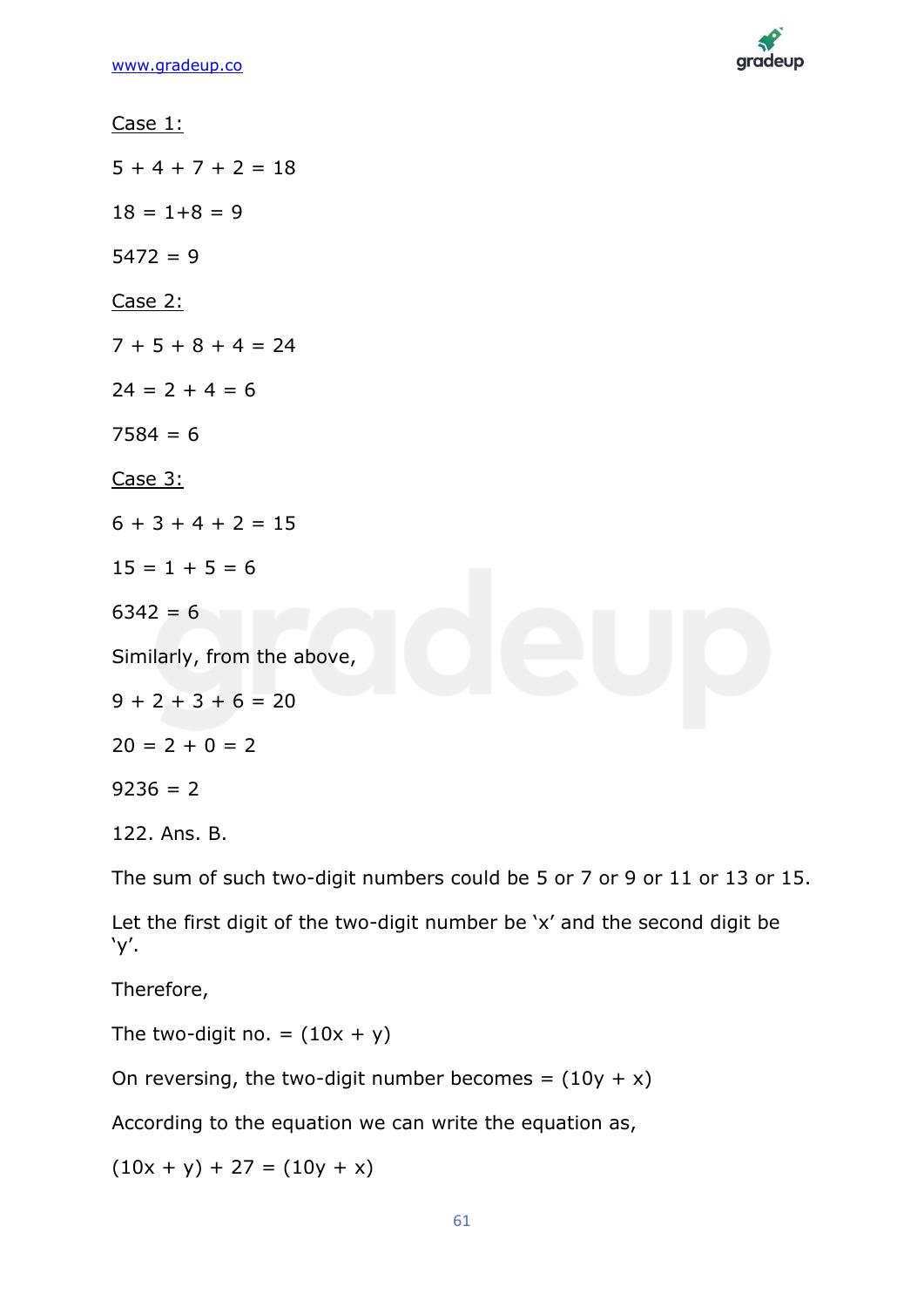

Or,  $10y - y - 10x - x = 27$ Or,  $9v - 9x = 27$ Or,  $y - x = 27/9 = 3$ Or,  $y - x = 3$  (i) For the above equation (i) above let's assume some value of x so that the we can calculate the value for y and obtain the final outcome we get as a two-digit number. Case  $1: x=1$ ∴ $y - 1 = 3$ or,  $y = 4$ Therefore, two-digit no. = 14 Case 2: x=2 ∴ $y - 2 = 3$ or,  $y = 5$ Therefore, two-digit no. = 25 Case  $3: x=3$ ∴y – 3 = 3 or,  $y = 6$ Therefore, two-digit no. = 36 Case 4: x=4 ∴y – 4 = 3 or,  $y = 7$ Therefore, two-digit no.  $= 47$ 

Case  $5: x=5$ 

∴ $y - 5 = 3$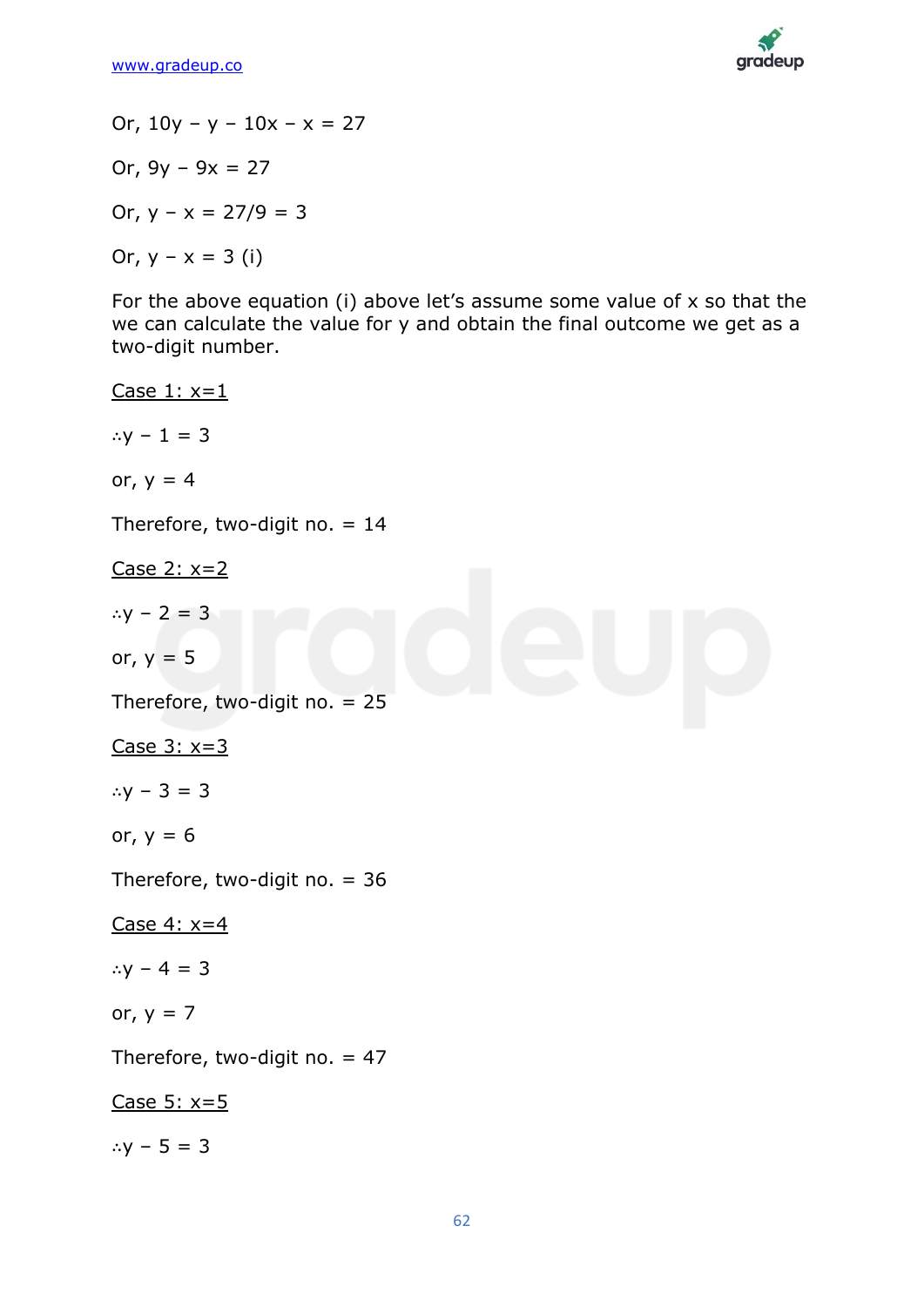

or,  $y = 8$ 

Therefore, two-digit no.  $= 58$ 

Case  $6: x=6$ 

∴y – 6 = 3

or,  $y = 9$ 

Therefore, two-digit no.  $= 69$ 

From each of the above cases, we could have the two-digits as 14 or 25 or 36 or 47 or 58 or 69.

And, the sum of the digits of each of the two-digit number that we will get

 $14+25+36+47+58+69 = 249$ 

123. Ans. B.

If we factorize the number 2940 we get

2940= 2×2×3×5×7×7

Now, we can see that 2 & 7 forms a pair, but 3 & 5 are left unpaired.

So, if we multiply it by 3 & 5. The pair will get completed and it will become a perfect square.

So,

 $2940\times3\times5 = 2\times2\times3\times3\times5\times5\times7\times7$ 

It is a perfect square.

Hence, the number by which 2940 should be multiplied to get a perfect square is 3×5=15.

124. Ans. A.

The next sequence in the given series should be "NOLM" as per the given condition.

125. Ans. C.

Given,